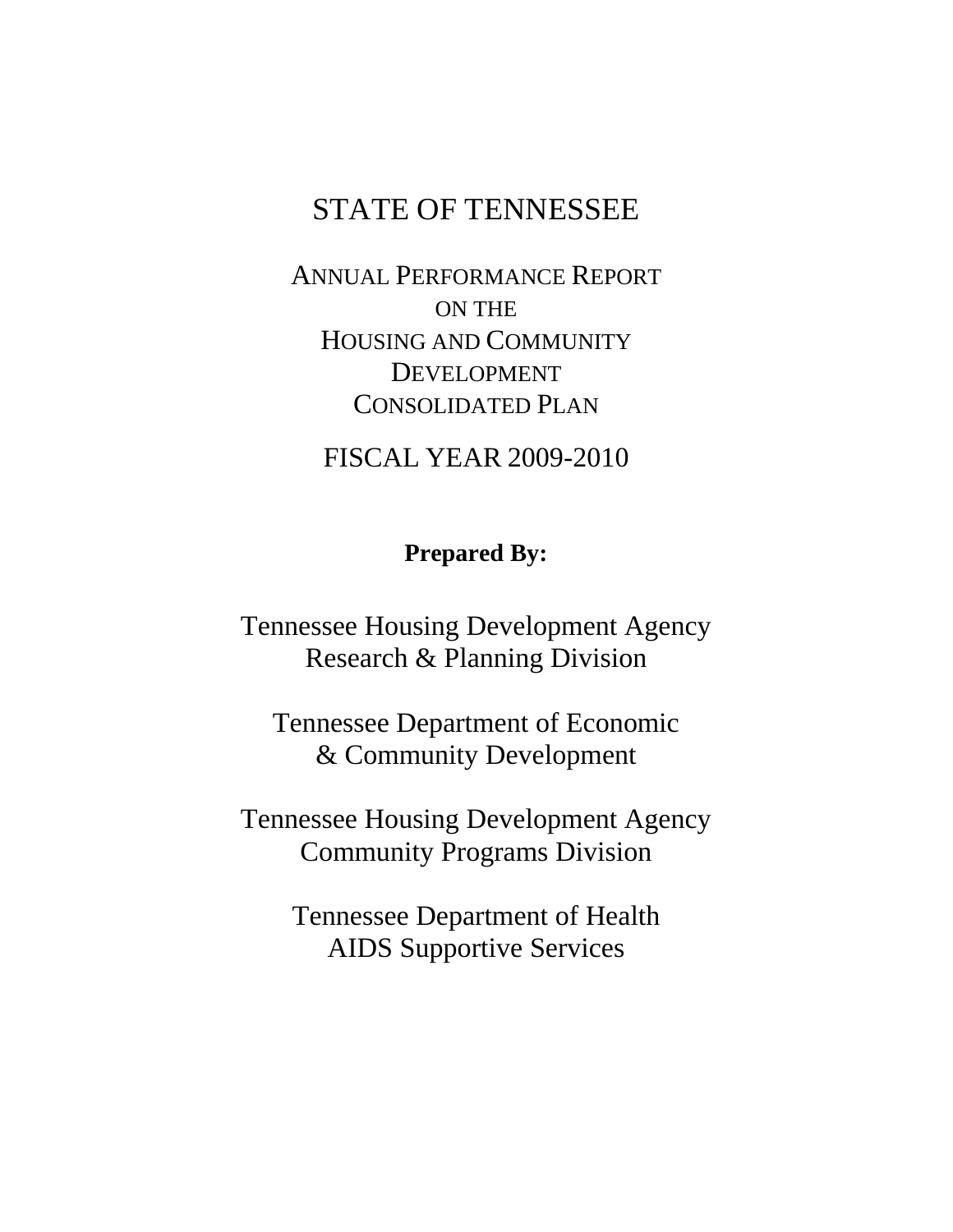## **FY 2009-2010 Annual Performance Report on the Consolidated Plan**

### **Part I**

#### **Introduction**

On January 5, 1995, a final rule titled Consolidated Submission for Community Planning and Development Programs was published in the Federal Register under the U.S. Department of Housing and Urban Development (HUD). The rule became effective February 5, 1995, and amended HUD's existing regulations to completely replace regulations for Comprehensive Housing Affordability Strategies (CHAS) with a single rule that consolidated into a single submission the planning, application, and reporting aspects of the following formula programs:

| Name of Formula Program                            | Acronym      | <b>Administering State Agency</b>                                    | Acronym     |
|----------------------------------------------------|--------------|----------------------------------------------------------------------|-------------|
| <b>Community Development</b><br><b>Block Grant</b> | <b>CDBG</b>  | Tennessee Department of Economic and<br><b>Community Development</b> | <b>TECD</b> |
| <b>HOME</b> Investment Partnership                 | <b>HOME</b>  | <b>Tennessee Housing Development Agency</b>                          | <b>THDA</b> |
| <b>Emergency Shelter Grants</b>                    | ESG          | <b>Tennessee Housing Development Agency</b>                          | <b>THDA</b> |
| Housing Opportunities for<br>Persons with AIDS     | <b>HOPWA</b> | Tennessee Department of Health                                       | <b>TDOH</b> |
| Neighborhood Stabilization<br>Program              | <b>NSP</b>   | <b>Tennessee Housing Development Agency</b>                          | <b>THDA</b> |

The consolidated submission is known as the Consolidated Plan and will be referred to as such throughout this document. The rule also consolidated the reporting requirements for these programs, replacing five general performance reports with one performance report, forcing the three state agencies to decide on a coinciding fiscal year. For this year, the annual reports for each program as prepared by each agency in prior years are included as Exhibits to this document. The annual planning and reporting period for this Consolidated Annual Performance Evaluation Report for the State of Tennessee is July 1, 2009 – June 30, 2010.

This document discusses performance by the State of Tennessee utilizing the five HUD programs mentioned above in meeting the policy initiatives contained in the Consolidated Plan. In addition, other resources were made available that also played a role in, or had an impact on, the State's performance. This report is divided into sections which describe the resources made available, the investment of those resources, the geographic distribution of those resources by grand division of the state, and the persons and families who benefit from these programs, including information on race and ethnicity. Each section concludes with a table summarizing the data presented in that section. In addition, this report discusses actions taken to affirmatively further fair housing, and other actions taken toward achieving the goals of the Consolidated Plan. Finally, an assessment of accomplishments is discussed.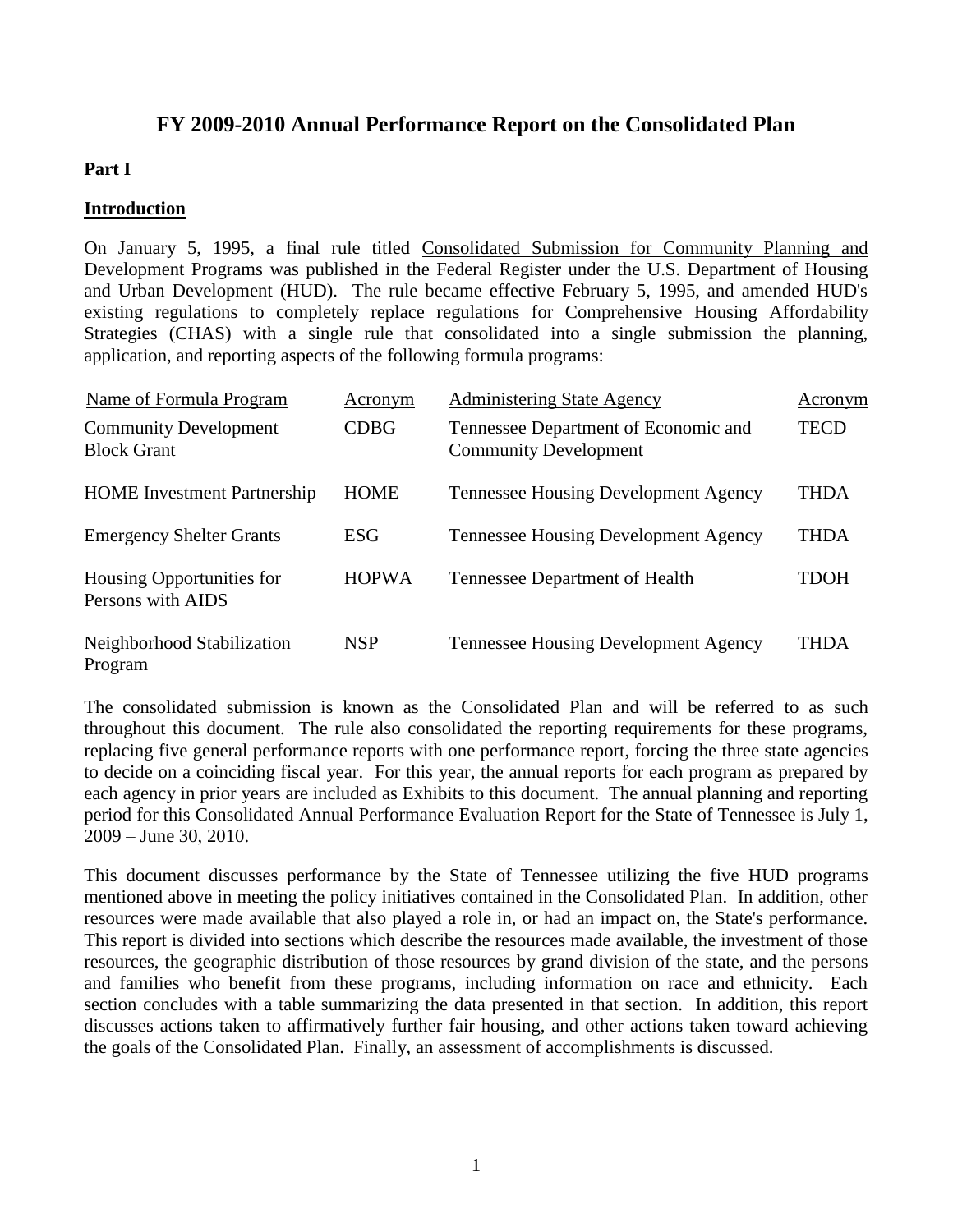### **A) A DESCRIPTION OF THE RESOURCES MADE AVAILABLE**

### **HUD Resources Required Under Consolidating Planning**

### **1. Community Development Block Grant (CDBG) Small Cities Program**

The Community Development Block Grant program is a multi-faceted federal program that allows numerous activities. Each activity conducted must address, at a minimum, one of three national objectives: 1) Benefit to Low and Moderate Income Persons, 2) Prevention or Elimination of Slum and Blight, or 3) Urgent Need. The State, through the Department of Economic and Community Development, administers the Small Cities CDBG program for all jurisdictions in the state except for the thirteen Entitlement areas. The CDBG Small Cities program received a \$26,660,860 allocation from HUD for fiscal year 2009-2010. In addition to administering the program, TECD prepares the State Grant Performance/Evaluation Report (PER) each year. TECD prepared this report as in past years and said report is included in this document as Exhibit A.

### **2. HOME Investments Partnership (HOME)**

The HOME program is an affordable housing program that provides federal funds to states and local participating jurisdictions (PJs) to carry out multi-year housing strategies. The purpose of the program is to expand the supply of decent, safe, sanitary, and affordable housing for low-and very-low-income households. In Tennessee, eight (8) local PJs and one consortium receive direct HUD funding for this program, and THDA administers the program for the remainder of the State. For fiscal year 2009-2010, the state received a \$17,502,657 HOME allocation to use in the competitive annual grant program and for administration. Local governments, public agencies, and private, nonprofit organizations are all eligible applicants for HOME funds.

As in past years, THDA prepared the HOME annual report which is included in this document as Exhibit B.

### **3. Housing Opportunities for Persons with AIDS (HOPWA)**

The HOPWA program provides funding to nonprofit service providers to assist low-income HIV/AIDS infected persons, their family member(s), or significant others as allowed by law that are threatened with homelessness. The Tennessee Department of Health (TDOH) administers the program, and funds are awarded through a competitive application process. HOPWA funds are used to provide funding in five (5) categories. These categories are:

- 1) Housing Information Services
- 2) Housing Assistance (Short-Term Rent Mortgage and Utility)
- 3) Supportive Services
- 4) Grantee Administrative Costs
- 5) Project Sponsor Administrative Costs

During the reporting period, HUD made available \$830,568 for the program. TDOH prepared the annual HOPWA report as in past years and said report is included in this document as Exhibit C.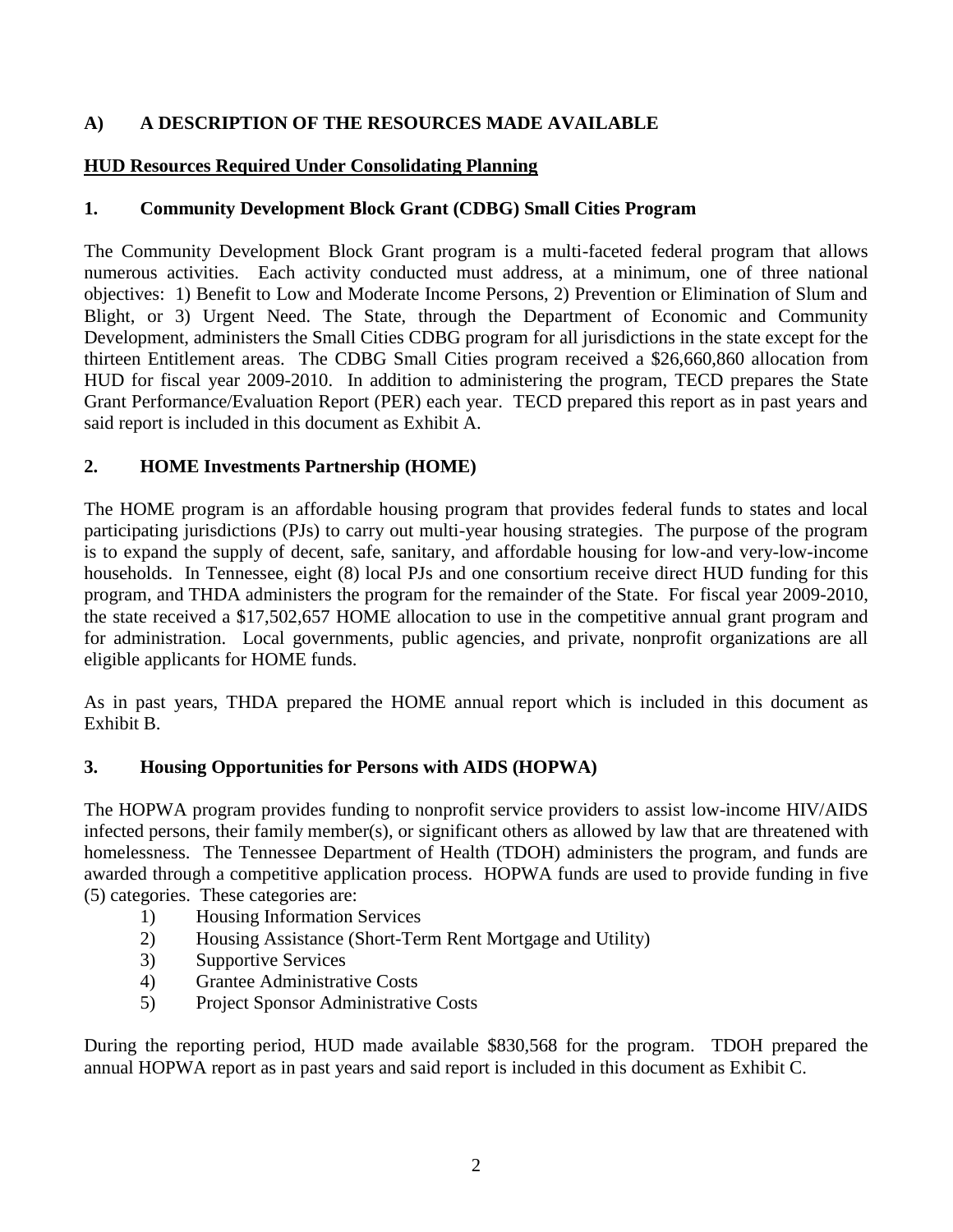### **4. Emergency Shelter Grants (ESG) Program**

The Emergency Shelter Grants Program provides funding to local governments and private, non-profit service providers to assist homeless persons in Tennessee. The program is administered by the Tennessee Housing Development Agency (THDA) and makes awards on a competitive basis to entities throughout the State. During the reporting period, \$1,520,188 was made available by HUD for homeless shelters, service providers, and program administrative costs. THDA Community Programs Division prepared the ESGP report which is included in this document as Exhibit D.

#### **5. Neighborhood Stabilization Program (NSP)**

The Neighborhood Stabilization Program (NSP) was authorized on July 30, 2008 as Title III of Division B of the Housing and Economic Recovery Act of 2008 (HERA). THDA administers the federally funded NSP on behalf of the U.S. Department of Housing and Urban Development. The purpose of NSP is to provide emergency assistance to state and local governments to acquire and redevelop foreclosed properties that might otherwise become sources of abandonment and blight within their communities. NSP funding is provided by formula based on the following criteria: areas with the greatest percentage of home foreclosures; areas with the highest percentage of homes financed with subprime mortgages; and, areas identified as likely to face a significant rise in the rate of home foreclosures. During the reporting period, \$49,360,421 was made available by HUD.

#### **Other Resources Made Available**

### **6. HUD Section 8 Tenant-Based and Project-Based Rental Assistance Program**

The Section 8 Tenant-Based Rental Assistance Program is administered by THDA and is authorized to operate in all 95 counties in Tennessee. Currently, Tenant-Based Section 8 operates in 75 of the 95 counties. During the reporting period approximately \$37,000,000 was made available for the Section 8 Tenant Based program.

The Contract Administration Division of THDA administers Section 8 Project Based contracts and is responsible for the monthly Housing Assistance Payments (HAP) to Section 8 properties throughout the state. At the end of the reporting period 29,962 units of affordable housing were provided. Housing Assistance Payments for the year were \$130,150,676.

#### **7. THDA Homeownership Programs**

The Great Rate, Great Start, Great Advantage and New Start homeownership programs provide opportunities for low- and moderate-income persons to purchase their first home. Great Rate is the basic homeownership program. Great Start provides four percent of the purchase price in down payment or closing cost assistance in exchange for a slightly higher interest rate. Great Advantage offers a below market interest rate set at one half (1/2) of a percentage point above Great Rate, and borrowers receive two (2) percent of the mortgage amount to be used for downpayment and/or closing costs. The New Start 0% Mortgage Loan Program is delivered through non-profit organizations that have established programs for the construction of single family housing for low- and very-low income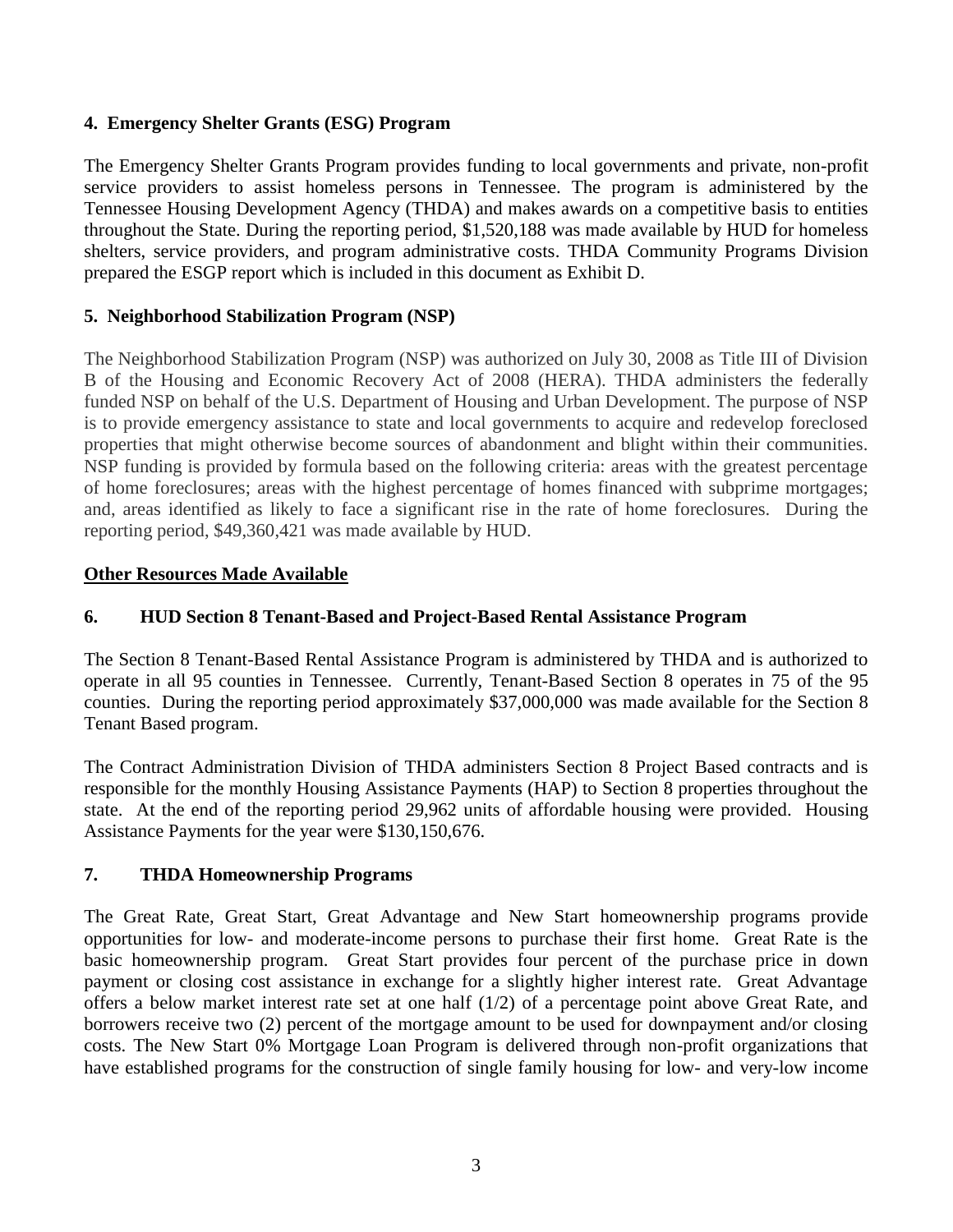households. It is designed to promote single family construction for very low income families. All four programs include limitations on eligibility based on household income and acquisition costs.

The new Preserve Loan Program is an affordable-cost loan program developed by Tennessee Housing Development Agency (THDA) to help low- [and moderate-income](http://www.thda.org/singlefamily/acqinc.pdf) homeowners make necessary home repairs. This program offers a 4% interest rate on home repair loans.

THDA is not a direct lender to borrowers, but works with approximately 90 approved mortgage lenders across the State to originate the loans. THDA either provides funds to approved mortgage lenders to close pre-approved THDA loans, or purchases pre-approved loans from the lenders after the loans are closed.

At the end of the reporting period, THDA mortgage loans totaled \$366,857,696.

# **8. THDA House Repair Program**

During the fiscal year, THDA continued to partner with the Rural Housing Service (RHS) of U. S. Department of Agriculture to provide funds for the Rural Repair Program. During the reporting period, THDA provided \$732,558 to the program to be used with RHS Section 504 program funds. The THDA grant is restricted to 30% of the RHS approved repair costs and cannot exceed \$5,000 per non-elderly or non-disabled household. For elderly or disabled households, the THDA grant is restricted to 50% of the RHS approved repair costs and cannot exceed \$7,500.

### **9. Low Income Housing Tax Credit Program (LIHTC)**

The Low-Income Housing Tax Credit (LIHTC) program is authorized under Section 42 of the Internal Revenue Code, as amended, and is administered by THDA. The program offers owners of and investors in low-income rental housing a reduction in federal income tax liability over a period of ten years. The Internal Revenue Service allocates tax credit authority to states on a calendar year basis. The State of Tennessee does not receive actual dollars but rather receives tax credit authority. In calendar year 2009, the state had tax credit authority in the amount of \$18,582,024 to be issued to for-profit developers of low-income housing. In addition the state had \$3,004,096 in non-competitive credits available for nonprofit developers. The total allocation for the year was \$21,586,120.

# **10. Multi-Family Bond Authority**

THDA authorizes allocation of tax-exempt bond authority to local issuers for permanent financing of multi-family housing units in the state. The authority can be used to provide permanent financing for new construction of affordable rental housing units, conversion of existing properties through adaptive reuse, or acquisition and rehabilitation of rental units. Applications are scored and points are awarded based on certain conditions. In addition, some units must be occupied by households of low-income: 20% of the units must be occupied by households with incomes no greater than 50% of area median income, or 40% of the units must be occupied by households with incomes no greater than 60% of area median income. Seventy-five percent of the units must be occupied by households with incomes no greater than 115% of the area median income. In calendar year 2009, THDA made \$41,970,000 million of authority available to local issuers.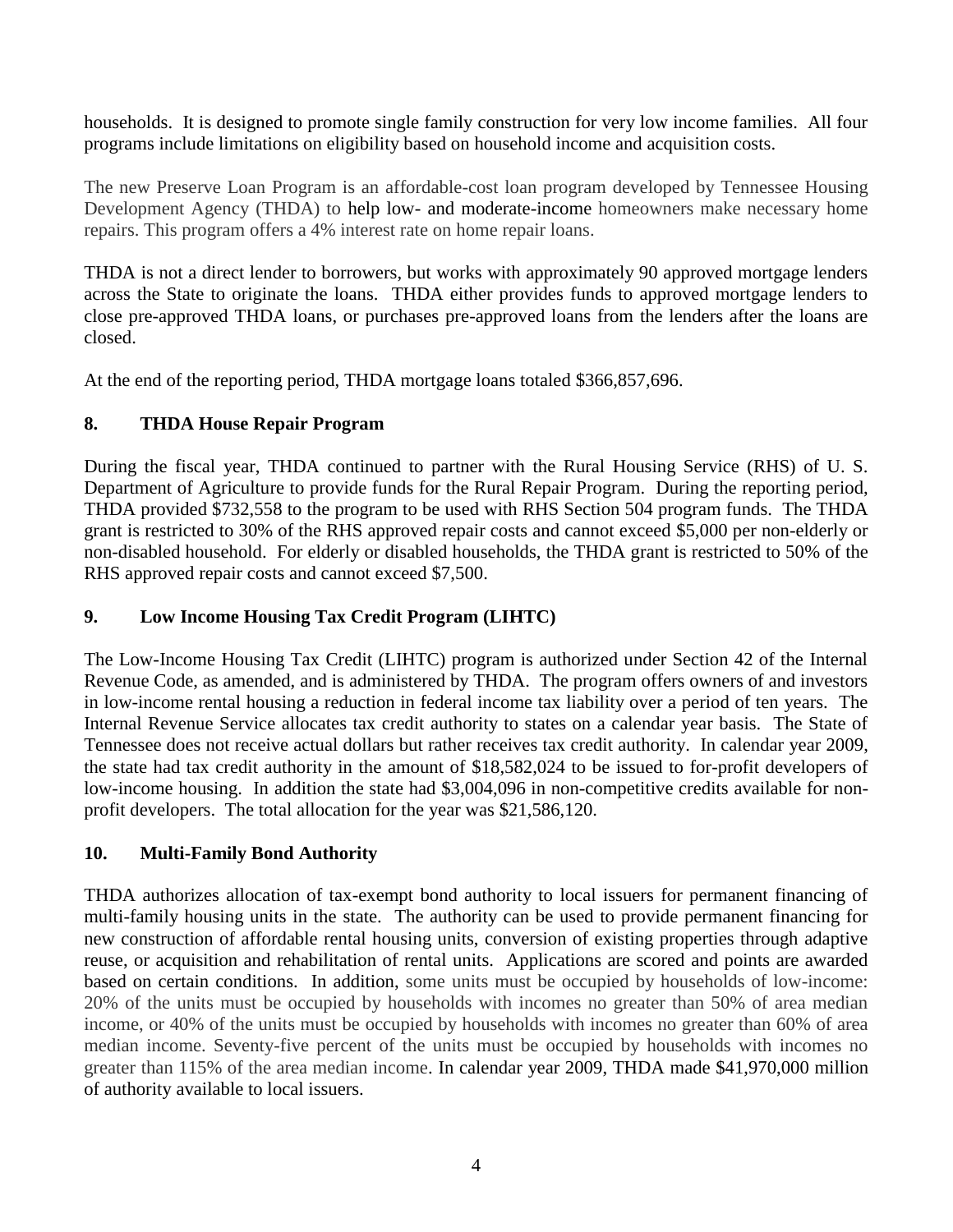### **Summary**

As the following Table 1 demonstrates, the State of Tennessee had over \$690 million available to assist its low- and moderate-income citizens in housing and community development. Federal assistance through the Consolidated Plan programs amounted to over \$95 million. Other resources totaled over \$598 million. The following sections of this report will demonstrate how these programs assist low and moderate income citizens in Tennessee.

| PROGRAM                                         | <b>FUNDS MADE AVAILABLE</b> |               |  |  |
|-------------------------------------------------|-----------------------------|---------------|--|--|
| HUD RESOURCES REQUIRED IN THE CONSOLIDATED PLAN |                             |               |  |  |
| <b>CDBG</b>                                     | \$26,660,860                |               |  |  |
| <b>HOME</b>                                     | \$17,502,657                |               |  |  |
| <b>HOPWA</b>                                    | \$830,568                   |               |  |  |
| <b>ESG</b>                                      | \$1,520,188                 |               |  |  |
| <b>NSP</b>                                      | \$49,360,421                |               |  |  |
| <b>Subtotal of HUD Resources Required</b>       | \$95,874,694                |               |  |  |
| <b>OTHER RESOURCES MADE AVAILABLE</b>           |                             |               |  |  |
| <b>Section 8 Rental Assistance</b>              | \$37,000,000                |               |  |  |
| <b>Section 8 Contract Administration</b>        | \$130,150,676               |               |  |  |
| Homeownership                                   | \$366,857,696               |               |  |  |
| <b>THDA Rural Repair Program</b>                | \$732,558                   |               |  |  |
| <b>LIHTC</b>                                    | \$21,586,120                |               |  |  |
| Multi-Family Bond Authority                     | \$41,970,000                |               |  |  |
| <b>Subtotal Other Resources</b>                 | \$598,297,050               |               |  |  |
| <b>Grand Total</b>                              |                             | \$694,171,744 |  |  |

#### **Table 1. Recap of Resources Made Available All Programs: FY 2009-2010**

### **B) INVESTMENT OF AVAILABLE RESOURCES**

### **1. Community Development Block Grant (CDBG) Small Cities Program**

During the reporting period, 148 awards were made to new recipients, city or county governments, totaling \$28,056,533. Proposed activities of new recipients are summarized in Table 2 below. Each number in the Frequency column represents a local government recipient carrying out said activity, and each local government may carry out multiple activities. More detailed information is contained in the PER (Exhibit A).

The CDBG program allows contracts between TECD and local governments to vary in term, and many contracts continue into subsequent fiscal years.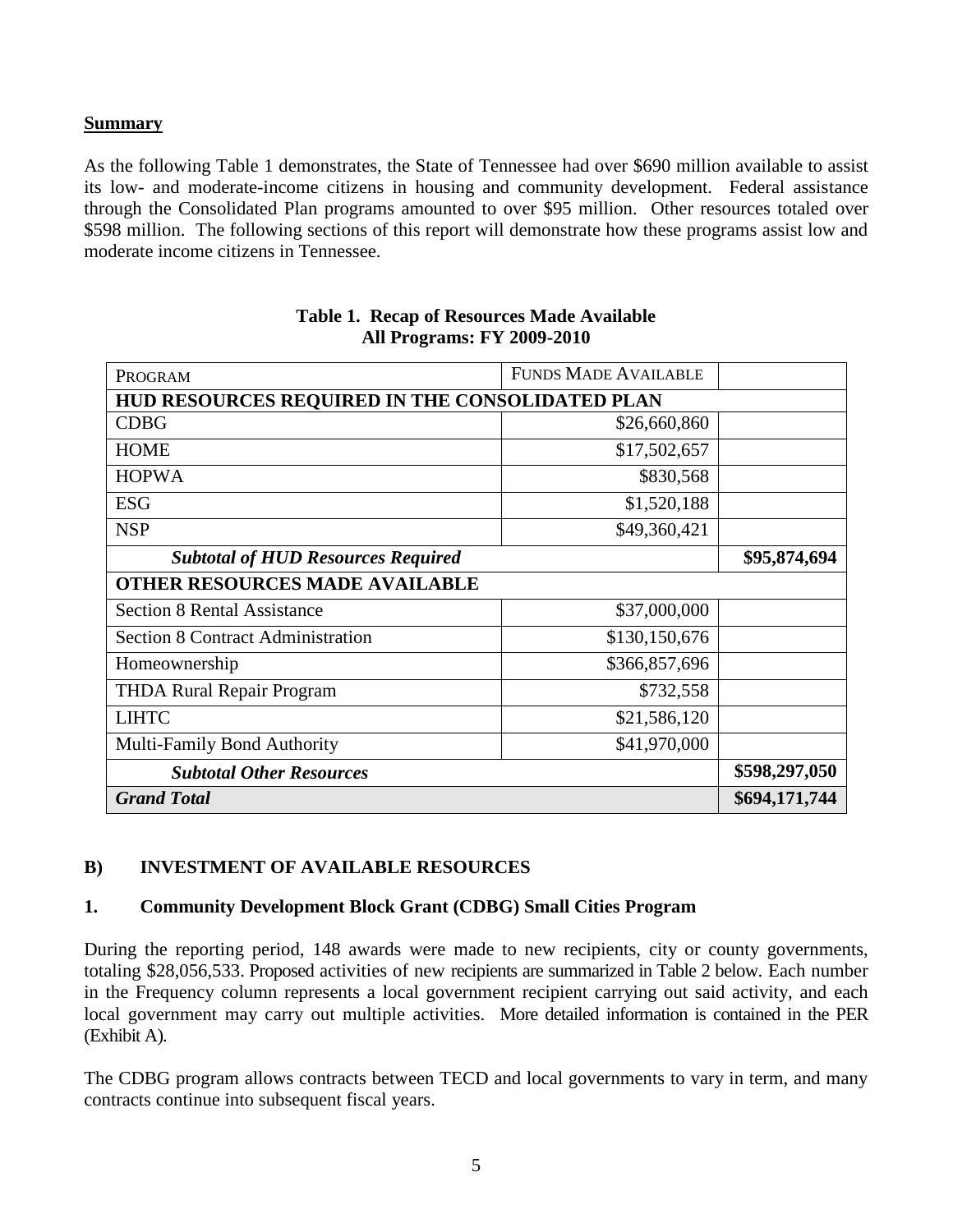|                                                                                                                                   | activity  | <i>frequency</i> | amount       | % of Total |
|-----------------------------------------------------------------------------------------------------------------------------------|-----------|------------------|--------------|------------|
| Clearance                                                                                                                         | 2, 6      | 15               | \$3,180,215  | 11.34%     |
| Relocation                                                                                                                        | 8         |                  | \$90,000     | 0.32%      |
| Administration, Planning, & Management                                                                                            | 13, 13(P) | 73               | \$1,599,285  | 5.70%      |
| Industrial: Land acquisition, Infrastructure,<br>building acquisition, building construction,<br>or other Industrial Improvements | 14B(P)    |                  | \$430,784    | 1.54%      |
| <b>Public Facilities: Water/Sewer</b>                                                                                             | 4A, 4(B)  | 56               | \$22,051,249 | 78.60%     |
| Rehabilitation: Residential                                                                                                       | <b>9A</b> | 2                | \$705,000    | 2.51%      |
|                                                                                                                                   |           | 148              | \$28,056,533 | 100.00%    |

**Table 2. CDBG Awards by Type of Activity: FY 2009-2010**

As was the case in previous years, the largest portion of CDBG funds awarded, 78.6% was designated for public facilities improvements.

### **2. HOME Investments Partnership (HOME)**

With the HOME Program, the State may spend up to ten percent of its allocation for administrative and planning expenses. The State will use three percent of these funds for its own administrative expenses. The remaining seven percent is available to pay the administrative cost of local governments and nonprofit grant recipients. The State will also allow CHDOs to request up to seven percent for operating expenses. The balance of the State HOME allocation was divided programmatically as follows:

The HOME program provided \$17,460,572 to fund 47 applicants and to provide or preserve 423 units of affordable housing. The majority of those units, 76%, will be rehabilitated owner occupied units. The following table provides a breakdown by activity of the awards made from 2009 HOME Program funds.

| Table 5. HOME AWARDS by Type of ACHVILY: F Y 2009-2010   |                                        |                |              |  |  |  |
|----------------------------------------------------------|----------------------------------------|----------------|--------------|--|--|--|
| <b>Type of Activity (1 Activity Per Application)</b>     | <b>Total Applications Awarded = 47</b> |                |              |  |  |  |
|                                                          | Apps.                                  | <b>Units</b>   | Total \$     |  |  |  |
| Homeownership Rehab                                      | 37                                     | 367            | \$13,298,215 |  |  |  |
| Homeownership New Construction                           |                                        | 11             | \$946,108    |  |  |  |
| <b>Rental Acquisition/Rehab</b>                          |                                        | 10             | \$492,113    |  |  |  |
| Rental Acquisition/Rehab/New Construction                |                                        | 4              | \$348,387    |  |  |  |
| <b>Rental New Construction</b>                           | 4                                      | 25             | \$1,875,749  |  |  |  |
|                                                          |                                        |                |              |  |  |  |
| <b>Type of Activity (&gt;1 Activity Per Application)</b> |                                        |                |              |  |  |  |
| Homeownership New Construction                           |                                        | 4              | \$333,334    |  |  |  |
| <b>Rental New Construction</b>                           |                                        | $\overline{2}$ | \$166,666    |  |  |  |
|                                                          |                                        |                |              |  |  |  |
| <b>TOTAL</b>                                             | 47                                     | 423            | \$17,460,572 |  |  |  |

**Table 3. HOME Awards by Type of Activity: FY 2009-2010**

*\*Homeownership activities may include acquisition and rehabilitation of single family homes for homeownership, new construction, and/or homeownership down payment assistance.*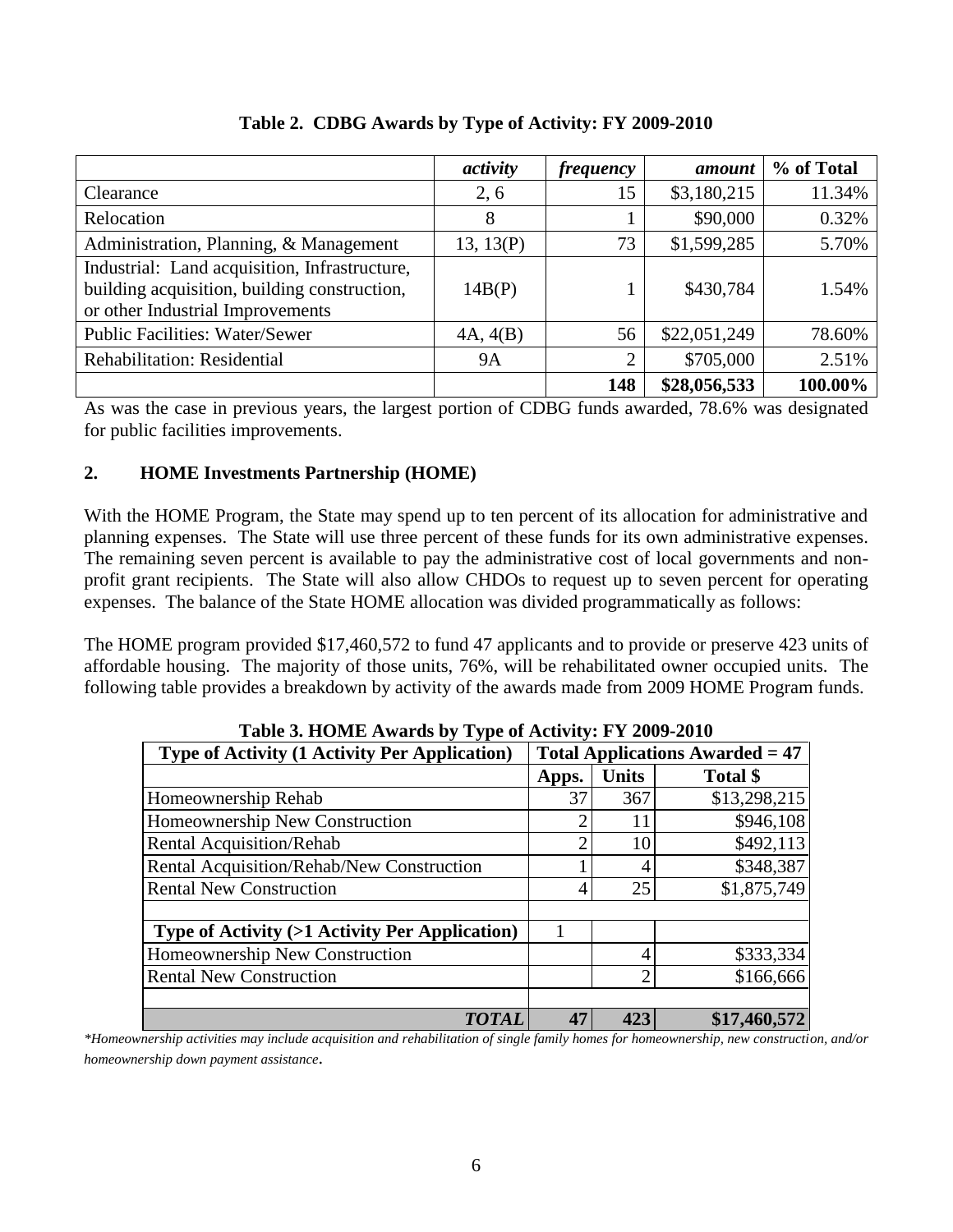#### **3. Housing Opportunities for Persons with AIDS (HOPWA)**

For the Fiscal Year 2009-2010 the State Department of Health awarded \$824,339 to seven nonprofit project sponsors, and retained \$6,229 for state administration. Contracts between the Department of Health and the project sponsors are for one-year terms and coincide with the state's fiscal year. Table 4 which presents the amount awarded to each sponsor.

| <b>Grand Division</b>                         | <b>Awarded</b> |
|-----------------------------------------------|----------------|
| East                                          |                |
| Chattanooga Cares                             | \$225,800      |
| East TN Human Resource Agency                 | \$261,900      |
| Project HOPE                                  | \$99,300       |
| <b>Total East</b>                             | \$587,000      |
| <b>Middle</b>                                 |                |
| Columbia CARES                                | \$72,200       |
| <b>Nashville CARES</b>                        | \$36,100       |
| <b>Upper Cumberland Human Resource Agency</b> | \$68,600       |
| <b>Total Middle</b>                           | \$176,900      |
| West                                          |                |
| <b>West TN Legal Services</b>                 | \$60,439       |
| <b>Total West</b>                             | \$60,439       |
| <b>State Administration</b>                   | \$6,229        |
| <b>Total Administration</b>                   | \$6,229        |
| <b>Grand Total</b>                            | \$830,568      |

#### **Table 4. HOPWA Awards FY 2009-2010 By Grand Division**

#### **4. Emergency Shelter Grants (ESG)**

The State was allocated \$1,520,188 in FY 2009-2010 for the ESG Program. This amount was subdivided as follows:

| <b>Small Cities Set-Aside</b> | \$737,373   |
|-------------------------------|-------------|
| <b>TDMHDD Set-Aside</b>       | \$100,000   |
| <b>ESG Competitive Round</b>  | \$606,806   |
| <b>Program Total</b>          | \$1,444,179 |
| <b>State Administration</b>   | \$76,009    |
| <b>Total FY 2009-2010</b>     | \$1,520,188 |

Contracts between THDA and eligible entities are for one–year terms and coincide with the State's fiscal year. The State received a total of 36 applications for this fiscal year with requests totaling \$1,890,034. A total of 17 applications were received from the East Region of the State, 11 from the Middle Region of the State and 8 from the West Region. The State completed a total of 31 contracts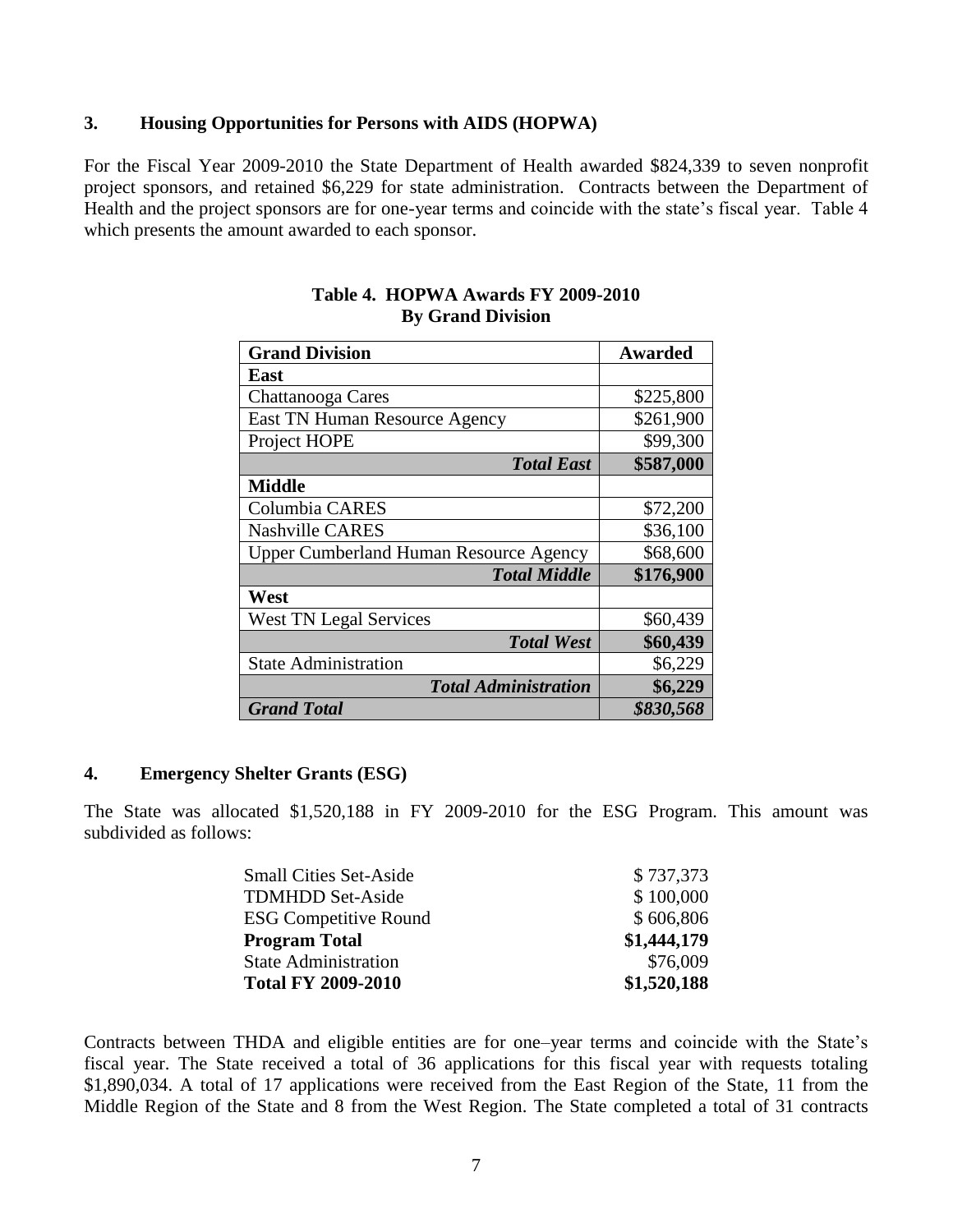with 13 private, non profit agencies both providing homeless assistance services through shelter and non-shelter based programs. Each of the eleven local government agencies sub-contracted with local non profit agencies. Prevention discretionary funds of \$100,000 (HUD does not require a match) were used for a statewide Homeless Prevention Project through the contracts with 7 Regional Housing Agencies providing housing assistance for persons with mental health issues. This activity will meet HUD's Discharge Planning requirement to ensure that persons being released from hospitals, prisons and mental health facilities are not discharged with no place to go.

There were no beds added during the year, leading to a total of 841 beds available at the end of the reporting period. More detailed information can be found in the ESGP Annual Report (Exhibit D).

### **5. Neighborhood Stabilization Program (NSP)**

With NSP, the State may spend up to ten percent of its allocation for administrative and planning expenses. The State will use five percent of these funds for its own administrative expenses. The remaining five percent is available to pay the administrative cost of local governments grant recipients. The NSP program provided \$34,552,292 to fund 77 applicants through the end of FY 2009-2010.

### **6. HUD Section 8 Tenant-Based and Project-Based Rental Assistance Programs**

The THDA Rental Assistance Division administers the Section 8 Tenant-Based assistance program through nine (9) field offices throughout the State with staff who provide services to families participating in the tenant-based program. In fiscal year 2009-2010, the Rental Assistance Division had \$37,086,058 for tenant based assistance.

The THDA Contract Administration division continued administration of project based units during this fiscal year. At the end of the year, the Housing Assistance Payments (HAP) totaled \$130,150,676.

### **7. THDA Homeownership Programs**

During the reporting period, there were 3,448 loans made through the THDA homeownership programs totaling \$366,857,696. The basic homeownership program is known as Great Rate which offers a below market interest rate loan secured by a first mortgage. Great Start offers borrowers an amount equal to 4% of the loan amount for down payment and closing cost, with a higher interest rate applied to the loan. Great Advantage offers a rate set at one half (1/2) of a percentage point above Great Rate and two (2) percent of the mortgage amount to be used for downpayment and/or closing costs. The New Start program, delivered through non-profit organizations, promotes construction of new homes for very low income Tennesseans. Loans are available to first-time homebuyers for primary residences only, and limits on household income and acquisition price varies by county. The Preserve loan program offers a 4% interest rate and was developed by THDA to help low- [and moderate-income](http://www.thda.org/singlefamily/acqinc.pdf) homeowners make necessary home repairs.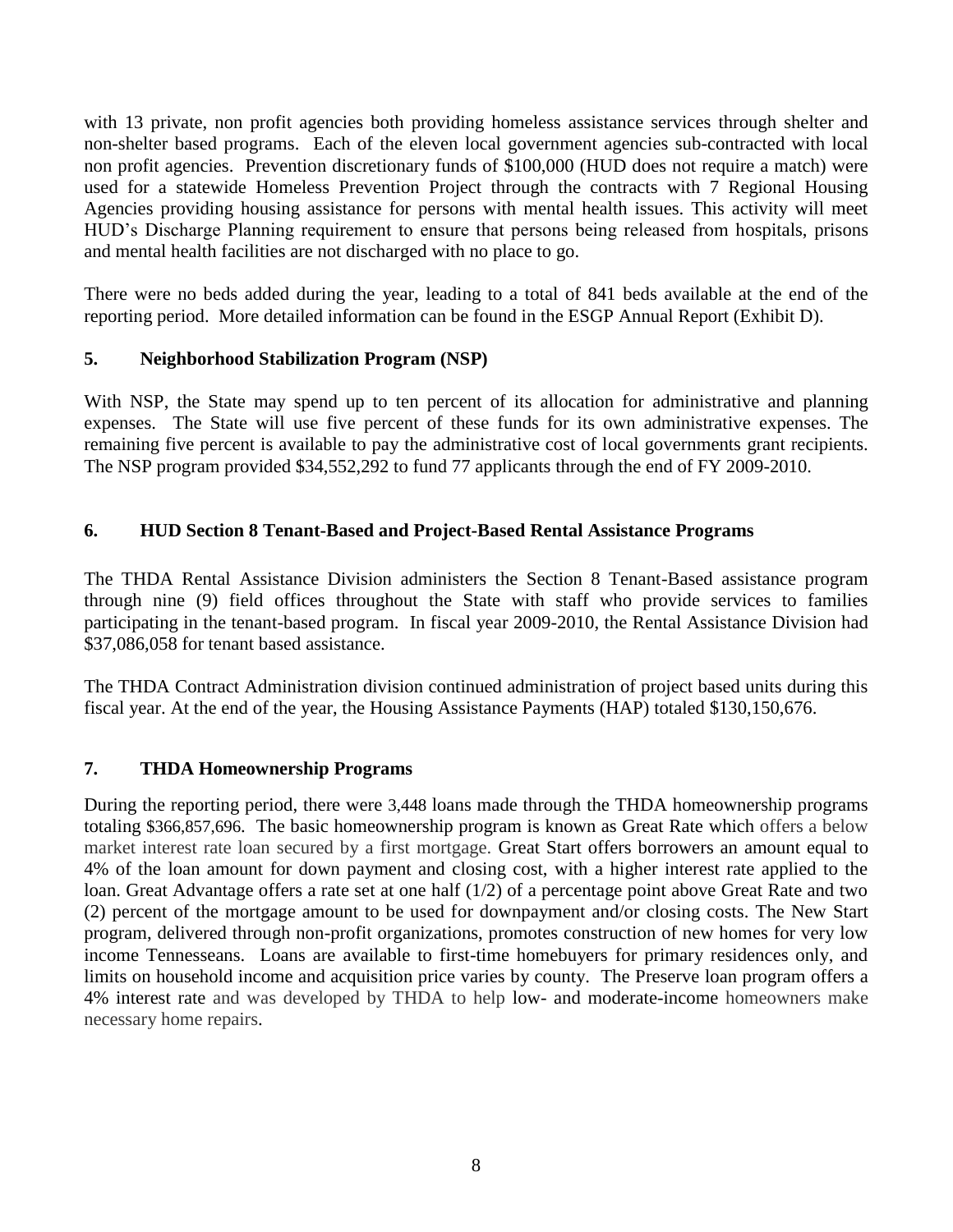|                        | <b>Mortgages</b> |               |               | Average   |
|------------------------|------------------|---------------|---------------|-----------|
| <b>Program</b>         | #                | $\frac{6}{9}$ |               |           |
| <b>Great Start</b>     | 1,915            | 55.5%         | \$204,678,897 | \$106,882 |
| <b>Great Advantage</b> | 351              | 10.2%         | \$38,925,074  | \$110,898 |
| <b>Great Rate</b>      | 995              | 28.9%         | \$107,855,833 | \$108,398 |
| New Start              | 185              | 5.4%          | \$15,378,115  | \$83,125  |
| Preserve               |                  | 0.1%          | \$19,777      | \$9,889   |
| All                    | 3,448            | 100.0%        | \$366,857,696 | \$106,397 |

**Table 5. THDA Single Family Loans, FY 2009-2010**

### **8. THDA Rural Repair Program**

The THDA Rural Repair Program continued in partnership with the Rural Housing Service (RHS) of the U. S. Department of Agriculture. The program provides funds for the repair of the homes of lowincome people. The THDA grant is restricted to 50% of the RHS approved repair costs and cannot exceed \$7,500 per household and is only available to homeowners aged 62+. A grant/loan combination is made if the applicant can repay part of the cost and cannot exceed \$27,500. During the fiscal year, THDA made 180 grants totaling \$732,558.

### **9. Low Income Housing Tax Credit Program (LIHTC)**

The State of Tennessee received tax credit authority (not actual dollars) in calendar year 2009 in the amount of \$18,582,024 to be allocated to for-profit and non-profit developers of low-income housing. In addition the state allocated a total of \$3,004,096 in non-competitive tax credits to non-profit developers. The competitive and non-competitive LIHTCs totaled \$21,586,120.

### **10. Multi-Family Bond Authority**

THDA allocates a maximum of \$11,500,000 of tax-exempt bond authority to a development involving new construction and \$17,250,000 for developments involving conversion and/or acquisition. The cost per unit must not exceed \$126,500. Points are awarded to applications demonstrating that developments address certain conditions – meeting housing needs, meeting energy/maintenance standards, serving special populations, and increasing housing stock. In calendar year 2009, a total of \$41,970,000 was allocated.

### **Summary – All Programs**

For fiscal year 2009-2010, the State expended a total of \$680,803,261 in funds for community development and housing programs in Tennessee.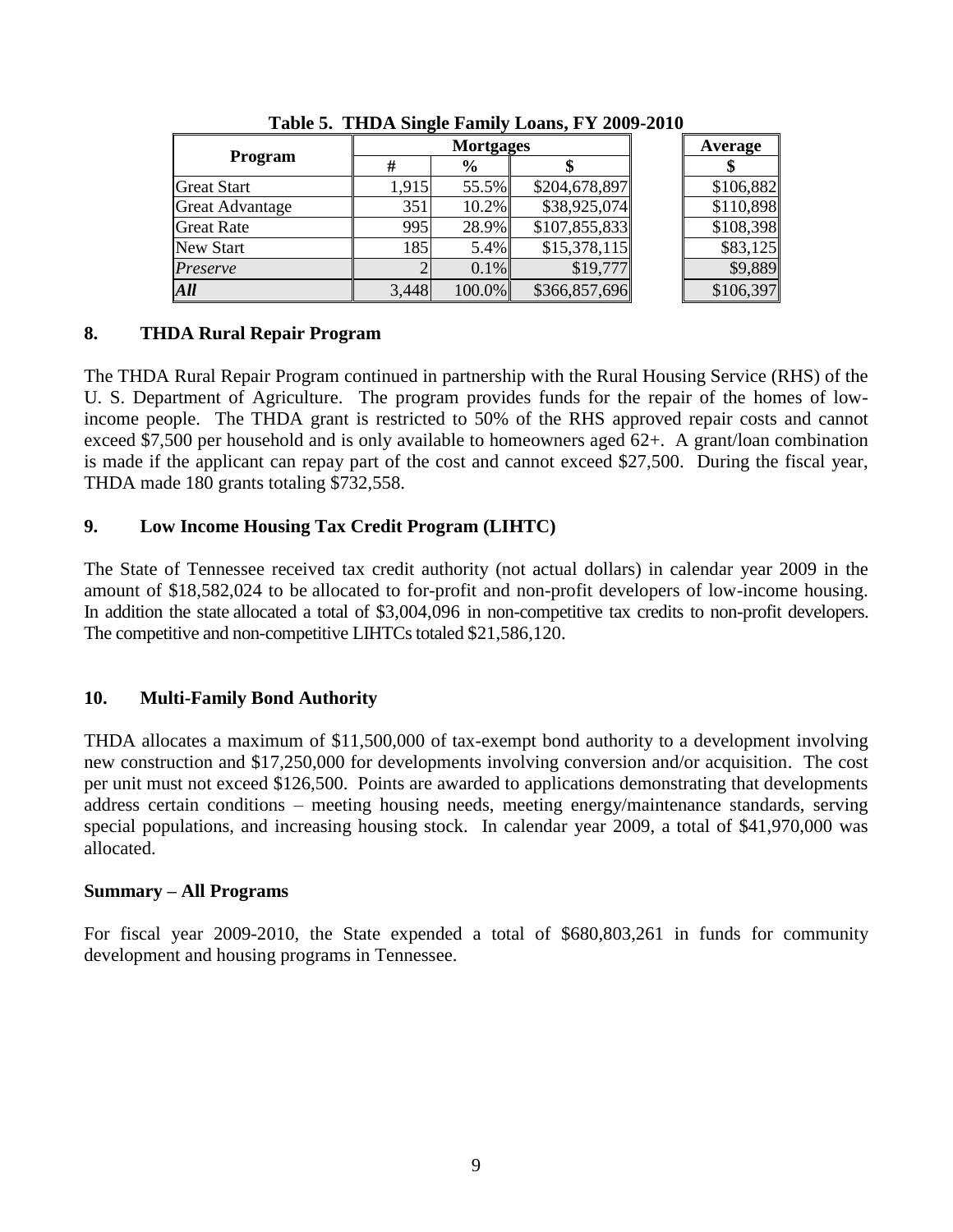| PROGRAM                                                              | FUNDS AWARDED/GRANTED/LOANED |               |
|----------------------------------------------------------------------|------------------------------|---------------|
| <b>INVESTMENT OF HUD RESOURCES REQUIRED IN THE CONSOLIDATED PLAN</b> |                              |               |
| <b>CDBG</b>                                                          | \$28,056,533                 |               |
| <b>HOME</b>                                                          | \$17,460,572                 |               |
| <b>HOPWA</b>                                                         | \$830,568                    |               |
| <b>ESG</b>                                                           | \$1,520,188                  |               |
| <b>NSP</b>                                                           | \$34,552,292                 |               |
| <b>Subtotal</b>                                                      | \$82,420,153                 |               |
| <b>INVESTMENT OF OTHER RESOURCES MADE AVAILABLE</b>                  |                              |               |
| <b>Section 8 Rental Assistance</b>                                   | \$37,086,058                 |               |
| <b>Section 8 Contract Administration</b>                             | \$130,150,676                |               |
| Homeownership                                                        | \$366,857,696                |               |
| <b>THDA House Repair Program</b>                                     | \$732,558                    |               |
| <b>LIHTC</b>                                                         | \$21,586,120                 |               |
| Multi-Family Bond Authority                                          | \$41,970,000                 |               |
| <b>Subtotal</b>                                                      | \$598,383,108                |               |
| <b>Grand Total</b>                                                   |                              | \$680,803,261 |

#### **Table 6. Recap of Investments All Programs: FY 2009-2010**

### **C) GEOGRAPHIC DISTRIBUTION AND LOCATION OF INVESTMENTS**

### **1. Community Development Block Grant (CDBG) Small Cities Program**

ECD administers the CDBG program and prepared the state Performance and Evaluation Report (PER) which is presented in Exhibit A. The following table, derived from the PER, summarizes information on the location of new recipients and on funding amounts by grand division. An expanded version of this table is presented in Exhibit A.

| <b>Grand Division</b> | <b>New Recipients</b> | <b>Total Dollars</b> | $\frac{0}{0}$ |
|-----------------------|-----------------------|----------------------|---------------|
|                       |                       |                      |               |
| <b>Total East</b>     | 23                    | \$10,148,974         | 41%           |
|                       |                       |                      |               |
| <b>Total Middle</b>   | 27                    | \$10,588,119         | 34%           |
|                       |                       |                      |               |
| Total West            | 23                    | \$7,319,440          | 25%           |
|                       |                       |                      |               |
| <b>GRAND TOTAL</b>    | 73                    | \$28,056,533         | 100%          |

| Table 7. CDBG Funding By Grand Divisions: FY 2009-2010 |  |  |
|--------------------------------------------------------|--|--|
|                                                        |  |  |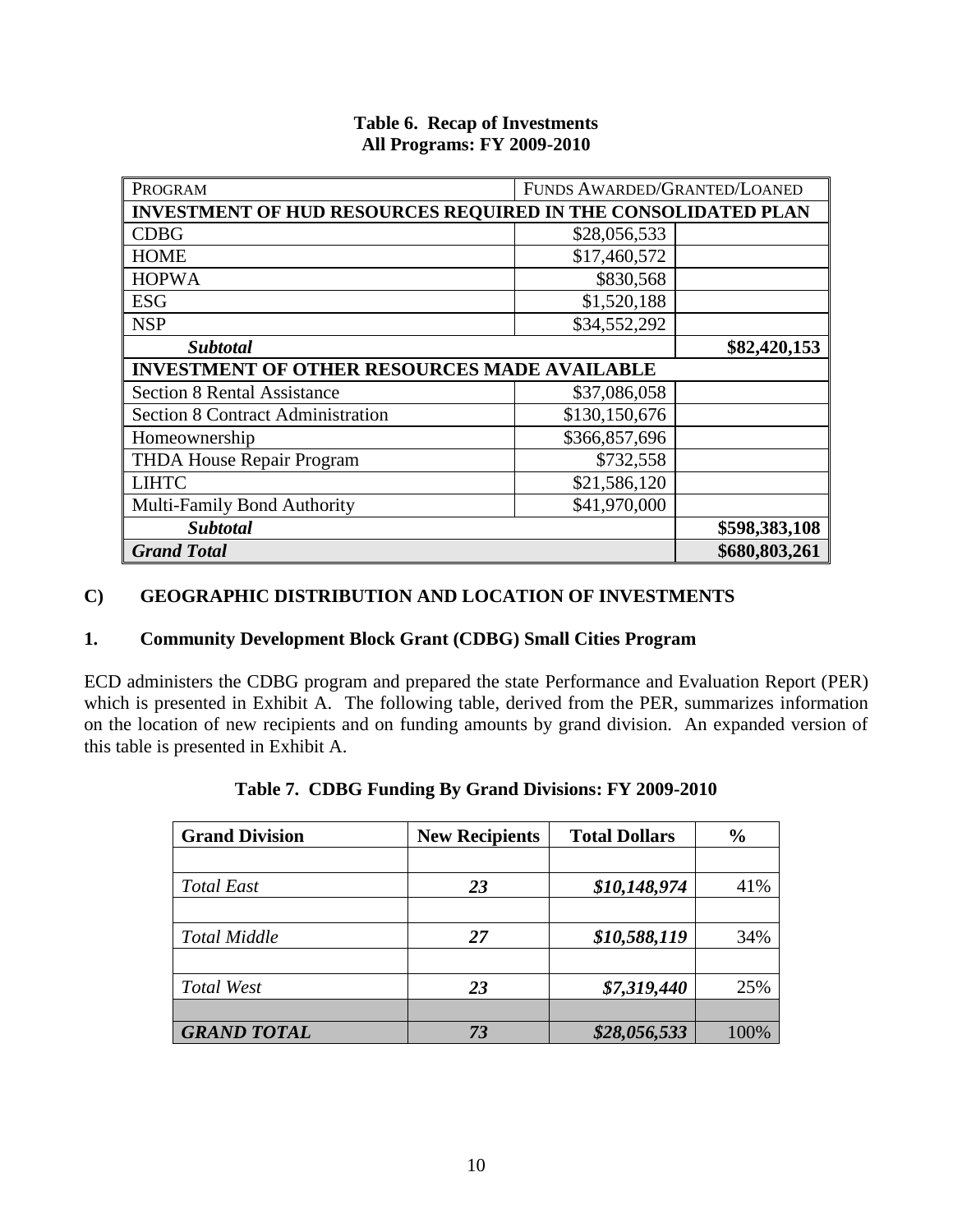### **2. HOME Investments Partnership (HOME)**

During the reporting period, THDA awarded HOME funds in the amount of \$17,460,572 to 47 grantees which propose to construct or improve 423 housing units. The following table presents the geographic distribution of HOME awards for the CHDO, Special Needs (SN), and Regional categories. The total award to CHDOs was \$2,821,857, the total award to Special Needs was \$1,044,650, and the total of the Regional award was \$13,594,065.

| <b>Grand Division</b> | Program                  | <b>Activity</b>                                                                      | # of Apps<br><b>Funded</b> | <b>Total</b><br><b>Units</b> | Total \$     |
|-----------------------|--------------------------|--------------------------------------------------------------------------------------|----------------------------|------------------------------|--------------|
|                       | <b>CHDO</b>              | Homeownership New<br><b>Construction &amp; Rental New</b><br>Construction            | $\overline{4}$             | 25                           | \$1,875,749  |
| East                  | <b>SN</b>                | Rental Acquisition/Rehab/New<br><b>Construction &amp; Rental New</b><br>Construction | $\overline{2}$             | 10                           | \$848,387    |
|                       | Regional                 | Homeownership Rehab                                                                  | 16                         | 152                          | \$5,718,654  |
|                       | <b>East Total</b>        |                                                                                      | 22                         | 187                          | \$8,442,790  |
| <b>Middle</b>         | <b>CHDO</b>              | Homeownership New<br><b>Construction &amp; Rental New</b><br>Construction            | $\mathbf{1}$               | 6                            | \$500,000    |
|                       | SN                       |                                                                                      | $\overline{0}$             | $\overline{0}$               | \$0          |
|                       | Regional                 | Homeownership Rehab &<br>Rental Acquisition/Rehab                                    | 15                         | 169                          | \$5,527,050  |
|                       | <b>Middle Total</b>      |                                                                                      | 16                         | 175                          | \$6,027,050  |
|                       | <b>CHDO</b>              | Homeownership New<br>Construction                                                    | $\mathbf{1}$               | 5                            | \$446,108    |
| West                  | <b>SN</b>                | Rental Acquisition/Rehab                                                             | $\mathbf{1}$               | $\overline{2}$               | \$196,263    |
|                       | Regional                 | Homeownership Rehab                                                                  | $\overline{7}$             | 54                           | \$2,348,361  |
|                       | <b>West Total</b>        |                                                                                      | 9                          | 61                           | \$2,990,732  |
|                       |                          | <b>CHDO</b> Total                                                                    | 6                          | 36                           | \$2,821,857  |
|                       |                          | <b>SN</b> Total                                                                      | 3                          | 12                           | \$1,044,650  |
|                       |                          | <b>Regional Total</b>                                                                | 38                         | 375                          | \$13,594,065 |
|                       | <b>Funded Apps Total</b> |                                                                                      | 47                         | 423                          | \$17,460,572 |

#### **Table 8. HOME Awards FY 2009-2010 Type of Activity & Dollar Amount by Grand Division**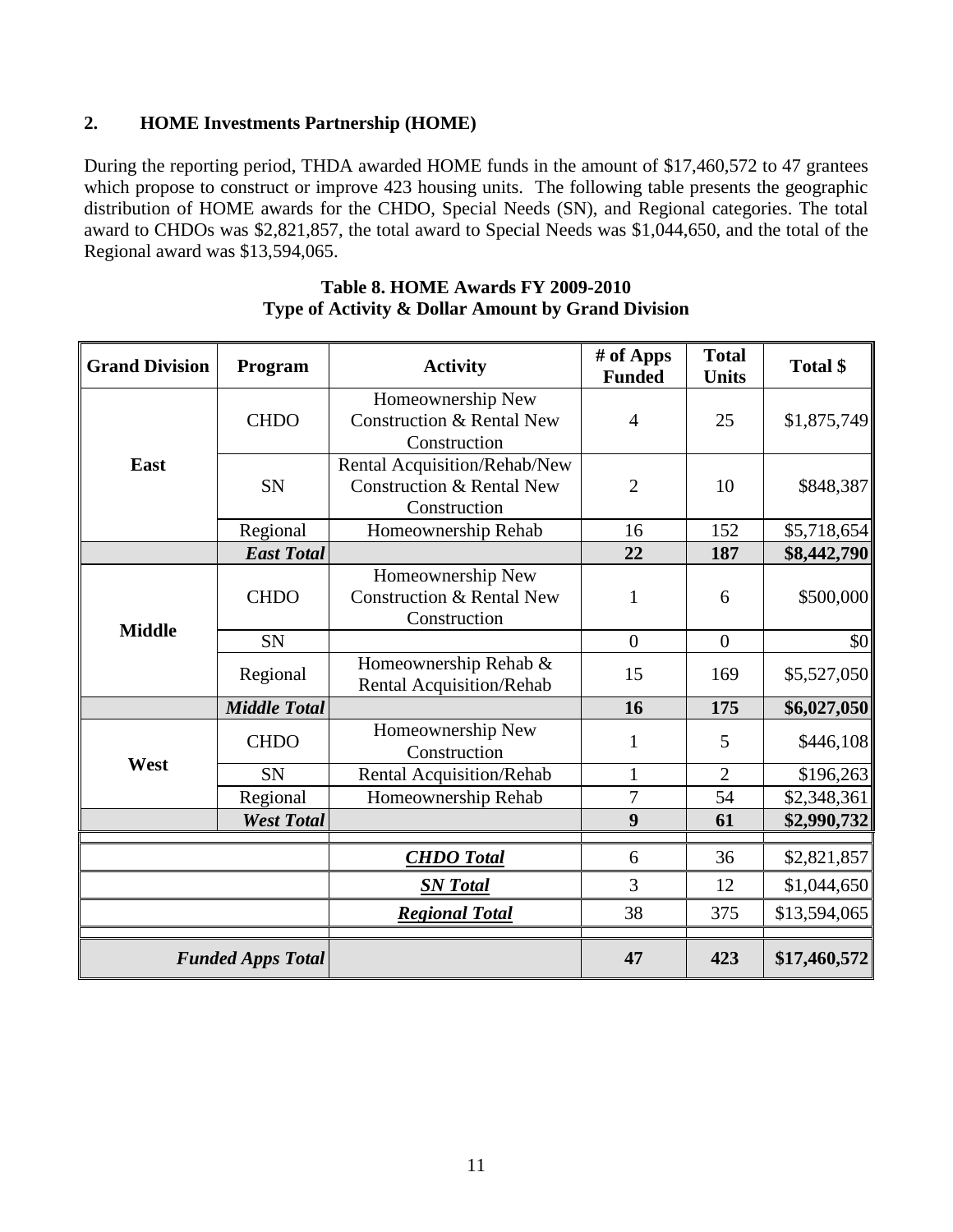#### **3. Housing Opportunities for Persons with AIDS (HOPWA)**

The State Department of Health provided \$824,339 to seven project sponsors covering 77 counties in Tennessee, while withholding \$6,229 for administration. At the end of the reporting period, the project sponsors had expended \$824,339 with the majority of funds, 52.25% on Housing Assistance, and 1.05% of the funds for Supportive Services. Awards are made to sponsors in each of the three grand divisions, based on the number of clients to be served. East Tennessee received 70.67%, Middle Tennessee, 21.30%, and West Tennessee, 7.28%. The following table presents, by grand division, the amount expended by each project sponsor in each service category.

| <b>Grand Division</b>         | <b>Housing</b><br>Info | <b>Housing</b><br><b>Assistance</b> | <b>Supportive</b><br><b>Services</b> | <b>Sponsor</b><br>Admin. | <b>Total</b> |
|-------------------------------|------------------------|-------------------------------------|--------------------------------------|--------------------------|--------------|
| <b>EAST</b>                   |                        |                                     |                                      |                          |              |
| Chattanooga Cares             | \$0                    | \$89,200                            | \$7,800                              | \$128,800                | \$225,800    |
| ETHRA / PL                    | \$0                    | \$155,462                           | \$0                                  | \$70,916                 | \$226,378    |
| Project HOPE                  | \$0                    | \$50,044                            | \$                                   | \$49,256                 | \$99,300     |
| <b>Total East</b>             | \$0                    | \$294,706                           | \$7,800                              | \$248,972                | \$551,478    |
| <b>MIDDLE</b>                 |                        |                                     |                                      |                          |              |
| Columbia CARES                | \$0                    | \$14,527                            | \$0                                  | \$31,918                 | \$46,445     |
| <b>Nashville CARES</b>        | \$0                    | \$23,056                            | \$887                                | \$12,157                 | \$36,100     |
| <b>UCHRA</b>                  | \$0                    | \$23,507                            | \$0                                  | \$40,568                 | \$64,075     |
| <b>Total Middle</b>           | \$0                    | \$61,090                            | \$887                                | \$84,643                 | \$146,620    |
| <b>WEST</b>                   |                        |                                     |                                      |                          |              |
| <b>West TN Legal Services</b> | \$0                    | \$74,955                            | \$0                                  | \$69,545                 | \$144,500    |
| <b>Total West</b>             | \$0                    | \$74,955                            | \$0                                  | \$69,545                 | \$144,500    |
| <b>Grand Total</b>            | \$0                    | \$430,751                           | \$8,687                              | \$403,160                | **\$842,598  |

#### **Table 9. HOPWA Program – FY 2009-2010 Types of Services by Grand Division**

**\*\*Administrative funds are not reflected in this chart (\$6,229.00).**

#### **4. Emergency Shelter Grants (ESG)**

During the reporting period, there were 31 contracts completed for the ESG Program. Of these, sixteen (16) were located in East Tennessee; seven (7) were in Middle Tennessee and eight (8) in the West Tennessee Region. Of the total amount of ESG funds, 53% were awarded in East Tennessee, 23% were in Middle Tennessee and 24% in West Tennessee. Table 10 shows amounts and location of awards. Greater detail is provided in Exhibit D.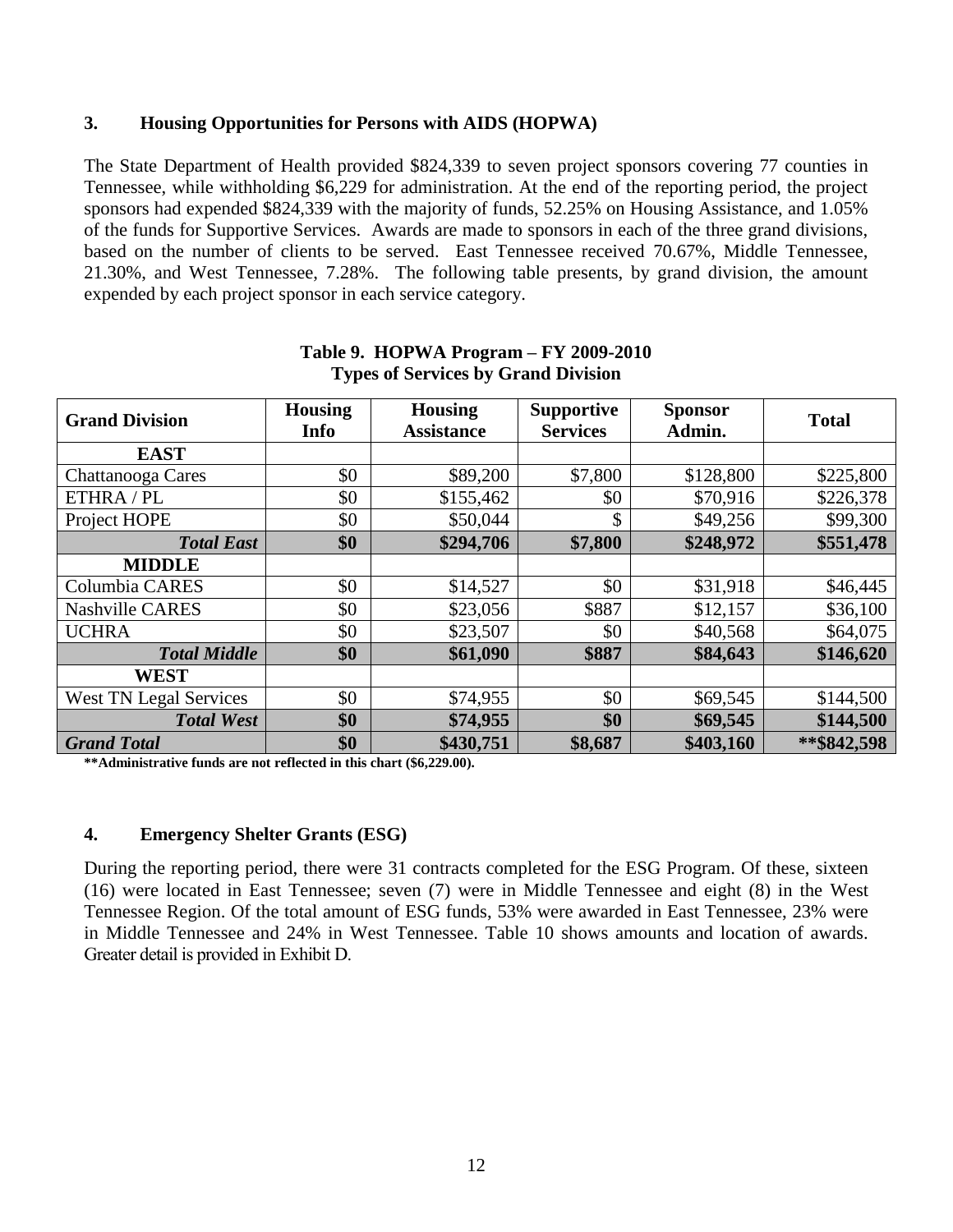|                                      |    | <b>TOTAL PRGM</b> |
|--------------------------------------|----|-------------------|
| <b>GRANTEE</b>                       | GD | \$                |
| <b>Blount County Children's Home</b> | E  | \$75,000          |
| Comm Hlth of East TN Fam Srvs Cntr   | E  | \$23,606          |
| Interfaith Hospitality of Greater JC | E  | \$75,000          |
| <b>Johnson County Safe Haven</b>     | E  | \$46,800          |
| Keystone Dental Care, Inc.           | E  | \$35,000          |
| Smokey Mtn Area Rescue Ministries    | E  | \$39,800          |
| AIM Center, Inc.                     | E  | \$14,285          |
| <b>Frontier Health</b>               | E  | \$14,286          |
| Ridgeview Psychiatric                | E  | \$14,286          |
| <b>Bristol</b>                       | E  | \$40,034          |
| Cleveland                            | E  | \$67,782          |
| Johnson City                         | E  | \$89,456          |
| Kingsport                            | E  | \$80,551          |
| Morristown                           | E  | \$46,660          |
| Oak Ridge                            | E  | \$33,960          |
| Chattanooga                          | E  | \$84,000          |
| <b>East Total</b>                    |    | \$780,506         |
|                                      |    |                   |
| Families in Crisis                   | M  | \$35,000          |
| Good Neighbor Mission                | M  | \$38,600          |
| <b>Centerstone CMHC</b>              | M  | \$14,285          |
| Park Center                          | M  | \$14,286          |
| Clarksville                          | M  | \$90,905          |
| Franklin                             | M  | \$33,891          |
| Murfreesboro                         | M  | \$110,232         |
| <b>Middle Total</b>                  |    | \$337,198         |
|                                      |    |                   |
| Area relief Ministries               | W  | \$43,000          |
| Damascus Road                        | W  | \$75,000          |
| <b>HOPE Ministries</b>               | W  | \$35,000          |
| Matthew 25:40                        | W  | \$50,000          |
| BHI, Inc.                            | W  | \$14,286          |
| <b>Carey Counseling</b>              | W  | \$14,286          |
| Jackson                              | W  | \$96,771          |
| Northwest Safeline                   | W  | \$35,000          |
| <b>West Total</b>                    |    | \$363,343         |
| <b>Total State Admin</b>             |    | \$39,140          |
|                                      |    |                   |
| <b>GRAND TOTAL</b>                   |    | \$1,520,187       |

**Table 10. ESG Recipients by Grand Division: FY 2009-2010**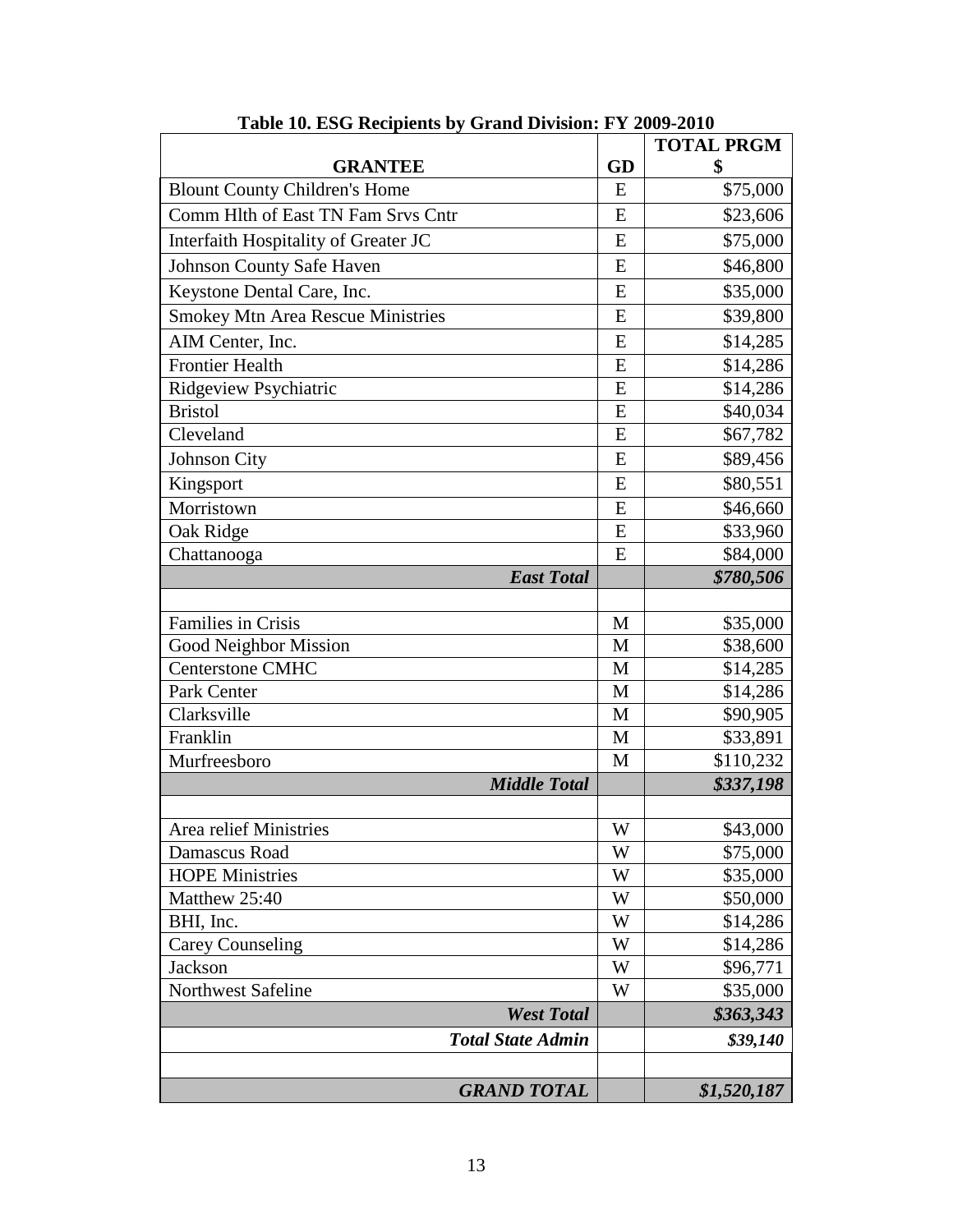#### **5. Neighborhood Stabilization Program (NSP)**

During the reporting period, there were 77 contracts for the Neighborhood Stabilization Program. Of these, twenty-five (25) were located in East Tennessee; twenty-two (22) were in Middle Tennessee and thirty (30) in the West Tennessee Region. Of the total amount of NSP funds, 25% were awarded in East Tennessee, 23% were in Middle Tennessee and 52% in West Tennessee. Table 11 shows amounts and location of awards.

#### **Table 11. NSP Allocations By Grand Division FY 2009-2010**

| <b>Grand Division</b>            | <b>Allocation</b><br><b>Totals</b> | <b>Percent of</b><br><b>Total</b> |
|----------------------------------|------------------------------------|-----------------------------------|
| <b>East Tennessee Allocation</b> | \$8,559,389                        | 25%                               |
| Middle Tennessee Allocation      | \$8,139,286                        | 23%                               |
| <b>West Tennessee Allocation</b> | \$17,853,617                       | 52%                               |
| <b>Program Total</b>             | \$34,552,292                       | 100%                              |

#### **6. HUD Section 8 Tenant-Based Rental Assistance and Section 8 Contract Administration**

During the reporting period, \$37,086,058 was made available for the Section 8 Tenant Based program.

| <b>Grand Division</b>   | <b>Funds Available</b> | Percent of<br><b>Total</b> |
|-------------------------|------------------------|----------------------------|
| <b>Eastern Division</b> | 4,224,298              | 12%                        |
| Middle Division         | 23,448,596             | 63%                        |
| <b>Western Division</b> | 9,413,164              | 25%                        |

**Program Total \$ 37,086,058 100%**

#### **Table 12. Section 8 Tenant Based Funds By Grand Division FY 2009-2010**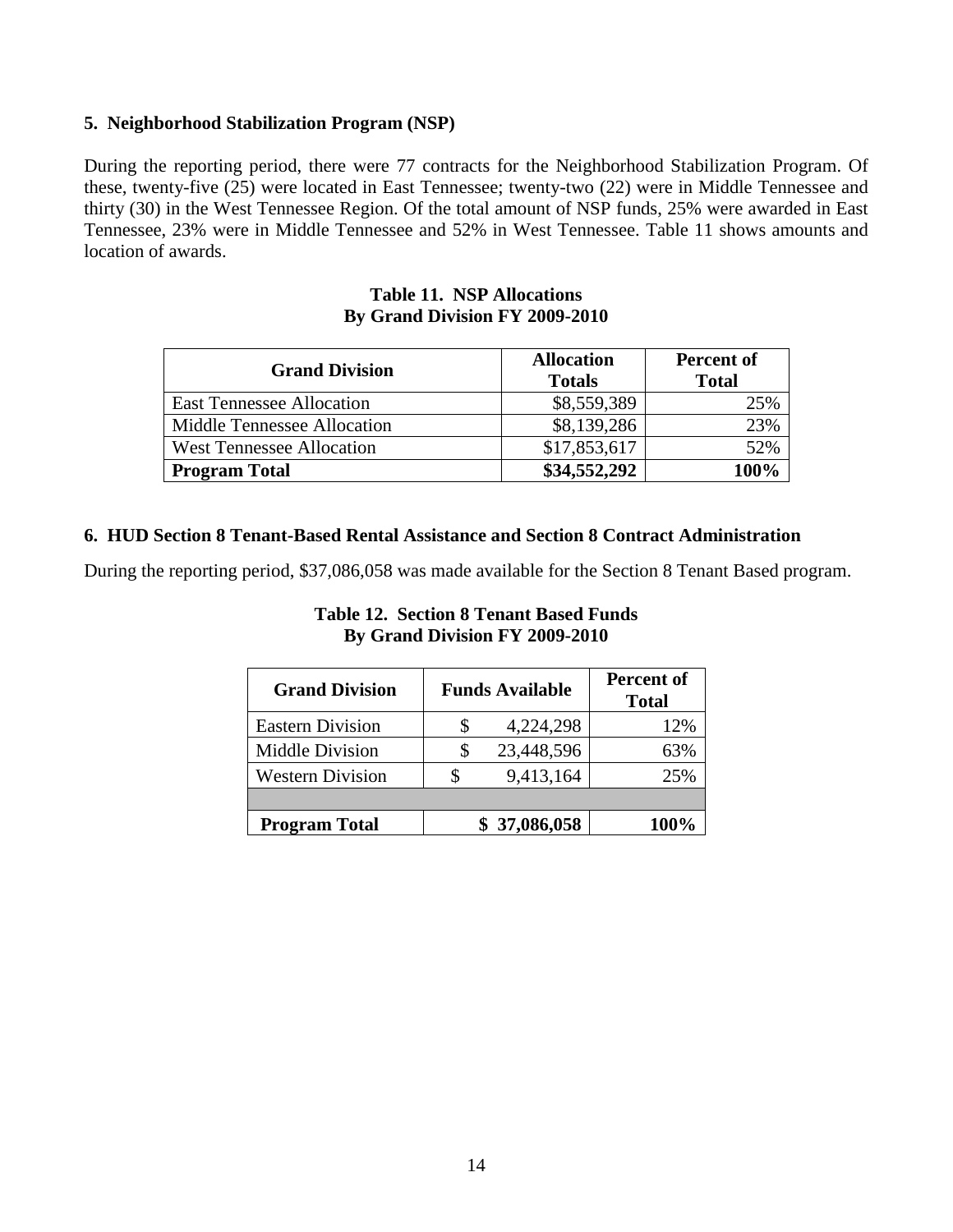THDA Contract Administration Division has the responsibility for the administration of Section 8 Project Based contracts throughout the state. At the end of the fiscal year, the Division reported 29,363 units under contract, 36% in East Tennessee, 33% in Middle Tennessee, and 31% in West Tennessee. Table 13 presents the location of these units. HAPs by grand division are not available.

| East TN        | Contract |
|----------------|----------|
| Counties       | Units    |
| Anderson       | 405      |
| <b>Bledsoe</b> | 119      |
| <b>Blount</b>  | 258      |
| <b>Bradley</b> | 521      |
| Campbell       | 286      |
| Carter         | 315      |
| Claiborne      | 30       |
| Cocke          | 144      |
| Cumberland     | 66       |
| Grainger       | 24       |
| Greene         | 284      |
| Hamblen        | 266      |
| Hamilton       | 1,467    |
| Hancock        | 50       |
| Hawkins        | 119      |
| Jefferson      | 45       |
| Johnson        | 123      |
| Knox           | 3,091    |
| Loudon         | 250      |
| Marion         | 60       |
| McMinn         | 308      |
| Meigs          | 24       |
| Monroe         | 139      |
| Morgan         | 54       |
| Polk           | 24       |
| Roane          | 351      |
| Scott          | 39       |
| Sevier         | 97       |
| Sullivan       | 794      |
| Unicoi         | 89       |
| Washington     | 737      |
| <b>TOTAL</b>   | 10,579   |

| East TN        | Contract | Middle TN      | Contract | West TN      | Contract |
|----------------|----------|----------------|----------|--------------|----------|
| Counties       | Units    | Counties       | Units    | Counties     | Units    |
| Anderson       | 405      | <b>Bedford</b> | 108      | Benton       | 60       |
| <b>Bledsoe</b> | 119      | Coffee         | 414      | Carroll      | 40       |
| <b>Blount</b>  | 258      | Davidson       | 5,359    | Chester      | 195      |
| <b>Bradley</b> | 521      | DeKalb         | 72       | Crockett     | 24       |
| Campbell       | 286      | Dickson        | 125      | Decatur      | 50       |
| Carter         | 315      | Franklin       | 152      | Dyer         | 303      |
| Claiborne      | 30       | Giles          | 181      | Fayette      | 217      |
| Cocke          | 144      | Grundy         | 30       | Gibson       | 199      |
| Cumberland     | 66       | Hickman        | 75       | Hardeman     | 47       |
| Grainger       | 24       | Humphreys      | 100      | Hardin       | 50       |
| Greene         | 284      | Lewis          | 36       | Haywood      | 50       |
| Hamblen        | 266      | Lincoln        | 53       | Henderson    | 110      |
| Hamilton       | 1,467    | Marshall       | 203      | Henry        | 244      |
| Hancock        | 50       | Maury          | 155      | Lake         | 179      |
| <b>Hawkins</b> | 119      | Montgomery     | 334      | Lauderdale   | 145      |
| Jefferson      | 45       | Overton        | 50       | Madison      | 515      |
| Johnson        | 123      | Perry          | 24       | McNairy      | 105      |
| Knox           | 3,091    | Pickett        | 24       | Obion        | 324      |
| Loudon         | 250      | Putnam         | 160      | Shelby       | 6,030    |
| Marion         | 60       | Robertson      | 99       | Tipton       | 237      |
| McMinn         | 308      | Rutherford     | 873      | Weakley      | 36       |
| Meigs          | 24       | Sequatchie     | 50       | <b>TOTAL</b> | 9,160    |
| Monroe         | 139      | <b>Stewart</b> | 17       |              |          |
| Morgan         | 54       | Sumner         | 429      |              |          |
| Polk           | 24       | Van Buren      | 25       |              |          |
| Roane          | 351      | Warren         | 252      |              |          |
| Scott          | 39       | White          | 48       |              |          |
| Sevier         | 97       | Williamson     | 50       | <b>GRAND</b> |          |
| Sullivan       | 794      | Wilson         | 126      | <b>TOTAL</b> | 29,363   |
| Unicoi         | 89       | <b>TOTAL</b>   | 9,624    |              |          |

| Table 13. Section 8 Contract Administration Units |  |
|---------------------------------------------------|--|
| By Grand Division and County FY 2009-2010         |  |

| West TN       | Contract |
|---------------|----------|
| Counties      | Units    |
| <b>Benton</b> | 60       |
| Carroll       | 40       |
| Chester       | 195      |
| Crockett      | 24       |
| Decatur       | 50       |
| Dyer          | 303      |
| Fayette       | 217      |
| Gibson        | 199      |
| Hardeman      | 47       |
| Hardin        | 50       |
| Haywood       | 50       |
| Henderson     | 110      |
| Henry         | 244      |
| Lake          | 179      |
| Lauderdale    | 145      |
| Madison       | 515      |
| McNairy       | 105      |
| Obion         | 324      |
| Shelby        | 6,030    |
| Tipton        | 237      |
| Weakley       | 36       |
| <b>TOTAL</b>  | 9,160    |

| <b>GRAND</b> |        |
|--------------|--------|
| <b>TOTAL</b> | 29,363 |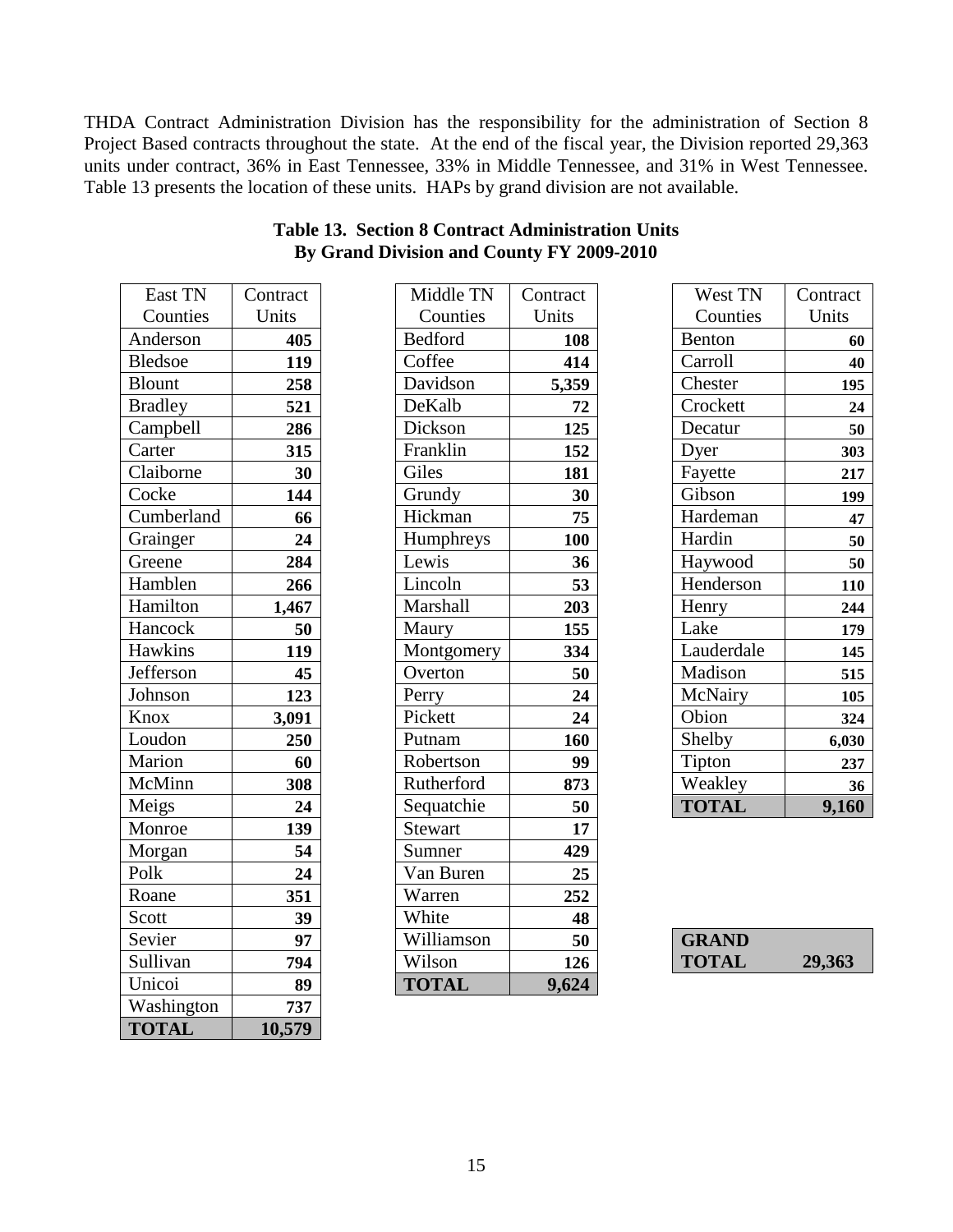### **7. THDA Homeownership Programs**

Loans were made in 84 of the 95 counties in the State with the greatest number of loans, 54.3%, made in Middle Tennessee. The breakdown by Grand Division is shown in Table 14.

| Dy Grand Division – $\Gamma$ 1 2009-2010 |            |            |                        |  |
|------------------------------------------|------------|------------|------------------------|--|
| <b>Grand Division</b>                    | % of Loans | # of Loans | <b>Amount of Loans</b> |  |
| East                                     | 27.9%      | 962        | \$92,454,981           |  |
| Middle                                   | 54.3%      | 1,871      | \$216,857,845          |  |
| West                                     | 17.8%      | 615        | \$57,544,870           |  |
| <b>Total</b>                             | 100.0%     | 3,448      | \$366,857,696          |  |

**Table 14. THDA Homeownership By Grand Division – FY 2009-2010**

#### **8. THDA Rural Repair Program**

The THDA Rural Repair Program is a partnership with the Rural Housing Service (RHS) of the U. S. Department of Agriculture to provide forgiveable loans for the repair of the homes of low-income people. The following table presents program activity by grand division at the end of the reporting period.

|                   | <b>EAST</b>    |           |                     | <b>MIDDLE</b>  |           |                    | <b>WEST</b>    |           |
|-------------------|----------------|-----------|---------------------|----------------|-----------|--------------------|----------------|-----------|
| County            | # Loan         | Total \$  | County              | #Loan          | Total \$  | County             | #Loan          | Total \$  |
| Anderson          |                | \$1,650   | <b>Bedford</b>      |                | \$5,000   | Carroll            |                | \$873     |
| <b>Bradley</b>    | $\overline{c}$ | \$3,960   | Cannon              |                | \$7,500   | Chester            |                | \$1,047   |
| Campbell          | $8\,$          | \$37,155  | Clay                | 3              | \$18,750  | Crockett           | 2              | \$6,836   |
| Carter            | 3              | \$12,925  | Coffee              |                | \$3,200   | Decatur            | 1              | \$1,308   |
| Claiborne         | 5              | \$28,137  | Fentress            | $\mathbf{1}$   | \$7,350   | Dver               | 3              | \$12,242  |
| Cumberland        | 1              | \$7,500   | Franklin            | $\overline{c}$ | \$5,383   | Fayette            | 5              | \$31,579  |
| Grainger          | $\overline{7}$ | \$39,248  | Giles               | 3              | \$10,594  | Gibson             | 5              | \$20,413  |
| Greene            | 5              | \$19,861  | Grundy              | 7              | \$19,344  | Hardeman           |                | \$4,200   |
| Hamblen           | 1              | \$1,795   | Hickman             | $\overline{c}$ | \$12,412  | Hardin             | $\overline{2}$ | \$5,647   |
| Hamilton          | 3              | \$3,954   | Humphreys           | $\mathbf{1}$   | \$2,033   | Haywood            |                | \$1,925   |
| Hancock           | 3              | \$14,988  | Jackson             | $\mathbf{1}$   | \$7,450   | Henderson          | 3              | \$13,436  |
| Hawkins           | 6              | \$26,077  | Lawrence            | 4              | \$9,789   | Henry              | 3              | \$15,323  |
| Jefferson         | 1              | \$7,342   | Lewis               |                | \$2,508   | Lauderdale         | 3              | \$22,000  |
| Johnson           | 5              | \$25,457  | Lincoln             | 3              | \$8,995   | Madison            | 3              | \$14,721  |
| Loudon            | 1              | \$7,500   | Macon               | 4              | \$9,493   | McNairy            |                | \$2,250   |
| Marion            | 1              | \$4,700   | Marshall            |                | \$4,947   | Obion              | $\overline{2}$ | \$5,297   |
| McMinn            | 18             | \$43,233  | Maury               | 3              | \$11,194  | Tipton             | 3              | \$11,194  |
| Meigs             | 1              | \$1,650   | Perry               |                | \$7,500   | Weakley            | 4              | \$20,856  |
| Monroe            | $\overline{2}$ | \$8,620   | Pickett             | 3              | \$22,260  | <b>Total West</b>  | 44             | \$191,147 |
| Polk              | 1              | \$1,000   | Putnam              | 3              | \$11,585  | <b>Grand Total</b> | 180            | \$732,558 |
| Rhea              |                | \$1,023   | Robertson           |                | \$4,523   |                    |                |           |
| Sevier            | 1              | \$1,800   | Sequatchie          |                | \$7,351   |                    |                |           |
| Sullivan          | 1              | \$2,529   | Warren              | 3              | \$15,667  |                    |                |           |
| Union             | 3              | \$11,675  | Wayne               | $\overline{c}$ | \$2,785   |                    |                |           |
| Washington        |                | \$2,841   | White               |                | \$7,180   |                    |                |           |
| <b>Total East</b> | 82             | \$316,618 | <b>Total Middle</b> | 54             | \$224,793 |                    |                |           |

**Table 15. FY 2009-2010 Rural Repair Program Activity by Grand Division**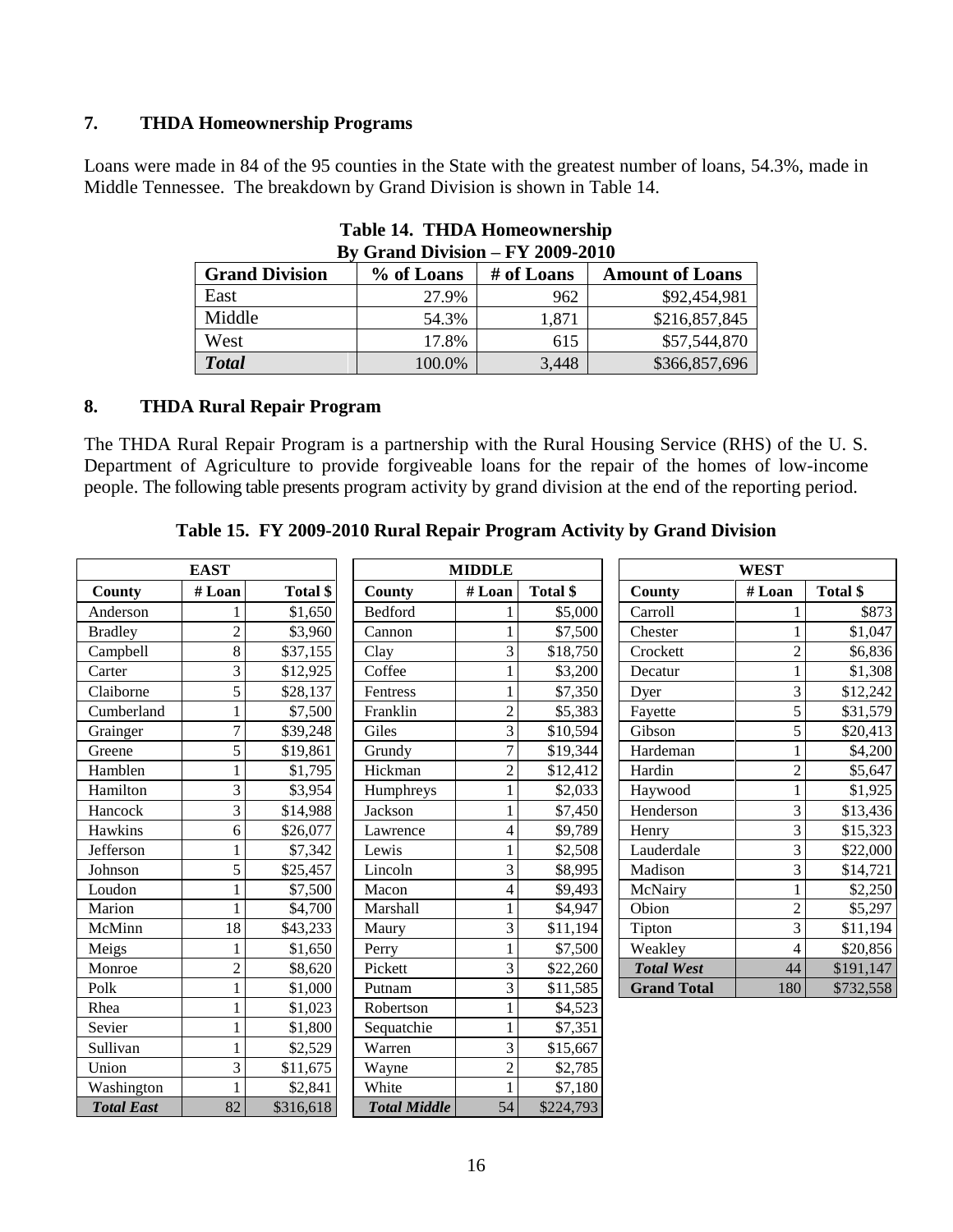#### **9. Low Income Housing Tax Credit Program (LIHTC)**

Low Income Housing Tax Credits are allocated on a calendar year basis. During CY 2009, projects in 17 Tennessee counties received allocations for LIHTC, creating 2,051 units of affordable housing. Geographically, allocations were made in 5 East Tennessee counties, utilizing 30% of the total dollar allocation. In Middle Tennessee, allocations were made in 5 counties, utilizing 32% of the total dollar allocation, and in West Tennessee, allocations were made in 7 counties, utilizing 37% of the total allocations.

The following table presents additional information. It should be noted that a portion of the projects represented below will include Multi-Family Bond Authority allocation as well as LIHTC and that 1,054 units are also included in the subsequent Multi-Family Bond Authority section which follows.

| <b>Grand</b><br><b>Division</b> | County              | <b>Units</b> | \$ Allocation |
|---------------------------------|---------------------|--------------|---------------|
| East                            | Anderson            | 188          | \$1,544,525   |
|                                 | <b>Blount</b>       | 48           | \$600,000     |
|                                 | Carter              | 48           | \$600,000     |
|                                 | Knox                | 180          | \$2,279,689   |
|                                 | Sullivan            | 97           | \$1,646,541   |
|                                 | <b>Total East</b>   | 561          | \$6,670,755   |
| Middle                          | Davidson            | 245          | \$3,091,076   |
|                                 | Lawrence            | 44           | \$497,797     |
|                                 | Rutherford          | 300          | \$2,306,912   |
|                                 | Warren              | 114          | \$954,644     |
|                                 | White               | 48           | \$596,430     |
|                                 | <b>Total Middle</b> | 751          | \$7,446,859   |
| West                            | Carroll             | 43           | \$533,456     |
|                                 | Crockett            | 32           | \$240,000     |
|                                 | Fayette             | 36           | \$186,592     |
|                                 | Haywood             | 48           | \$618,000     |
|                                 | Henderson           | 65           | \$649,841     |
|                                 | McNairy             | 64           | \$715,025     |
|                                 | Shelby              | 451          | \$4,525,592   |
|                                 | <b>Total West</b>   | 739          | \$7,468,506   |
|                                 | <b>GRAND TOTAL</b>  | 2,051        | \$21,586,120  |

**Table 16. Low Income Housing Tax Credit Allocations by Grand Division: CY 2009**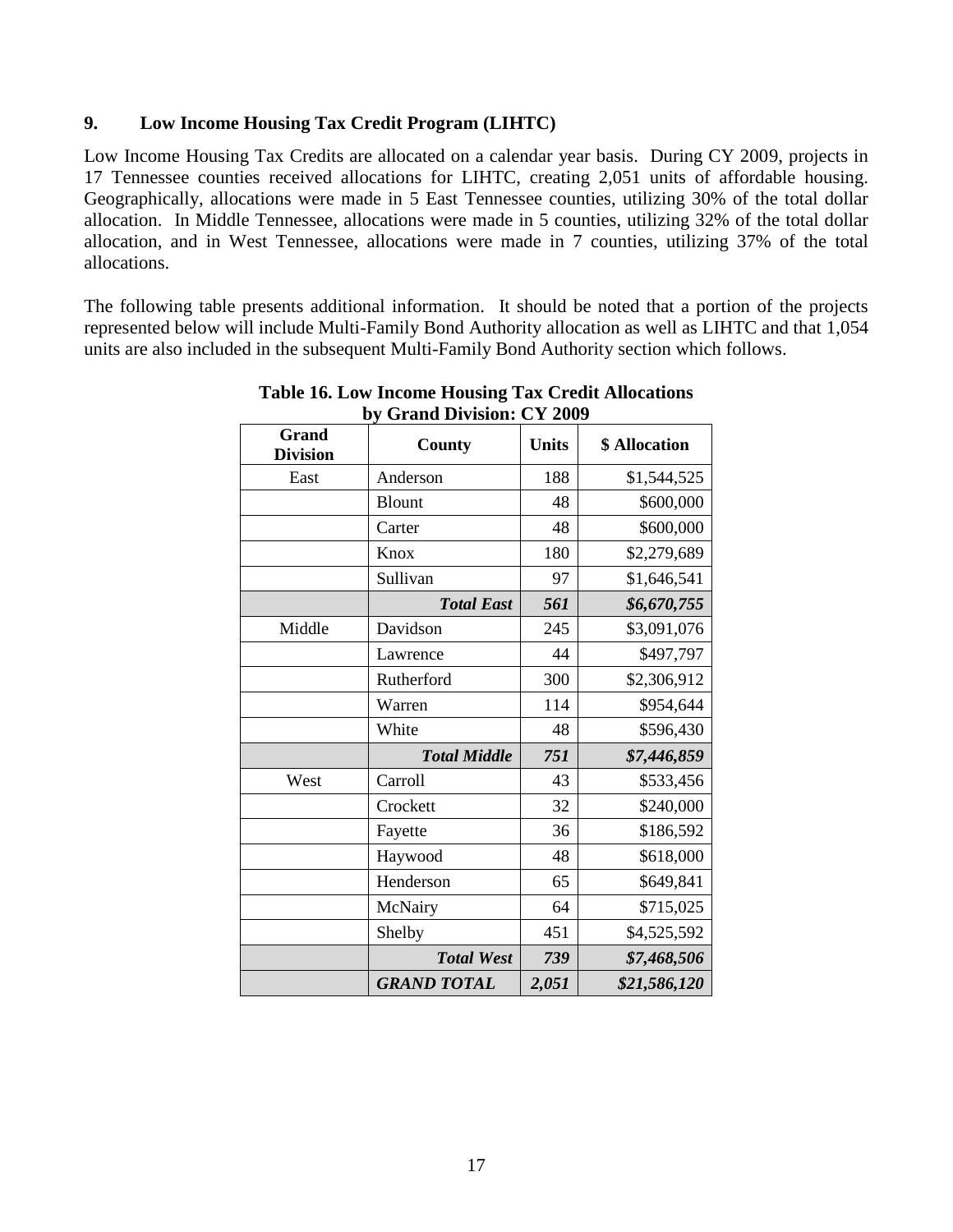### **10. THDA Tax-Exempt Multi-Family Bond Authority**

In calendar year 2009, tax-exempt bond authority was reallocated to provide permanent financing for developments in 5 counties, which will result in a total of 1,054 units. Allocations were made in 2 East Tennessee counties, 2 Middle Tennessee counties, and 1 West Tennessee county. The following table presents additional data.

| <b>Grand Division</b> | County              | <b>Units</b> | \$ Allocation |
|-----------------------|---------------------|--------------|---------------|
| East                  | Knox                | 57           | \$3,600,000   |
|                       | Sullivan            | 256          | \$11,050,000  |
|                       | <b>Total East</b>   | 313          | \$14,650,000  |
| Middle                | Davidson            | 513          | \$20,365,000  |
|                       | Warren              | 100          | \$3,205,000   |
|                       | <b>Total Middle</b> | 613          | \$23,570,000  |
| West                  | Shelby              | 128          | \$3,750,000   |
|                       | <b>Total West</b>   | 128          | \$3,750,000   |
|                       | <b>GRAND TOTAL</b>  | 1,054        | \$41,970,000  |

| <b>Table 17. Tax-Exempt Multi-Family Bond Authority</b> |
|---------------------------------------------------------|
| by Grand Division: CY 2009                              |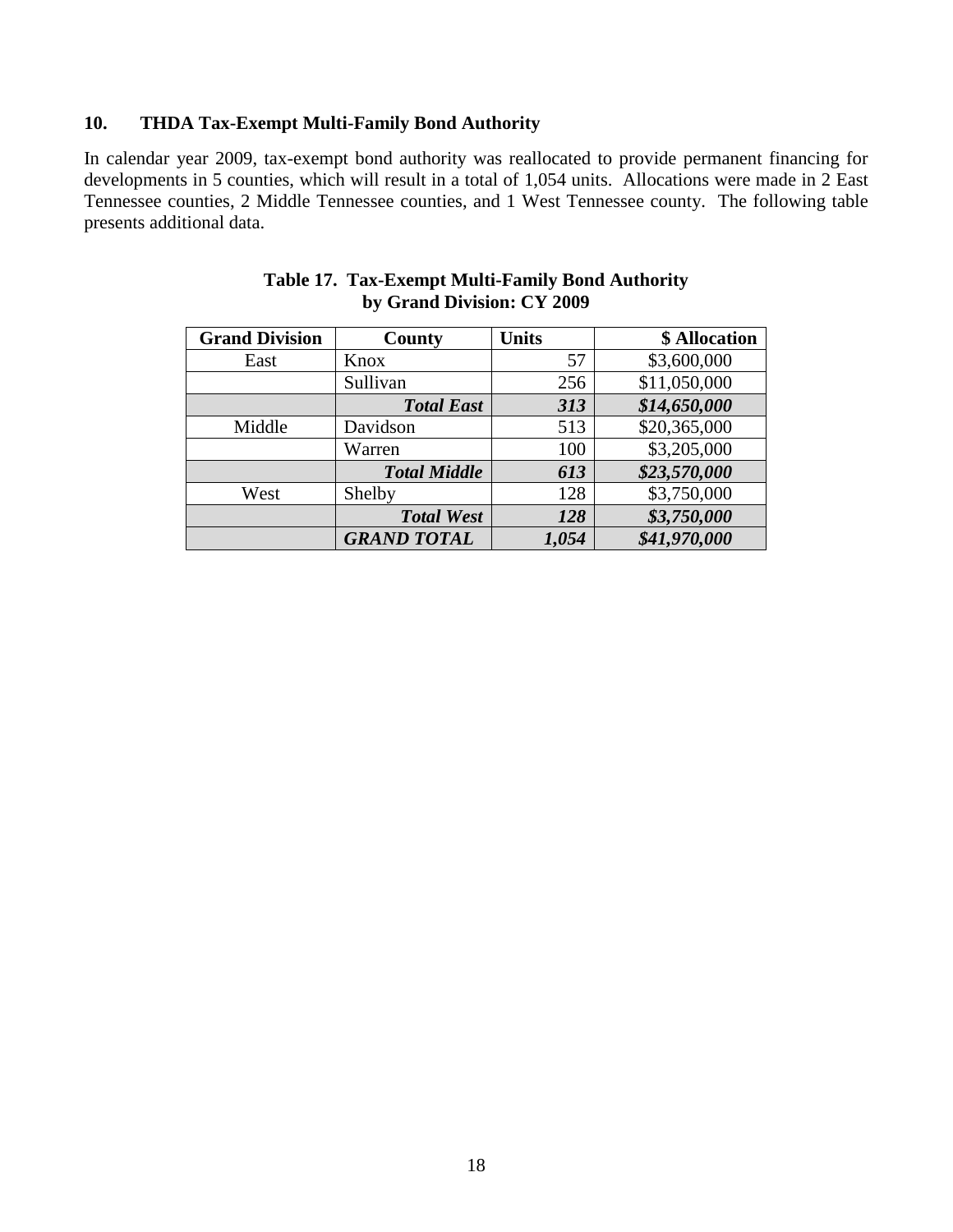### **Summary**

Overall, Middle Tennessee received the largest portion of funds largely because of THDA's homeownership, Section 8 Tenant Based, and Multifamily Bond Authority programs. Table 18 provides greater details of the amount of funds awarded in each program.

| <b>PROGRAM</b>                                                                      | <b>EAST TN</b> | <b>MIDDLE TN</b> | <b>WEST TN</b> | <b>TOTAL</b>  |  |
|-------------------------------------------------------------------------------------|----------------|------------------|----------------|---------------|--|
| <b>GEOGRAPHIC DISTRIBUTION OF HUD INVESTMENTS REQUIRED IN THE CONSOLIDATED PLAN</b> |                |                  |                |               |  |
| <b>CDBG</b>                                                                         | \$10,148,974   | \$10,588,119     | \$7,319,440    | \$28,056,533  |  |
| <b>HOME</b>                                                                         | \$8,442,790    | \$6,027,050      | \$2,990,732    | \$17,460,572  |  |
| HOPWA*                                                                              | \$551,478      | \$146,620        | \$144,500      | \$842,598     |  |
| ESG**                                                                               | \$780,506      | \$337,198        | \$363,343      | \$1,481,047   |  |
| <b>NSP</b>                                                                          | \$8,559,389    | \$8,139,286      | \$17,853,617   | \$34,552,292  |  |
| <b>Total</b>                                                                        | \$28,483,137   | \$25,238,273     | \$28,671,632   | \$82,393,042  |  |
| % of Total                                                                          | 34%            | 31%              | 35%            | 100%          |  |
| <b>OTHER INVESTMENTS</b><br><b>GEOGRAPHIC DISTRIBUTION OF</b>                       |                |                  |                |               |  |
| <b>Section 8 Tenant Based</b>                                                       | \$4,224,298    | \$23,448,596     | \$9,413,164    | \$37,086,058  |  |
| Section 8 Project Based***                                                          |                |                  |                | \$130,150,676 |  |
| Homeownership                                                                       | \$92,454,981   | \$216,857,845    | \$57,544,870   | \$366,857,696 |  |
| <b>THDA Rural Repair Program</b>                                                    | \$316,618      | \$224,793        | \$191,147      | \$732,558     |  |
| <b>LIHTC</b>                                                                        | \$6,670,755    | \$7,446,859      | \$7,468,506    | \$21,586,120  |  |
| Multi-Family Bond                                                                   | \$14,650,000   | \$23,570,000     | \$3,750,000    | \$41,970,000  |  |
| <b>Total-(GD Not Including Sec. 8 PB)</b>                                           | \$118,316,65   | \$271,548,093    | \$78,367,687   | \$598,383,108 |  |
| % of Total (GD Not Including Sec. 8)                                                | 25%            | 58%              | 17%            |               |  |
| <b>Grand Total-(GD Not Including Sec.</b>                                           | \$146,799,78   | \$296,786,366    | \$107,039,319  | \$680,776,150 |  |
| % of Total (GD Not Including Sec. 8)                                                | 27%            | 54%              | 19%            |               |  |

**Table 18. Recap of Geographic Distribution - All Programs: FY 2009-2010**

\*Administrative funds are not reflected in this chart (\$6,229.00).

**\*\*There is an additional \$39,140 that has been used for State administrative fees. When added, the new total is \$1,520,187.**

**\*\*\*Payment information by Grand Division is not available.**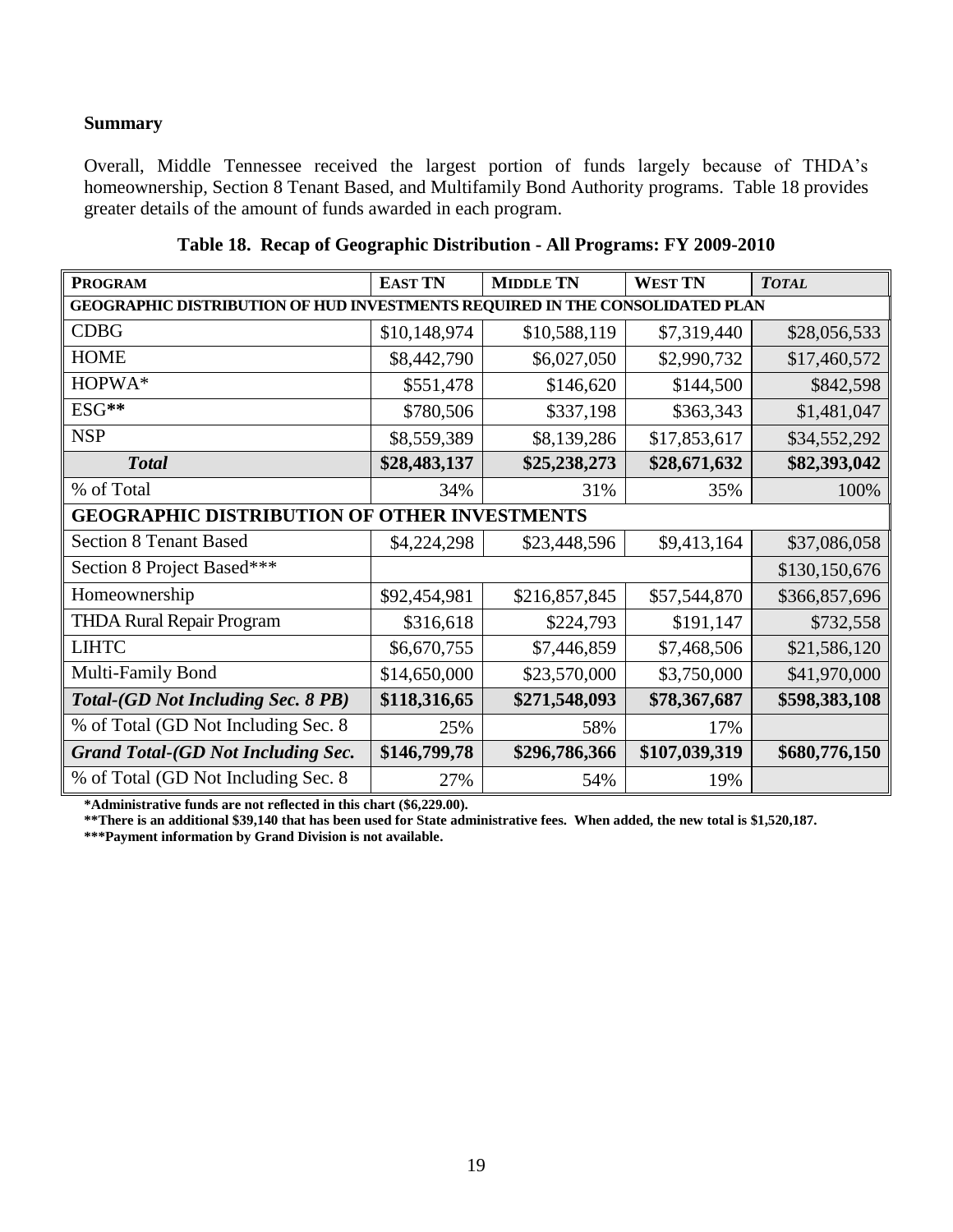#### **D) FAMILIES AND PERSONS ASSISTED INCLUDING RACIAL AND ETHNIC STATUS**

#### **1. Community Development Block Grant (CDBG) Small Cities Program**

The following table summarizes the data from the 2009 PER Part III: Civil Rights which reports on the CDBG Applicants and Beneficiaries, by race and gender characteristics. (Exhibit A) The racial categories are those reported in the PER. For the reporting period, the total for Applicants and Beneficiaries is 196,405 persons, with 23,533 minorities and 31,813 female heads of household.

| <b>Racial Category</b>                                  | <b>Total Served</b> | $\frac{0}{0}$ |
|---------------------------------------------------------|---------------------|---------------|
| White                                                   | 172,872             | 88.02%        |
| <b>Black/African American</b>                           | 17,375              | 8.85%         |
| Asian                                                   | 180                 | 0.09%         |
| American Indian/Alaskan Native                          | 246                 | 0.13%         |
| Native Hawaiian/Other Pacific Islander                  | 17                  | 0.01%         |
| American Indian/Alaskan Native & White                  | 430                 | 0.22%         |
| Asian & White                                           | 761                 | 0.39%         |
| Black/African American & White                          | 488                 | 0.25%         |
| American Indian/Alaskan Native & Black/African American | 20                  | 0.01%         |
| Other Multi-Racial                                      | 4,016               | 2.04%         |
| <b>Total</b>                                            | 196,405             | 100.00%       |
| <b>Gender Characteristics</b>                           |                     |               |
| Female Head of Household                                | 31,813              | 16.20%        |

| Table 19. CDBG Program Demographics by Grant Year: FY 2009-2010 |  |  |
|-----------------------------------------------------------------|--|--|
|                                                                 |  |  |

Information on the benefit to low- and moderate-income persons is also reported in the PER. The following table presents a summary of that information derived from CDBG contract closeouts. An expanded table is presented in Exhibit A. Based on that information, 3,430,482 persons are reported as beneficiaries, and of that number, 2,533,633 or 74% are low- and moderate-income persons.

#### **Table 20**. **CDBG Benefit to Low and Moderate Income Persons By Projects Pending Final Audit: FY 2009-2010**

|                                   | Total # of     | Total # of         | $%$ of |
|-----------------------------------|----------------|--------------------|--------|
| <b>Purpose</b>                    | <b>Persons</b> | <b>LMI Persons</b> | LMI    |
| <b>Total Economic Development</b> | 10,219         | 5,989              | 59%    |
| <b>Total Housing</b>              | 6,553          | 6,009              | 92%    |
| <b>Total Public Facilities</b>    | 3,413,710      | 2,521,635          | 74%    |
| <b>GRAND TOTAL</b>                | 3,430,482      | 2,533,633          | 74%    |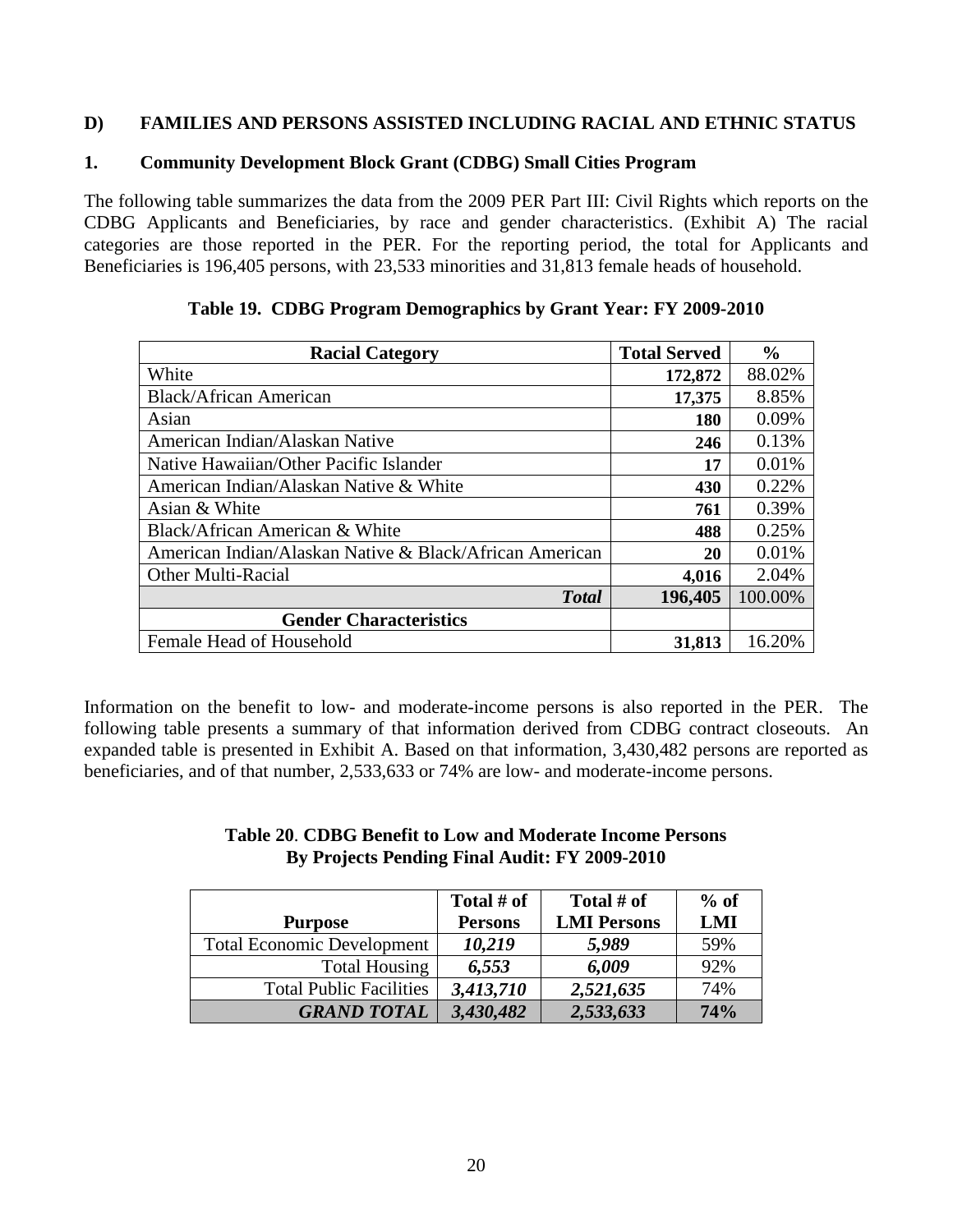### **2. HOME Investments Partnership (HOME)**

For the HOME program, beneficiary information is obtained when the project completion report is entered into IDIS. During the reporting period, the HOME program assisted 303 units, with East Tennessee having the most with 156, or 51%. Sixty-two percent of the households were very low income.

The following two tables provide further information, by program and income categories.

| % of Median         | <b>East TN</b> | <b>Middle TN</b> | <b>West TN</b> | <b>Totals</b> | $\frac{0}{0}$ |
|---------------------|----------------|------------------|----------------|---------------|---------------|
| 0%-30%              | 46             | 17               | 20             | 83            | 27%           |
| 31%-50%             | 49             | 38               | 18             | 105           | 35%           |
| 51%-60%             | 32             | 12               | 4              | 48            | 16%           |
| 61%-80%             | 22             | 23               | 9              | 54            | 18%           |
| Vacant              |                |                  | 2              | 13            | 4%            |
| <b>Grand Totals</b> | 156            | 94               | 53             | 303           | 100%          |

**Table 21. Income Characteristics of HOME Beneficiaries: FY 2009-2010** 

| % of Median         | <b>East TN</b> | <b>Middle TN</b> | <b>West TN</b> | <b>Totals</b> | $\frac{6}{9}$ |
|---------------------|----------------|------------------|----------------|---------------|---------------|
| Very Low-0-50%      | 95             | 55               | 38             | 188           | 62%           |
| $Low-51-80%$        | 54             | 35               | 13             | 102           | 34%           |
| Vacant              |                |                  |                | 13            | 4%            |
| <b>Grand Totals</b> | 156            | 94               | 53             | 303           | 100%          |

Of the households served by the HOME program, 22% were minority. Table 23 reflects this information.

**Table 23. Race/Ethnicity Characteristics of HOME Beneficiaries: FY 2009-2010**

| Race                | <b>East TN</b> | <b>Middle TN</b> | <b>West TN</b> | <b>Totals</b> | $\frac{0}{0}$ |
|---------------------|----------------|------------------|----------------|---------------|---------------|
| Caucasian           | 137            | 66               |                | 224           | 74%           |
| African-American    | 12             | 24               | 30             | 66            | 22%           |
| Vacant              |                |                  |                | 13            | 4%            |
| <b>Grand Totals</b> | 156            | 94               | 53             | 303           | 100%          |

| <b>Ethnicity</b>    | East TN   Middle TN   West TN   Totals |  | $\frac{0}{\alpha}$ |
|---------------------|----------------------------------------|--|--------------------|
| Hispanic            |                                        |  | 0%                 |
| <b>Grand Totals</b> |                                        |  | 0%                 |

The following two tables present household size and household type of HOME beneficiaries. Fortythree percent of households assisted with HOME funds were one-person households.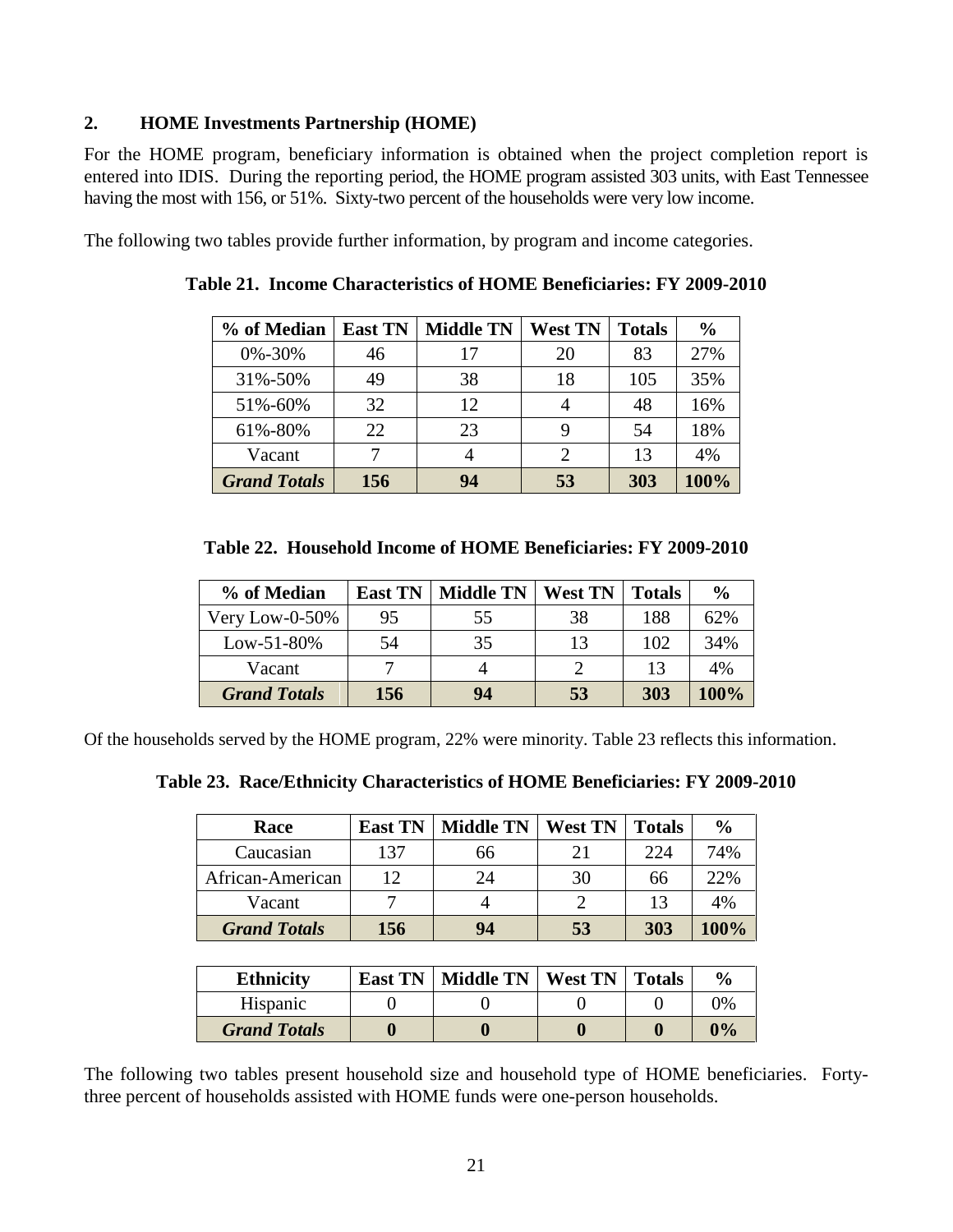| <b>HH Size</b> | <b>East TN</b> | <b>Middle TN</b> | <b>West TN</b> | <b>Total</b> | $\frac{0}{0}$ |
|----------------|----------------|------------------|----------------|--------------|---------------|
|                | 71             | 37               | 24             | 132          | 43%           |
| 2              | 36             | 26               | 7              | 69           | 23%           |
| 3              | 21             | 14               | 8              | 43           | 14%           |
| 4              | 14             |                  | 5              | 26           | 9%            |
| 5              |                |                  | 3              | 11           | 4%            |
| 6              | 3              |                  | 2              | 5            | 2%            |
|                |                | $\overline{2}$   | $\overline{2}$ | 4            | 1%            |
| Vacant         |                |                  | $\overline{2}$ | 13           | 4%            |
| <b>Totals</b>  | 156            | 94               | 53             | 303          | 100%          |

**Table 24. Household Size of HOME Beneficiaries: FY 2009-2010**

The most frequent household type of HOME beneficiaries was Elderly with 38% followed closely by Single/Non-Elderly with 30%.

| <b>HH</b> Type        | <b>East TN</b> | <b>Middle TN</b> | <b>West TN</b> | <b>Total</b> | $\frac{0}{0}$ |
|-----------------------|----------------|------------------|----------------|--------------|---------------|
| Single/Non-Elderly    | 48             | 29               | 14             | 91           | 30%           |
| Elderly               | 61             | 37               | 17             | 115          | 38%           |
| Related/Single Parent | 18             | 11               |                | 36           | 12%           |
| Related/Two Parent    | 9              | 6                |                | 22           | 7%            |
| Other                 | 13             |                  | 6              | 26           | 9%            |
| vacant                | 7              | 4                | 2              | 13           | 4%            |
| <b>TOTAL</b>          | 156            | 94               | 53             | 303          | 100%          |

**Table 25. Type of HOME Beneficiary Households: FY 2009-2010**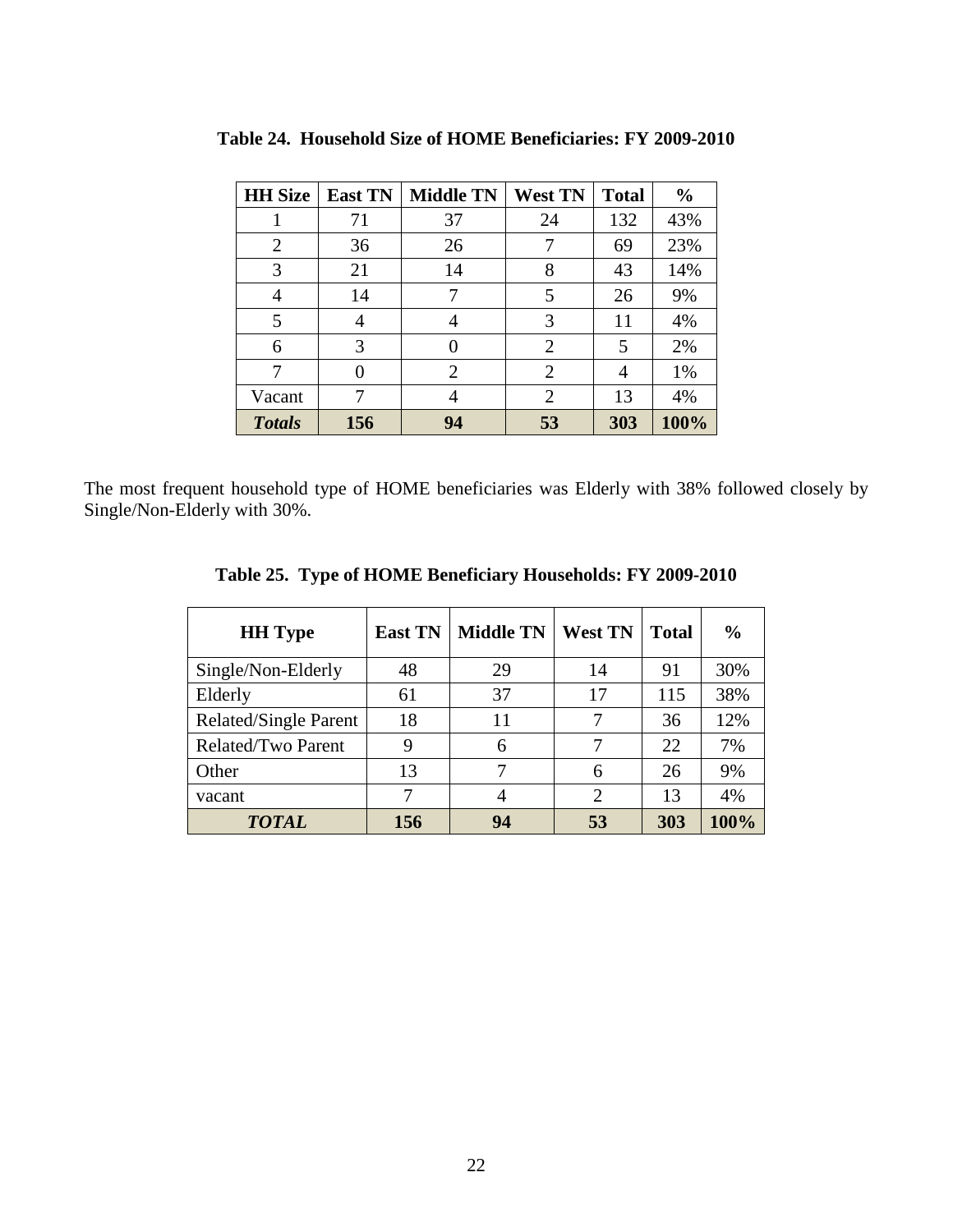#### **3. Housing Opportunities for Persons with AIDS (HOPWA)**

During the grant year, the HOPWA program reported 517 individuals with HIV/AIDS and 393 affected family members' as beneficiaries of Short Term Rent, Mortgage and Utility payments and Supportive Services.

The race/ethnicity of the beneficiaries is as follows:

| Caucasian                              | 65.93% of which 3.91% are Hispanic |
|----------------------------------------|------------------------------------|
| Black/African American                 | 28.90%                             |
| American Indian/Alaskan Native         | 1.98%                              |
| Black/African American & Caucasian     | 1.20%                              |
| Native Hawaiian/Other Pacific Islander | $0.0\%$                            |
| Other Multi Racial                     | 1.98% of which 44.44% are Hispanic |

Hispanic comprises 3.91% of the total number served through Short Term, Rent, Mortgage and Utility payments.

Of the 910 persons who received housing assistance, 60.44% were male and 39.56% were female. The majority were between 31 and 50 years old, equaling 49.67%.

#### **4. Emergency Shelter Grants (ESG)**

Information contained in Exhibit D was summarized into Table 26 to show demographic information on Emergency Shelter Grant Activity. Overall numbers indicate that more females than males received assistance across the state. Agencies continue to report the increasing incidents of families with young children becoming homeless. The increasingly diverse population is also becoming a part of the homeless population as the immigrant population in the State continues to grow. Most of the shelters in Tennessee cannot accommodate family units and thus the families continue to encounter further disruption when fathers/ husbands must be sheltered apart from the wives and children. Agencies also report increasing numbers of homeless persons with physical disabilities, mental illness and drug/ alcohol problems for which placement options are limited.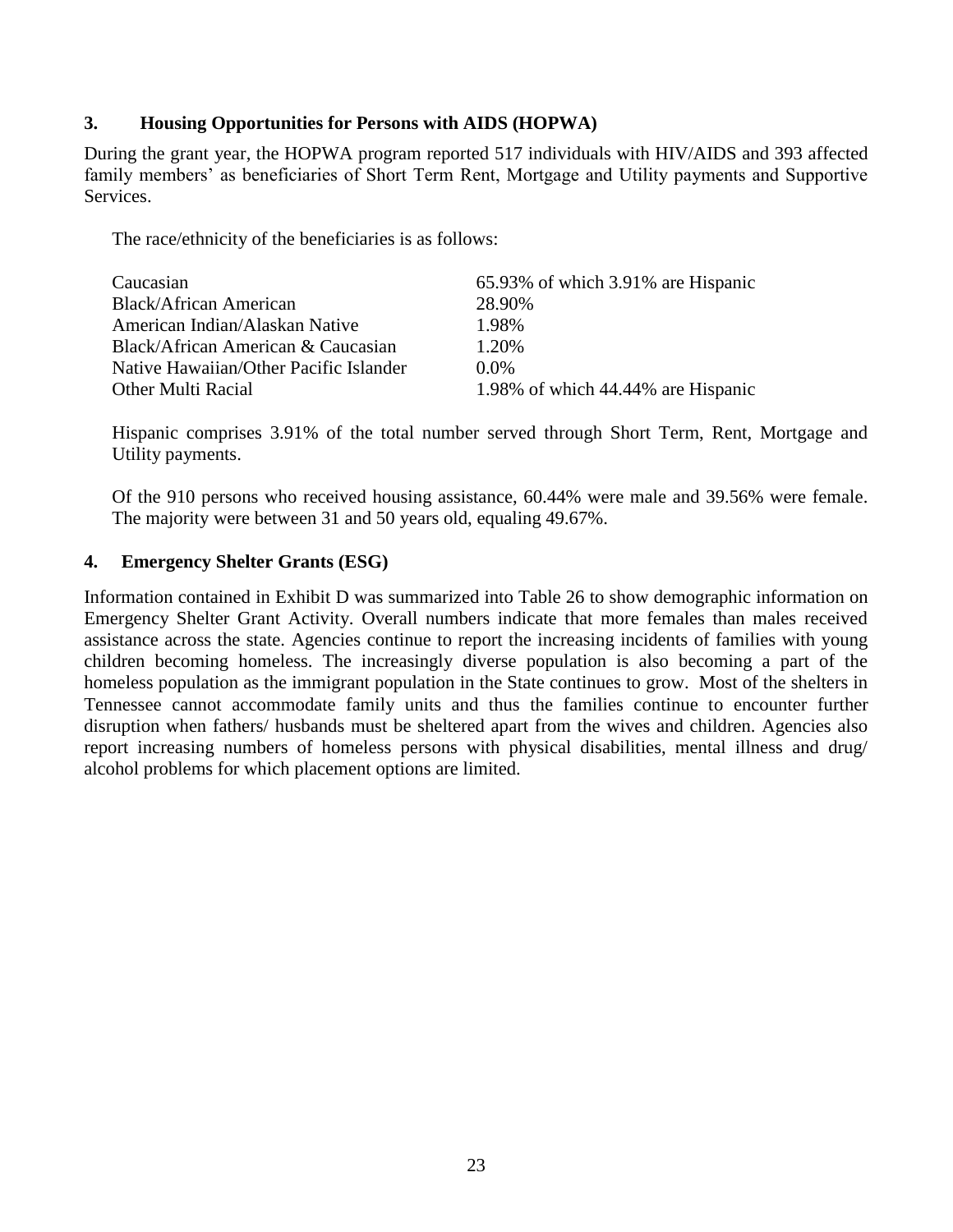| <b>EAST</b>                                    |                |        |                          |              |  |  |  |  |  |  |
|------------------------------------------------|----------------|--------|--------------------------|--------------|--|--|--|--|--|--|
| <b>Agency</b>                                  | <b>Male</b>    | Female | Unavailable              | <b>Total</b> |  |  |  |  |  |  |
| <b>AIM Center</b>                              | 17             | 33     |                          | 50           |  |  |  |  |  |  |
| Blount County Children's Home                  | 14             | 13     | $\overline{a}$           | 27           |  |  |  |  |  |  |
| Community Health of East TN                    | 1              | 57     | $\overline{a}$           | 58           |  |  |  |  |  |  |
| <b>Frontier Health</b>                         | 12             | 23     |                          | 35           |  |  |  |  |  |  |
| Interfaith Hospitality Network of Johnson City | 68             | 75     | 35                       | 178          |  |  |  |  |  |  |
| <b>Keystone Dental</b>                         |                |        | 151                      | 151          |  |  |  |  |  |  |
| Johnson County Safe Haven                      | $\overline{2}$ | 258    |                          | 260          |  |  |  |  |  |  |
| City of Chattanooga                            | 13,923         | 10,802 | $\overline{\phantom{a}}$ | 24,725       |  |  |  |  |  |  |
| Ridgeview, Inc.                                | 12             | 24     | $\overline{a}$           | 36           |  |  |  |  |  |  |
| City of Morristown                             | 7,155          | 10,998 | $\overline{\phantom{a}}$ | 18,153       |  |  |  |  |  |  |
| <b>City of Bristol</b>                         | 3,486          | 3,763  | $\overline{\phantom{a}}$ | 7,249        |  |  |  |  |  |  |
| City of Johnson City                           | 2,665          | 5,681  | $\overline{\phantom{a}}$ | 8,346        |  |  |  |  |  |  |
| City of Kingsport                              | 4,019          | 3,572  |                          | 7,591        |  |  |  |  |  |  |
| City of Cleveland                              | 1,242          | 1,247  |                          | 2,489        |  |  |  |  |  |  |
| City of Oak Ridge                              | 162            | 349    | 808                      | 1,319        |  |  |  |  |  |  |
| Smoky Mt. Area Rescue Mission                  | 67             | 27     | 112                      | 206          |  |  |  |  |  |  |
| <b>Total For East Tennessee</b>                | 32,845         | 36,922 | 1,106                    | 70,873       |  |  |  |  |  |  |
|                                                | <b>MIDDLE</b>  |        |                          |              |  |  |  |  |  |  |
| Centerstone                                    | 6              | 20     | $\overline{\phantom{a}}$ | 26           |  |  |  |  |  |  |
| Good Neighbor Mission                          | 302            | 225    |                          | 527          |  |  |  |  |  |  |
| Families in Crisis                             |                | 132    | $\overline{a}$           | 132          |  |  |  |  |  |  |
| Park Center                                    | 4              | 19     |                          | 23           |  |  |  |  |  |  |
| City of Franklin                               | 14             | 21     | 2,213                    | 2,248        |  |  |  |  |  |  |
| City of Clarksville                            | 1,612          | 2,769  |                          | 4,381        |  |  |  |  |  |  |
| City of Murfreesboro                           | 1,122          | 1,941  |                          | 3,063        |  |  |  |  |  |  |
| <b>Total for Middle Tennessee</b>              | 3,060          | 5,127  | 2,213                    | 10,400       |  |  |  |  |  |  |
|                                                | <b>WEST</b>    |        |                          |              |  |  |  |  |  |  |
| Area Relief Ministries                         | 236            |        |                          | 236          |  |  |  |  |  |  |
| <b>Behavioral Health Initiatives</b>           | 14             | 15     |                          | 29           |  |  |  |  |  |  |
| Carey Counseling, Inc.                         | 12             | 14     | 1                        | 27           |  |  |  |  |  |  |
| Damascus Road                                  | 124            | 118    |                          | 242          |  |  |  |  |  |  |
| <b>HOPE Ministries</b>                         | 158            | 116    |                          | 274          |  |  |  |  |  |  |
| Matthew 25:40                                  | 245            | 372    | ۰                        | 617          |  |  |  |  |  |  |
| Northwest Safeline                             | 18             | 350    |                          | 368          |  |  |  |  |  |  |
| City of Jackson                                | 678            | 554    |                          | 1,232        |  |  |  |  |  |  |
| <b>Total For West Tennessee</b>                | 1,485          | 1,539  | $\mathbf{1}$             | 3,025        |  |  |  |  |  |  |
| <b>Grand Total</b>                             | 37,390         | 45,588 | 3,320                    | 84,298       |  |  |  |  |  |  |

**Table 26. Emergency Shelter Grant Program Participants by Gender - FY 2009-2010**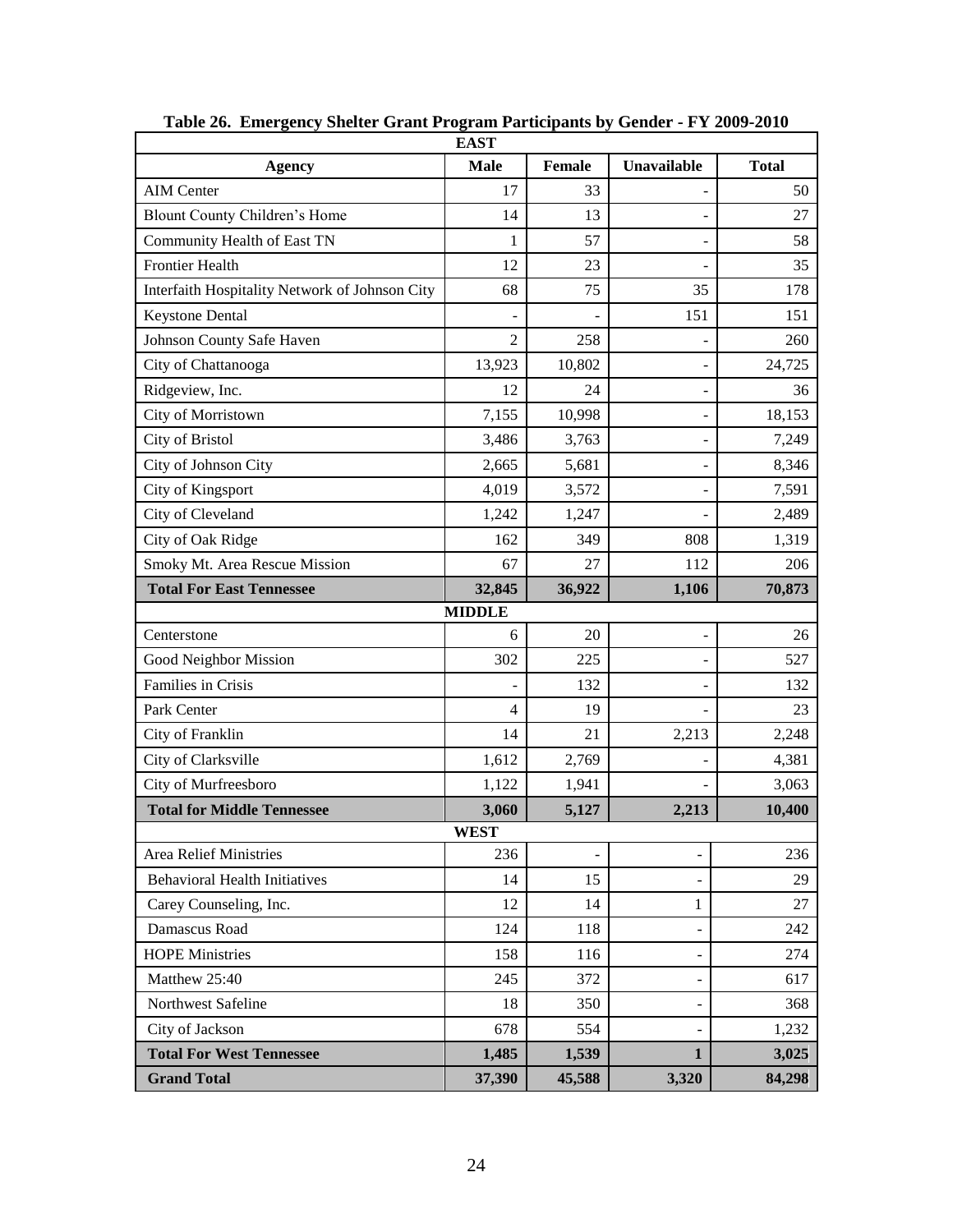| <b>Agency</b>                 | White        | <b>Black</b><br>African<br>American | <b>Black</b><br>African<br>American/<br>White | <b>Native</b><br>Hawaiian<br><b>Pacific</b><br><b>Islander</b> | Asian                    | Asian<br>&<br>White      | American<br>Indian<br>Alaskan<br><b>Native</b> | American<br>Indian<br>Alaskan<br><b>Native</b><br>White | American<br>Indian/<br>Alaskan<br>Native/Black/<br>Af. American | <b>Balance</b> /<br>Other | <b>Total</b> |
|-------------------------------|--------------|-------------------------------------|-----------------------------------------------|----------------------------------------------------------------|--------------------------|--------------------------|------------------------------------------------|---------------------------------------------------------|-----------------------------------------------------------------|---------------------------|--------------|
| <b>Grand Division: East</b>   |              |                                     |                                               |                                                                |                          |                          |                                                |                                                         |                                                                 |                           |              |
| <b>AIM Center</b>             | 35           | 15                                  | $\boldsymbol{0}$                              | $\boldsymbol{0}$                                               | $\mathbf{0}$             | $\overline{0}$           | $\overline{0}$                                 | $\boldsymbol{0}$                                        | $\boldsymbol{0}$                                                | $\overline{0}$            | 50           |
| Blount Co. Children's Home    | $\mathbf{2}$ | $\sqrt{2}$                          | $\boldsymbol{0}$                              | $\boldsymbol{0}$                                               | $\boldsymbol{0}$         | $\boldsymbol{0}$         | $\boldsymbol{0}$                               | $\boldsymbol{0}$                                        | $\boldsymbol{0}$                                                | $\boldsymbol{2}$          | 6            |
| Comm. Health of East TN       | 51           | $\mathbf{1}$                        | $\overline{4}$                                | $\boldsymbol{0}$                                               | $\mathbf{0}$             | $\overline{0}$           | $\mathbf{1}$                                   | $\mathbf{0}$                                            | $\boldsymbol{0}$                                                | $\mathbf{1}$              | 58           |
| <b>Frontier Health</b>        | 32           | $\mathfrak{Z}$                      | $\boldsymbol{0}$                              | $\boldsymbol{0}$                                               | $\boldsymbol{0}$         | $\overline{0}$           | $\boldsymbol{0}$                               | $\boldsymbol{0}$                                        | $\boldsymbol{0}$                                                | $\boldsymbol{0}$          | 35           |
| Interfaith Hospitality, Inc.  | 143          | $22\,$                              | $\tau$                                        | $\boldsymbol{0}$                                               | $\boldsymbol{0}$         | $\boldsymbol{0}$         | $\boldsymbol{0}$                               | $\boldsymbol{0}$                                        | $\boldsymbol{0}$                                                | 6                         | 178          |
| <b>Keystone Dental Care</b>   | 70           | 69                                  | $\boldsymbol{0}$                              | $\boldsymbol{0}$                                               | $\boldsymbol{0}$         | $\overline{0}$           | $\boldsymbol{0}$                               | $\boldsymbol{0}$                                        | $\boldsymbol{0}$                                                | 12                        | 151          |
| Johnson Co Safe Haven         | 252          | $\boldsymbol{0}$                    | $\boldsymbol{0}$                              | $\boldsymbol{0}$                                               | $\boldsymbol{0}$         | $\boldsymbol{0}$         | 1                                              | $\boldsymbol{0}$                                        | $\mathbf{1}$                                                    | 6                         | 260          |
| City of Chattanooga           | 9,255        | 15,273                              | 19                                            | 86                                                             | 19                       | $\overline{0}$           | 70                                             | $\mathbf{2}$                                            | 1                                                               | $\overline{0}$            | 24,725       |
| Ridgeview, Inc.               | 32           | $\overline{4}$                      | $\mathbf{0}$                                  | $\mathbf{0}$                                                   | $\boldsymbol{0}$         | $\overline{0}$           | $\mathbf{0}$                                   | $\mathbf{0}$                                            | $\boldsymbol{0}$                                                | $\boldsymbol{0}$          | 36           |
| City of Morristown            | 15,256       | 2,808                               | $\overline{4}$                                | $\overline{c}$                                                 | 34                       | $\overline{0}$           | $\overline{4}$                                 | 1                                                       | $\boldsymbol{0}$                                                | 44                        | 18,153       |
| City of Bristol               | 6,695        | 445                                 | 10                                            | $\boldsymbol{0}$                                               | 16                       | $\mathbf{0}$             | 9                                              | $\boldsymbol{0}$                                        | $\boldsymbol{0}$                                                | 74                        | 7,249        |
| City of Johnson City          | 6,082        | 1,693                               | 68                                            | 1                                                              | 3                        | 1                        | $\mathbf{2}$                                   | $\mathbf{1}$                                            | $\boldsymbol{0}$                                                | 495                       | 8,346        |
| City of Kingsport             | 4,796        | 1,677                               | 766                                           | $\mathbf{1}$                                                   | $\boldsymbol{0}$         | $\overline{0}$           | 180                                            | $\mathbf{0}$                                            | $\boldsymbol{0}$                                                | 171                       | 7,591        |
| City of Cleveland             | 1,973        | 285                                 | 15                                            | $\boldsymbol{0}$                                               | $\boldsymbol{0}$         | $\boldsymbol{0}$         | $\overline{4}$                                 | $\tau$                                                  | $\overline{4}$                                                  | 201                       | 2,489        |
| City of Oak Ridge             | 863          | 393                                 | $\boldsymbol{0}$                              | $\boldsymbol{0}$                                               | $\overline{4}$           | $\mathbf{0}$             | $\mathbf{2}$                                   | $\boldsymbol{0}$                                        | 57                                                              | $\boldsymbol{0}$          | 1,319        |
| Smoky Mt. Area Rescue Mission | 203          | $\boldsymbol{0}$                    | $\boldsymbol{0}$                              | $\boldsymbol{0}$                                               | $\boldsymbol{0}$         | $\mathbf{0}$             | $\mathbf{1}$                                   | $\boldsymbol{0}$                                        | $\boldsymbol{0}$                                                | $\mathfrak{2}$            | 206          |
| <b>Total For East TN</b>      | 45,740       | 22,690                              | 893                                           | 90                                                             | 76                       | $\mathbf{1}$             | 274                                            | 11                                                      | 63                                                              | 1,014                     | 70,852       |
| <b>Grand Division: Middle</b> |              |                                     |                                               |                                                                |                          |                          |                                                |                                                         |                                                                 |                           |              |
| Centerstone                   | 16           | 10                                  | $\mathbf{0}$                                  | $\boldsymbol{0}$                                               | $\boldsymbol{0}$         | $\boldsymbol{0}$         | $\mathbf{0}$                                   | $\mathbf{0}$                                            | $\boldsymbol{0}$                                                | $\overline{0}$            | 26           |
| Good Neighbor Mission         | 300          | 196                                 | 6                                             | $\mathbf{0}$                                                   | $\mathbf{0}$             | $\mathbf{0}$             | $\mathfrak{Z}$                                 | $\boldsymbol{0}$                                        | $\boldsymbol{0}$                                                | 22                        | 527          |
| Park Center                   | 6            | 15                                  | $\boldsymbol{0}$                              | $\boldsymbol{0}$                                               | $\mathbf{0}$             | $\overline{0}$           | $\boldsymbol{0}$                               | $\boldsymbol{0}$                                        | $\mathbf{1}$                                                    | $\mathbf{1}$              | 23           |
| City of Franklin              | 1,930        | 228                                 | 13                                            | $\boldsymbol{0}$                                               | 18                       | $\mathbf{0}$             | 5                                              | $\boldsymbol{0}$                                        | $\boldsymbol{0}$                                                | 54                        | 2248         |
| Families in Crisis            | 115          | $\mathbf{1}$                        | $\boldsymbol{0}$                              | $\boldsymbol{0}$                                               | 1                        | $\overline{0}$           | $\overline{0}$                                 | $\mathbf{1}$                                            | $\boldsymbol{0}$                                                | 14                        | 132          |
| The City of Clarksville       | 2,180        | 1,922                               | 39                                            | 3                                                              | 16                       | $\overline{0}$           | 31                                             | $\boldsymbol{0}$                                        | $\boldsymbol{0}$                                                | 190                       | 4381         |
| The City of Murfreesboro      | 1,962        | 1,016                               | 27                                            | $\overline{c}$                                                 | 16                       | $\mathbf{0}$             | 6                                              | $\boldsymbol{0}$                                        | $\boldsymbol{0}$                                                | 34                        | 3063         |
| <b>Total for Middle TN</b>    | 6,509        | 3,388                               | 85                                            | 5                                                              | 51                       | $\bf{0}$                 | 45                                             | $\mathbf{1}$                                            | $\mathbf{1}$                                                    | 315                       | 10,400       |
| <b>Grand Division: West</b>   |              |                                     |                                               |                                                                |                          |                          |                                                |                                                         |                                                                 |                           |              |
| AIM Center                    | 107          | 123                                 | $\overline{\phantom{a}}$                      | $\overline{\phantom{a}}$                                       | L,                       | $\overline{\phantom{a}}$ | $\overline{\phantom{a}}$                       | $\overline{\phantom{a}}$                                | $\overline{\phantom{a}}$                                        | 6                         | 236          |
| <b>Behavioral Health</b>      | 5            | 24                                  | $\sim$                                        | $\sim$                                                         | $\sim$                   | $\overline{\phantom{a}}$ | $\overline{\phantom{a}}$                       | $\sim$                                                  | $\sim$                                                          | $\overline{\phantom{a}}$  | 29           |
| Carey Counseling, Inc.        | $\mathbf{1}$ | $\blacksquare$                      | $\sim$                                        | $\overline{\phantom{a}}$                                       |                          | $\overline{\phantom{a}}$ | $\sim$                                         | $\overline{\phantom{a}}$                                | $\sim$                                                          | 26                        | 27           |
| Damascus Road                 | 166          | 63                                  | 6                                             | $\blacksquare$                                                 | $\overline{\phantom{a}}$ | $\overline{\phantom{a}}$ | $\mathbf{1}$                                   | 3                                                       | $\blacksquare$                                                  | 3                         | 242          |
| <b>HOPE Ministries</b>        | 220          | 46                                  | $\boldsymbol{7}$                              | $\overline{\phantom{a}}$                                       | $\overline{\phantom{a}}$ | $\overline{\phantom{a}}$ | $\mathbf{1}$                                   | $\overline{\phantom{a}}$                                | $\overline{\phantom{a}}$                                        | $\overline{\phantom{a}}$  | 274          |
| Matthew 25:40                 | 396          | 197                                 | 10                                            | $\blacksquare$                                                 | $\overline{\phantom{a}}$ | $\overline{\phantom{a}}$ | $\mathbf{1}$                                   | $\overline{\phantom{a}}$                                | $\blacksquare$                                                  | 13                        | 617          |
| Northwest Safeline            | 312          | 50                                  | $\sim$                                        | $\overline{\phantom{a}}$                                       |                          | $\overline{\phantom{0}}$ | $\overline{\phantom{a}}$                       | $\overline{\phantom{a}}$                                | $\overline{\phantom{a}}$                                        | 6                         | 368          |
| City of Jackson               | 476          | 721                                 | $\mathbf{0}$                                  | $\overline{\phantom{a}}$                                       | $\mathfrak{Z}$           | $\overline{\phantom{a}}$ | $\overline{\phantom{a}}$                       | $\mathbf{1}$                                            | $\blacksquare$                                                  | 31                        | 1232         |
| <b>Total For West TN</b>      | 1,683        | 1,224                               | $23\,$                                        | $\bf{0}$                                                       | $\mathbf{3}$             | $\bf{0}$                 | $\mathbf{3}$                                   | $\overline{\mathbf{4}}$                                 | $\bf{0}$                                                        | 85                        | 3,025        |
| <b>Grand Total</b>            | 53,932       | 27,302                              | 1,001                                         | 95                                                             | 130                      | $\mathbf{1}$             | 322                                            | 16                                                      | 64                                                              | 1,414                     | 84,277       |

**Table 27. Emergency Shelter Grant Program Participants by Race/Ethnicity, FY 2009-2010**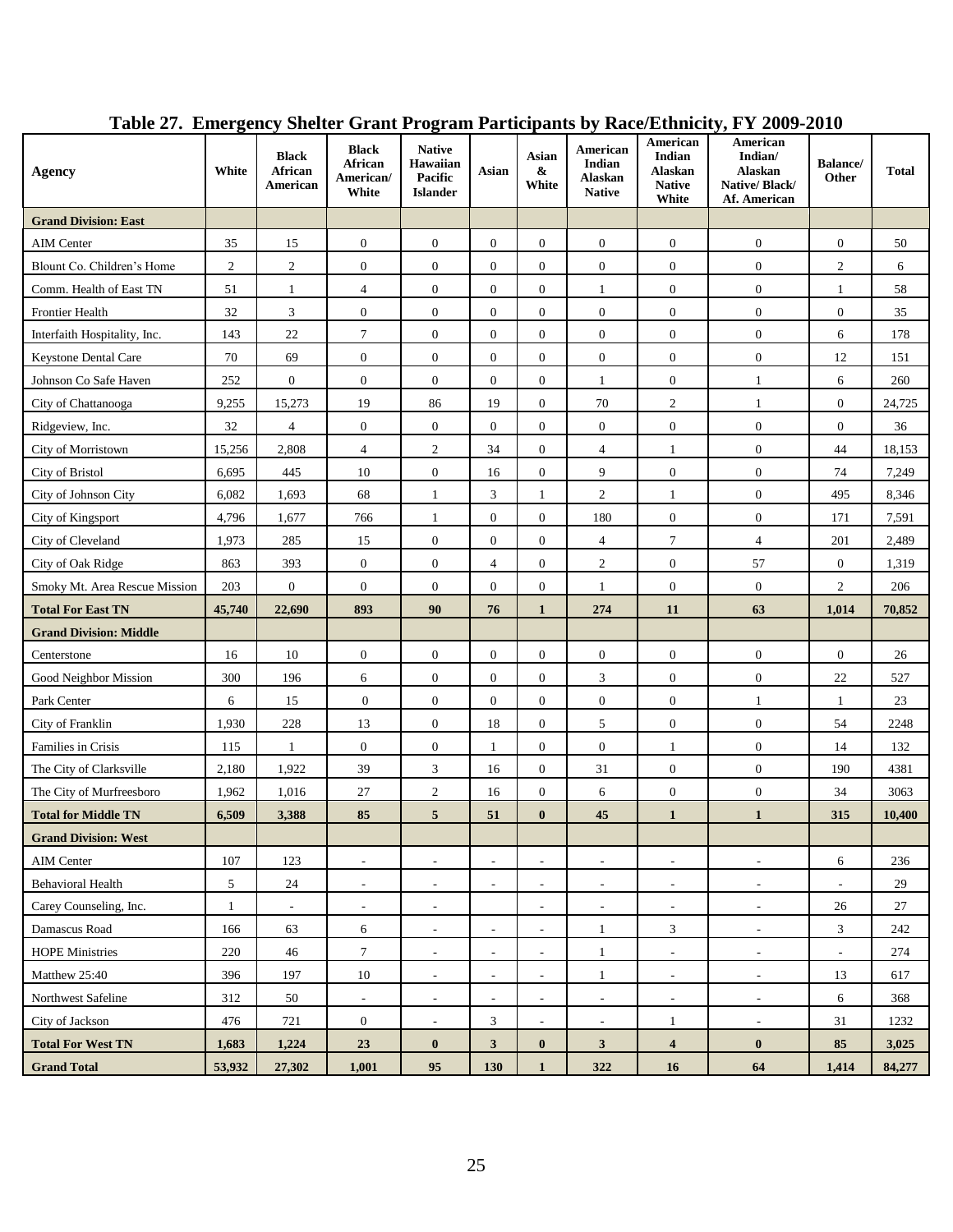### **5. Neighborhood Stabilization Program (NSP)**

Accurate demographic information on actual beneficiaries is not currently available under this program.

#### **6. HUD Section 8 Tenant-Based and Project-Based Rental Assistance Programs**

In the fiscal year, THDA managed both Tenant-Based and Project-Based Section 8 programs through the Divisions of Rental Assistance and Contract Administration, respectively. The following two tables present various point in time demographic information about the tenants assisted in the programs.

| <b>Total Participants as of June 30, 2010</b> | 5,513  |
|-----------------------------------------------|--------|
| <b>Household Income*</b>                      |        |
| With any wages                                | 1.67%  |
| With any TANF                                 | 20.24% |
| With any SS/SSI                               | 32.20% |
| With any Child Support                        | 25.65% |
| With any Other Income                         | 97.13% |
|                                               |        |
| <b>Annual Income*</b>                         |        |
| \$0                                           | 1.61%  |
| \$1 to \$5,000                                | 13.48% |
| \$5,001 to \$10,000                           | 34.32% |
| \$10,001 to \$15,000                          | 24.45% |
| \$15,001 to \$20,000                          | 14.20% |
| \$20,001 to \$25,000                          | 6.42%  |
| $>$ \$25,000                                  | 5.57%  |
|                                               |        |
| <b>Family Type**</b>                          |        |
| Age $62+$                                     | 11.03% |
| Age<62, with Disability                       | 28.25% |
| <b>Families with Dependants</b>               | 63.97% |
|                                               |        |
| <b>Race/Ethnicity</b>                         |        |
| Minority                                      | 61.26% |
| Non-Minority                                  | 38.62% |

#### **Table 28. Section 8 Tenant-Based Rental Assistance Program Selected Demographic Information FY 2009-2010**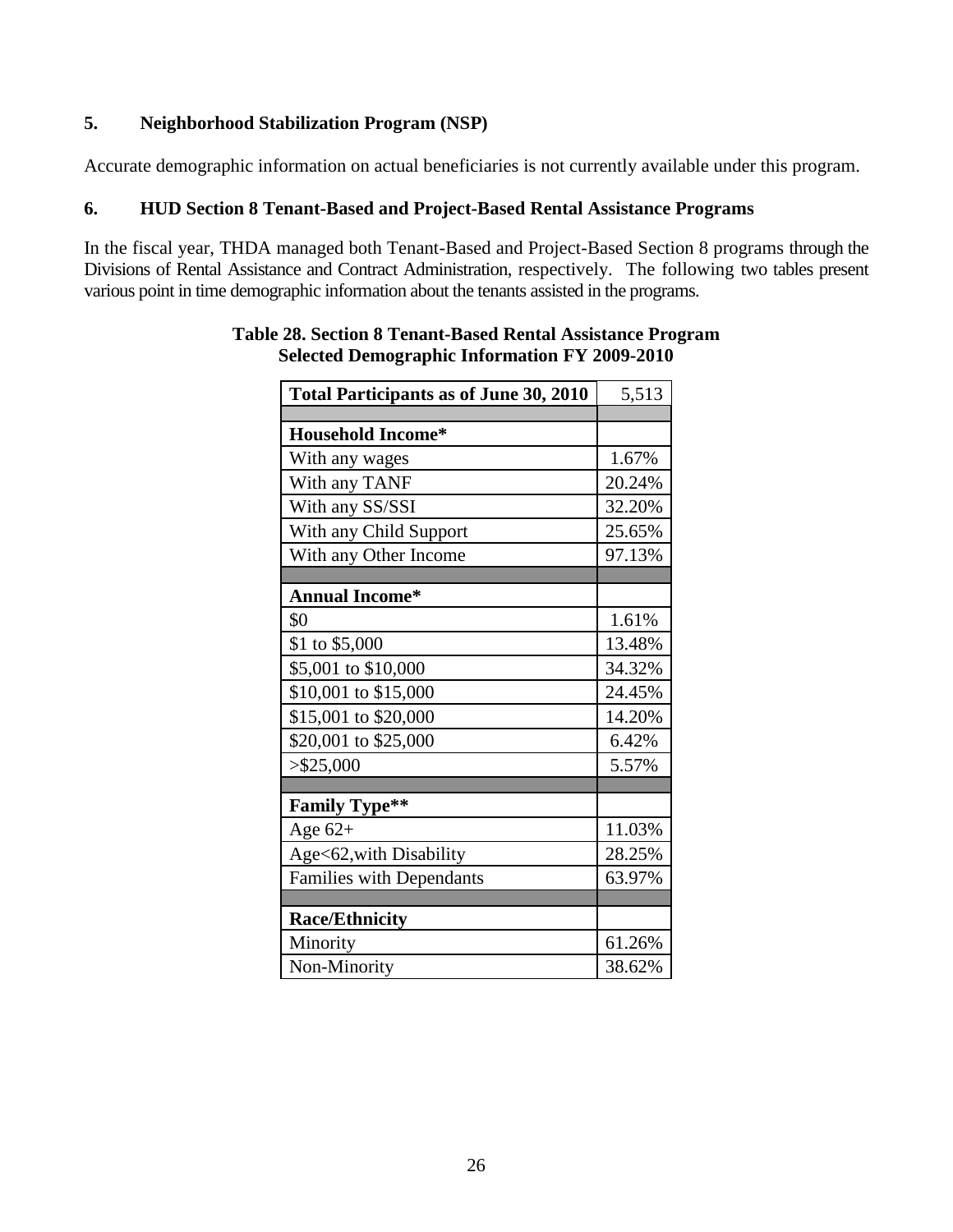| <b>Household Size</b> |        |
|-----------------------|--------|
| 0 Bedroom             | 1.38%  |
| 1 Bedroom             | 9.34%  |
| 2 Bedrooms            | 35.73% |
| 3 Bedrooms            | 45.91% |
| 4 Bedrooms            | 6.98%  |
| $>$ 4 Bedrooms        | 0.65%  |

\* Household income includes the income for all household members.

\*\*The family type categories of age 62 and over and less than age 62 with a disability include only those families where the head of household or spouse is either age 62 or over or has a disability.

The following table presents Section 8 Project-Based tenant information which encompasses all households benefiting from this program throughout the fiscal year, including move-ins and move-outs. Note that the total may vary from the previous section which presented the location of units by county, whereas the following tables are based upon actual participants.

|                                                   | East   | <b>Middle</b> | West  | <b>TOTAL</b> |
|---------------------------------------------------|--------|---------------|-------|--------------|
| <b>Total Project-based Section 8 Participants</b> | 11,057 | 9,625         | 9,166 | 29,072       |
| <b>Income Category</b>                            |        |               |       |              |
| $<$ 30.1% of median                               | 32.1%  | 25.9%         | 26.6% | 84.6%        |
| 30.1% - 50% of median                             | 4.6%   | 5.8%          | 3.7%  | 14.1%        |
| 50.1% - 80% of median                             | 0.4%   | 0.5%          | 0.4%  | 1.3%         |
| <b>Elderly</b>                                    |        |               |       |              |
|                                                   | 13.1%  | 12.5%         | 10.6% | 36.1%        |
| Race                                              |        |               |       |              |
| White                                             | 26.5%  | 18.3%         | 8.4%  | 53.2%        |
| <b>Black</b>                                      | 5.7%   | 9.8%          | 19.4% | 34.9%        |
| Asian                                             | 0.1%   | 0.2%          | 0.0%  | 0.3%         |
| Native Hawaiian Or Other Pacific Islander         | 0.0%   | 0.0%          | 0.0%  | 0.0%         |
| American Indian Or Alaska Native                  | 0.1%   | 0.1%          | 0.0%  | 0.2%         |
| Multiple Race Households                          | 0.6%   | 0.7%          | 0.4%  | 1.7%         |
| unknown                                           | 4.0%   | 3.2%          | 2.5%  | 9.7%         |
| <b>Ethnicity</b>                                  |        |               |       |              |
| Hispanic                                          | 0.6%   | 0.9%          | 0.4%  | 2.0%         |
| <b>Disabled</b>                                   |        |               |       |              |
|                                                   | 0.7%   | 0.7%          | 0.7%  | 2.2%         |

#### **Table 29. Section 8 Project-Based Tenant Characteristics FY 2009-2010 by Grand Division**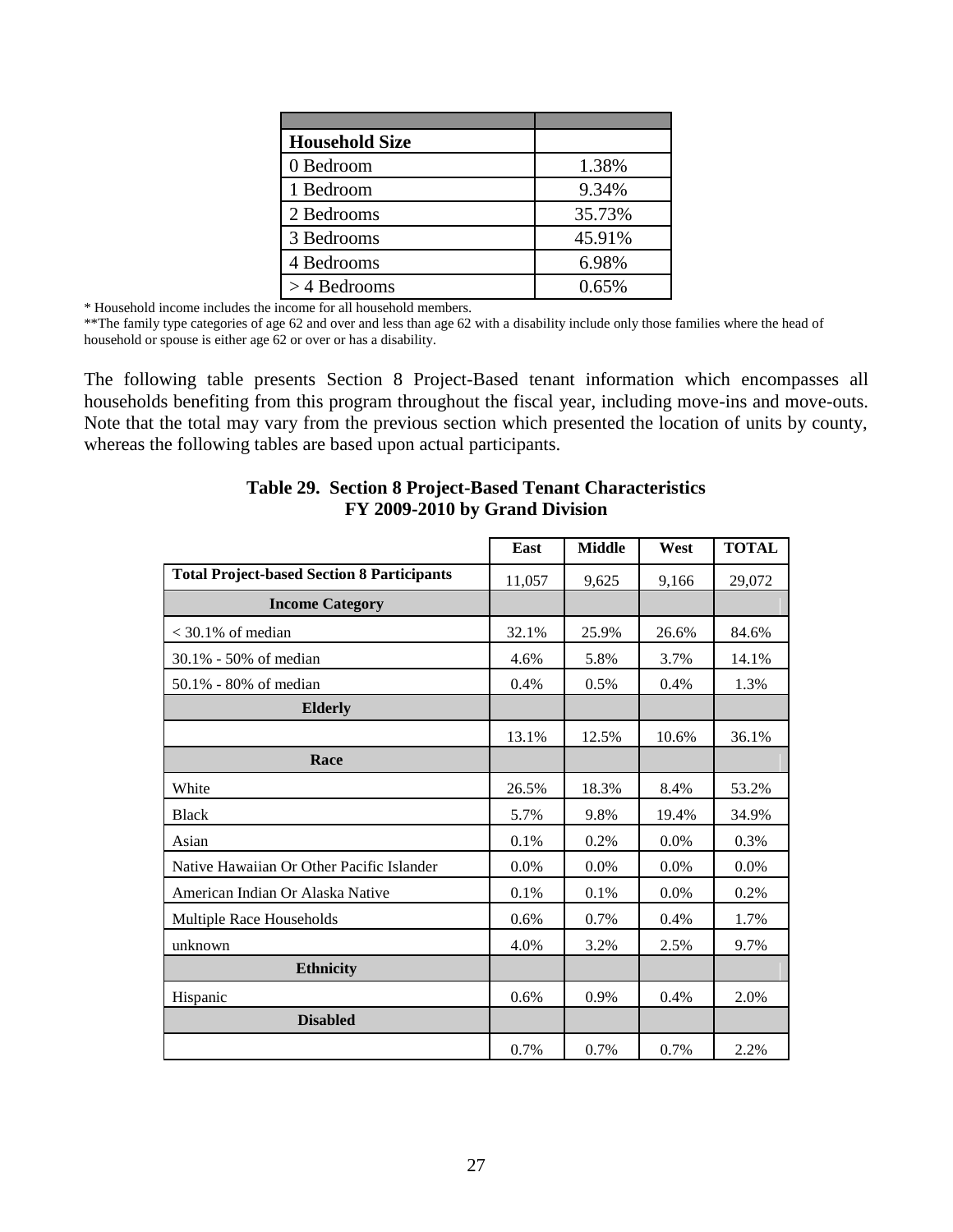### **7. THDA Homeownership Programs**

Demographics for the Homeownership programs are as follows: The largest number of Great Start loans was made to single female households, followed by single male and married with child households. The largest number of Great Advantage loans was made to single female households, followed by single male and married with child households. The largest number of Great Rate loans was made to single male households, followed by single female and married with child households. The majority of New Start loans were made to female with child households. Additional information is presented in Table 30.

|                  |     |     | <b>Great Start</b> | <b>Great Advantage</b> |            |     |    |    |    |                |
|------------------|-----|-----|--------------------|------------------------|------------|-----|----|----|----|----------------|
| <b>HH</b> Size   |     |     | 3                  | $4+$                   | <b>All</b> |     |    | Ĵ  | 4+ | <b>All</b>     |
| <b>Type</b>      |     |     |                    |                        |            |     |    |    |    |                |
| Married Couple   |     | 215 |                    |                        | 222        | 0   | 40 | 0  | O  | 40             |
| Single Male      | 416 | 70  | 14                 | 8                      | 508        | 79  |    |    |    | 88             |
| Single Female    | 439 | 59  | 18                 | 4                      | 520        | 83  |    |    |    | 96             |
| Other            |     | 0   |                    |                        |            |     |    | 0  |    |                |
| Male w/ child    | 16  | 28  | 24                 | 20                     | 88         |     |    | ◠  | 0  | $\overline{4}$ |
| Female w/child   |     | 136 | 88                 | 36                     | 269        |     | 26 | 22 | 8  | 57             |
| Married w/ child |     | 0   | 143                | 164                    | 307        |     |    | 34 | 31 | 65             |
| <b>All</b>       | 887 | 508 | 288                | 232                    | 1,915      | 165 | 82 | 64 | 40 | 351            |

| Table 30. THDA Mortgage Programs by Household Type |  |
|----------------------------------------------------|--|
| FY 2009-2010                                       |  |

|                  | <b>Great Rate</b> |     |     |                  |     |    |    | <b>New Start</b> |      |     |
|------------------|-------------------|-----|-----|------------------|-----|----|----|------------------|------|-----|
| <b>HH</b> Size   |                   |     | 3   | $4+$             | All |    |    | 3                | $4+$ | All |
| <b>Type</b>      |                   |     |     |                  |     |    |    |                  |      |     |
| Married Couple   | 3                 | 135 |     | 0                | 138 |    |    |                  |      | 12  |
| Single Male      | 235               | 44  | 8   | 4                | 291 | 19 |    |                  |      | 21  |
| Single Female    | 229               | 20  | 4   | 4                | 257 | 27 | 8  | 4                |      | 40  |
| Other            | 0                 |     |     | $\boldsymbol{0}$ |     |    |    |                  |      |     |
| Male w/ child    | 6                 | 13  | 16  | 6                | 41  |    |    |                  |      |     |
| Female w/child   |                   | 62  | 27  | 12               | 103 |    | 27 | 31               | 20   | 80  |
| Married w/ child |                   |     | 76  | 89               | 165 |    |    | 4                | 22   | 26  |
| <b>All</b>       | 475               | 274 | 131 | 115              | 995 | 50 | 50 | 41               | 44   | 185 |

Income levels averaged \$42,434 for the Great Start program, \$42,469 for the Great Advantage program and \$41,683 for the Great Rate program. Both Great Rate and Great Start incomes are slightly lower compared with last year.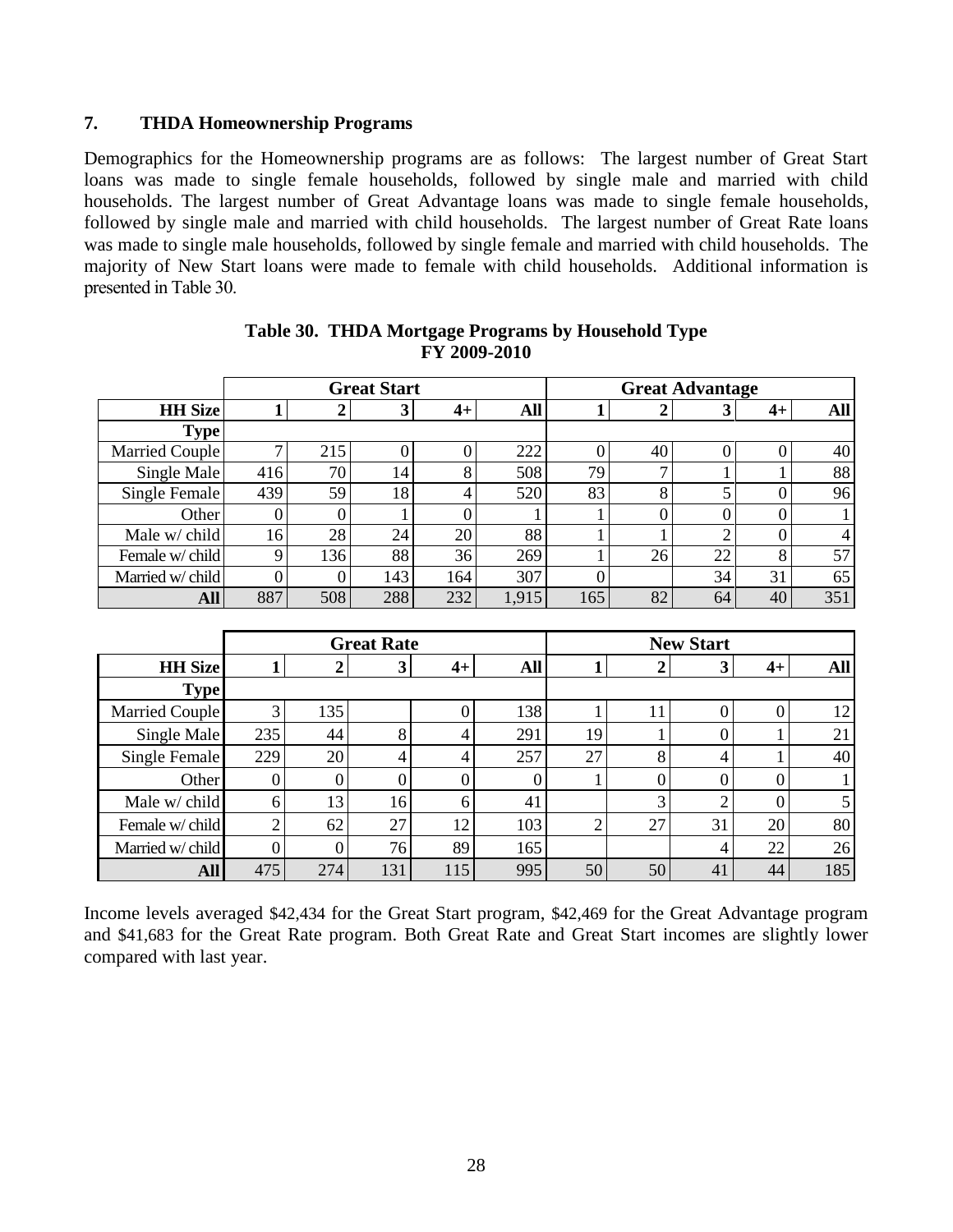### **Table 31. THDA Mortgage Programs Average Income by Household Type - FY 2009-2010**

|                                 | <b>Great Start</b>    |                   |                       | <b>Great Advantage</b>   |                       | <b>Great Rate</b>        | <b>New Start</b>      |                          |
|---------------------------------|-----------------------|-------------------|-----------------------|--------------------------|-----------------------|--------------------------|-----------------------|--------------------------|
| <b>Household</b><br><b>Type</b> | Total #<br><b>HHs</b> | Average<br>Income | Total #<br><b>HHs</b> | Average<br><b>Income</b> | Total #<br><b>HHs</b> | Average<br><b>Income</b> | Total #<br><b>HHs</b> | Average<br><b>Income</b> |
| <b>Married Couple</b>           | 222                   | \$46,748          | 40                    | \$46,248                 | 138                   | \$45,291                 | 12                    | \$25,184                 |
| Single Male                     | 508                   | \$40,518          | 88                    | \$41,194                 | 291                   | \$39,686                 | 21                    | \$18,141                 |
| Single Female                   | 520                   | \$38,843          | 96                    | \$39,756                 | 257                   | \$38,083                 | 40                    | \$21,043                 |
| Other                           |                       | \$66,776          |                       | \$46,050                 |                       | \$0                      |                       | \$13,896                 |
| Male w/ child                   | 88                    | \$45,180          | 4                     | \$41,165                 | 41                    | \$42,622                 |                       | \$24,452                 |
| Female w/child                  | 269                   | \$40,502          | 57                    | \$41,066                 | 103                   | \$39,812                 | 80                    | \$25,602                 |
| Married w/ child                | 307                   | \$49,395          | 65                    | \$47,134                 | 165                   | \$48,731                 | 26                    | \$25,394                 |
| <b>All</b>                      | 1,915                 | \$42,434          | 351                   | \$42,469                 | 995                   | \$41,683                 | 185                   | \$23,619                 |

The following two tables present mortgage program data by race/ethnicity and age. During the reporting period, 74.3% of all mortgages were made to non-minorities and 25.7% were made to minorities. Households age 29 and younger accounted for 47.9% of all mortgages.

| Table 32. THDA Mortgage Programs by<br>Race/Ethnicity FY 2009-2010 |          |          | Table 33. THDA Mortgage Programs by Age | FY 2009-2010 |          |
|--------------------------------------------------------------------|----------|----------|-----------------------------------------|--------------|----------|
| Race                                                               | # Served | % Served | <b>Age Group</b>                        | # Served     | % Served |
| White                                                              | 2,563    | 74.3%    | <25                                     | 656          | 19.0%    |
| <b>Black</b>                                                       | 778      | 22.6%    | $25-29$                                 | 995          | 28.9%    |
| Asian/Pacific Islander                                             | 15       | 0.4%     | $30 - 34$                               | 580          | 16.8%    |
| Amer. Indian/Alaskan Native                                        | 28       | 0.8%     | 35-39                                   | 367          | 10.6%    |
| Native American                                                    | 24       | 0.7%     | $40 - 44$                               | 248          | 7.2%     |
| Other                                                              | 40       | 1.2%     | $45 +$                                  | 602          | 17.5%    |
| <b>All</b>                                                         | 3,448    | 100.0%   | <b>All</b>                              | 3,448        | 100.0%   |
|                                                                    |          |          |                                         |              |          |
| <b>Ethnicity</b>                                                   | # Served | % Served |                                         |              |          |
| Hispanic                                                           | 15       | 0.4%     |                                         |              |          |

| 32. THDA Mortgage Programs by |          |          | Table 33. THDA Mortgage Programs by Age |              |          |
|-------------------------------|----------|----------|-----------------------------------------|--------------|----------|
| Race/Ethnicity FY 2009-2010   |          |          |                                         | FY 2009-2010 |          |
| <b>Race</b>                   | # Served | % Served | <b>Age Group</b>                        | # Served     | % Served |
|                               | 2,563    | 74.3%    | ${<}25$                                 | 656          | 19.0%    |
|                               | 778      | 22.6%    | $25-29$                                 | 995          | 28.9%    |
| c Islander                    | 15       | 0.4%     | $30 - 34$                               | 580          | 16.8%    |
| n/Alaskan Native              | 28       | 0.8%     | 35-39                                   | 367          | 10.6%    |
| rican                         | 24       | 0.7%     | $40 - 44$                               | 248          | 7.2%     |
|                               | 40       | 1.2%     | $45 +$                                  | 602          | 17.5%    |
| <b>All</b>                    | 3,448    | 100.0%   | All                                     | 3,448        | 100.0%   |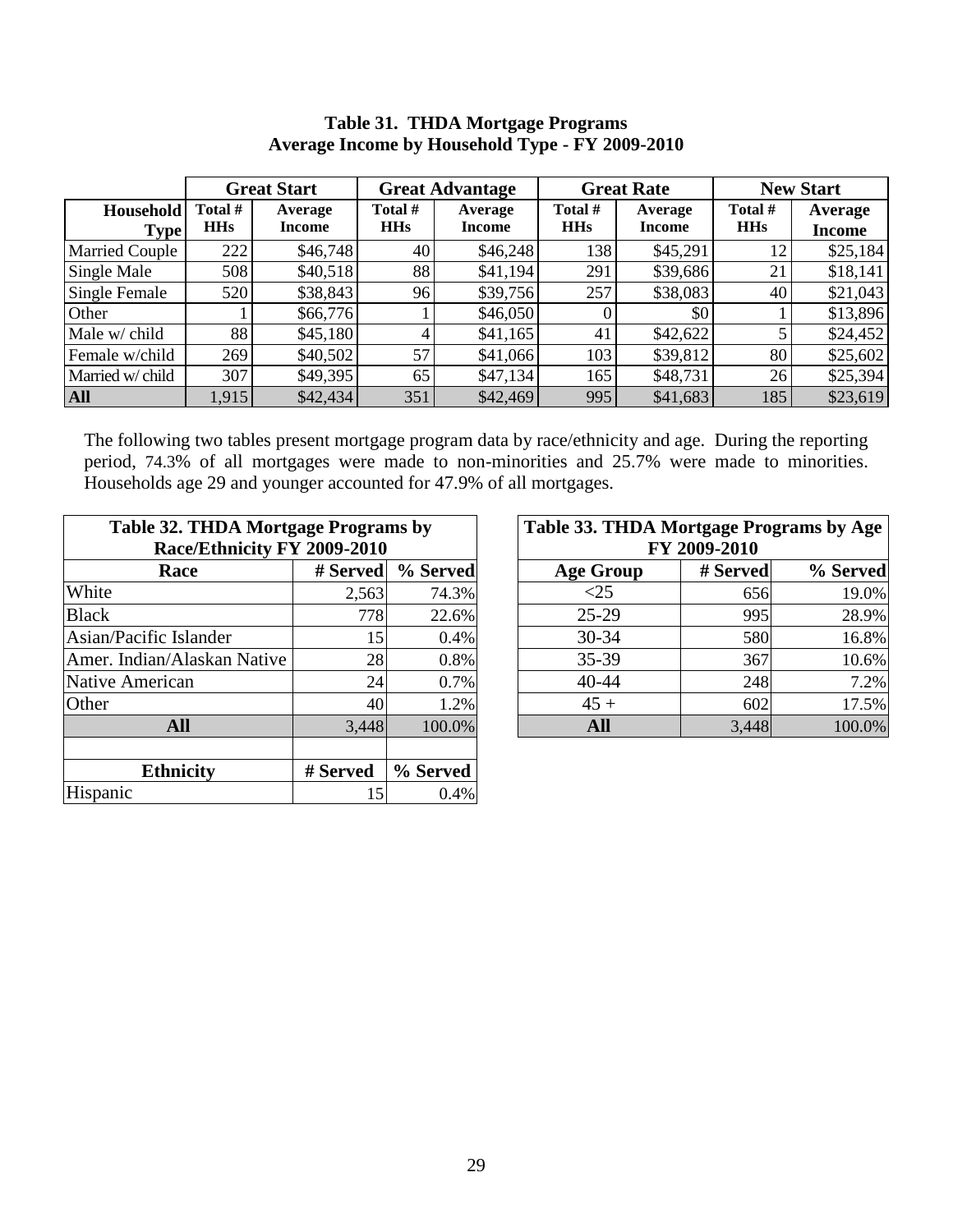### **8. THDA Rural Repair Program**

The THDA Rural Repair Grant program, a partnership with Rural Housing Services of the USDA, continued into this reporting period. Presented below is summary beneficiary data by grand division.

|                        | <b>EAST</b>      | <b>MIDDLE</b>  | <b>WEST</b>    | <b>TOTAL</b>   | $\frac{0}{0}$ |
|------------------------|------------------|----------------|----------------|----------------|---------------|
| <b>INCOME</b>          |                  |                |                |                |               |
| <b>VERY LOW</b>        | 82               | 54             | 44             | 180            | 100%          |
| <b>TOTALS</b>          | 82               | 54             | 44             | 180            | 100%          |
| <b>RACE</b>            |                  |                |                |                |               |
| <b>WHITE</b>           | 66               | 45             | 22             | 133            | 73.7%         |
| <b>BLACK</b>           | 16               | 9              | 19             | 44             | 24.6%         |
| <b>ASIAN</b>           | 0                | 0              |                | 1              | 0.6%          |
| <b>BLACK/WHITE</b>     |                  |                | 1              | $\mathbf{1}$   | 0.6%          |
| <b>NATIVE HAWAIIAN</b> |                  |                |                | 1              | 0.6%          |
| <b>TOTALS</b>          | 82               | 54             | 44             | 180            | 100%          |
| <b>ETHNICITY</b>       |                  |                |                |                |               |
| <b>HISPANIC</b>        |                  | $\mathbf{0}$   | $\overline{0}$ | 1              | 0.01%         |
| <b>TOTALS</b>          | $\boldsymbol{l}$ | 0              | 0              | 1              | 0.01%         |
| <b>HH SIZE</b>         |                  |                |                |                |               |
| $\mathbf{1}$           | 55               | 33             | 27             | 115            | 64%           |
| $\mathfrak{2}$         | 21               | 12             | 14             | 47             | 26%           |
| 3                      | 4                | $\overline{c}$ | 1              | $\overline{7}$ | 4%            |
| $\overline{4}$         | 0                | 4              | $\overline{2}$ | 6              | 3%            |
| 5                      |                  |                | $\overline{0}$ | $\overline{2}$ | 1%            |
| 6                      |                  | $\overline{2}$ | $\mathbf{0}$   | 3              | 2%            |
| <b>TOTALS</b>          | 82               | 54             | 44             | 180            | 100%          |

#### **Table 34. THDA Rural Repair Grant Program Selected Household Characteristics by Grand Division FY 2009-2010**

### **9. Low Income Housing Tax Credit Program (LIHTC)**

Demographic information on actual tenants is not collected under this program.

### **10. Tax-Exempt Multi-Family Bond Authority**

No demographic information is compiled for this program.

#### **Summary**

Information on the numbers of families and persons assisted is maintained in different forms. Information for CDBG, and ESG is in the form of persons. HOPWA provided information both on individual beneficiaries and on family beneficiaries. Information on the remaining programs was in the form of households. Table 35 reflects these separately.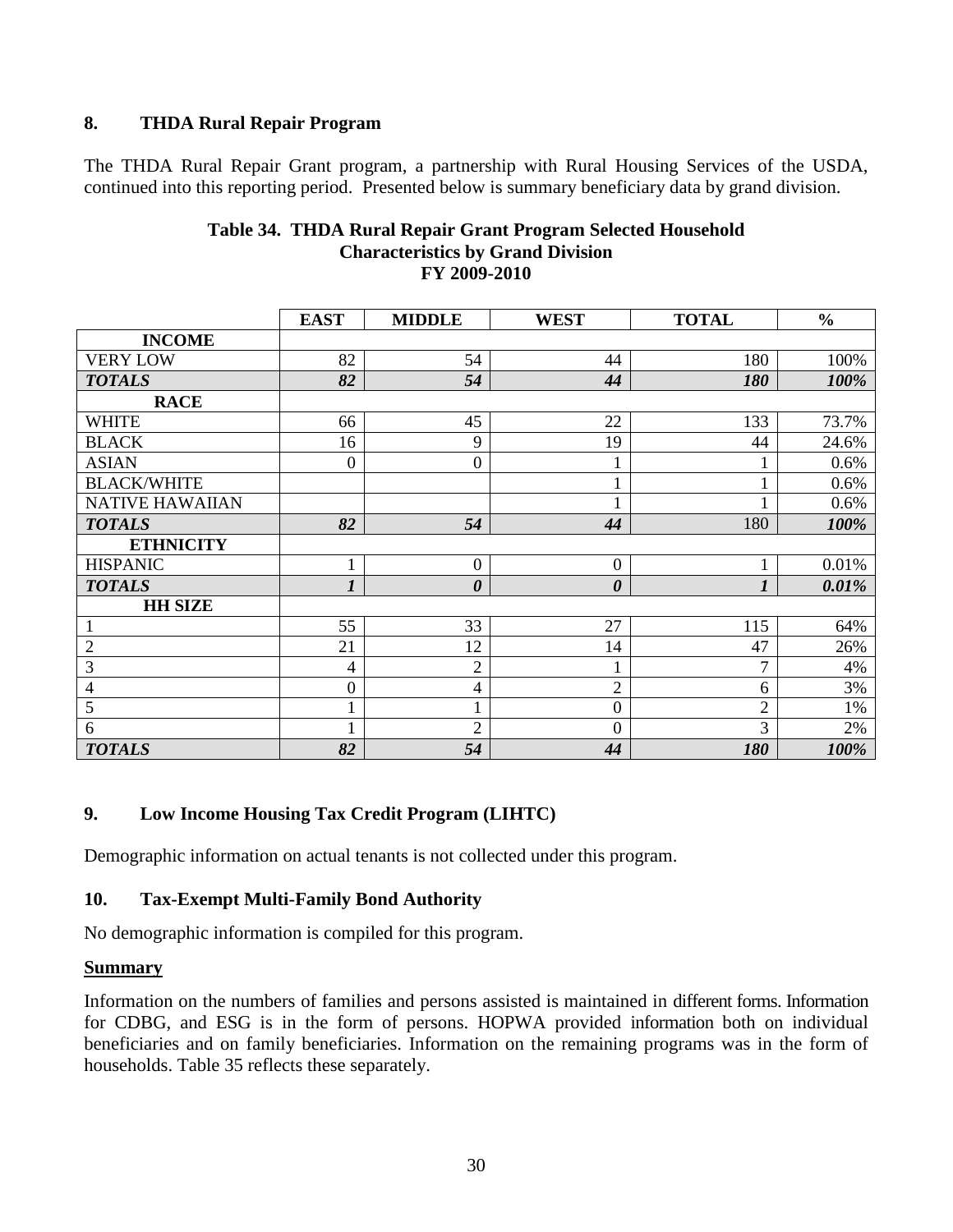| <b>PROGRAM</b>                         | <b>NON-MIN</b> | <b>MIN</b> | <b>HH<sub>S</sub></b> | <b>PERSONS</b> | <b>FEMALE HH</b> |  |  |  |
|----------------------------------------|----------------|------------|-----------------------|----------------|------------------|--|--|--|
| PROGRAMS REQUIRED BY CONSOLIDATED PLAN |                |            |                       |                |                  |  |  |  |
| <b>CDBG</b>                            | 172,872        | 23,533     |                       | 196,405        | 31,813           |  |  |  |
| HOME(1)                                | 224            | 66         | 290                   |                |                  |  |  |  |
| HOPWA $(2)$                            | 580            | 330        |                       | 910            |                  |  |  |  |
| <b>ESG</b>                             | 53,932         | 30,345     |                       | 84,277         |                  |  |  |  |
| <b>NSP</b>                             | n/a            | n/a        |                       |                |                  |  |  |  |
| <b>Total</b>                           | 227,608        | 54,274     |                       |                |                  |  |  |  |
| <b>OTHER PROGRAMS</b>                  |                |            |                       |                |                  |  |  |  |
| Section 8 RA                           | 2,136          | 3,377      | 5,513                 |                |                  |  |  |  |
| Section $8$ CA $(3)$                   | 16,280         | 12,792     | 29,072                |                |                  |  |  |  |
| Homeownership                          | 2,563          | 885        | 3,448                 |                |                  |  |  |  |
| Rural Repair Program                   | 133            | 47         | 180                   |                |                  |  |  |  |
| <b>LIHTC</b>                           | n/a            | n/a        | 2,051                 |                |                  |  |  |  |
| Multifamily Bond Authority (4)         | n/a            | n/a        | $\overline{0}$        |                |                  |  |  |  |
| <b>Total</b>                           | 21,112         | 17,101     |                       |                |                  |  |  |  |
| <b>Grand Total</b>                     | 248,720        | 71,375     | 40,554                | 281,592        | 31,813           |  |  |  |

### **Table 35. 2009-2010 Recap of Families and Persons Assisted All Programs**

(1) There were 13 vacant units in the HOME program. When added, the new total is 303.

(2) HOPWA includes 393 beneficiary families and 517 individuals.

(3) A large amount of beneficiary data was missing, thus the totals were based on percentages of what was provided under the program.

(4) To avoid double counting, 1,054 units are included with LIHTC.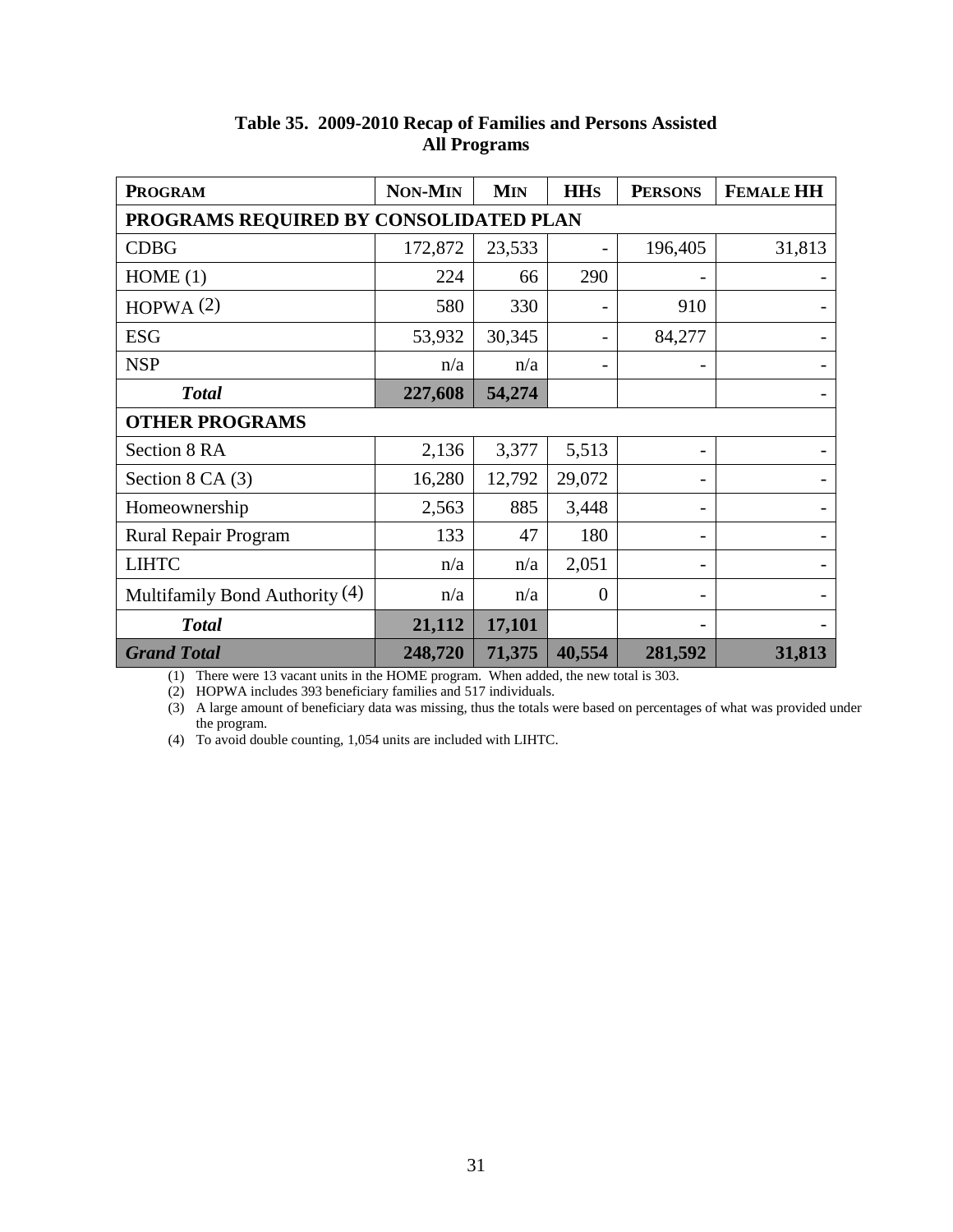### **E) ACTIONS TAKEN TO AFFIRMATIVELY FURTHER FAIR HOUSING**

The State of Tennessee carried out a variety of activities to affirmatively further fair housing as described below.

The *Tennessee Fair Housing Matters* conference, held in April, was the seventh year of the partnership involving Tennessee Housing Development Agency, Tennessee Department of Economic and Community Development, Tennessee Human Rights Commission, The City of Murfreesboro, Community Development Department, and two Metropolitan Nashville-Davidson County agencies: Metropolitan Development and Housing Agency (MDHA) and Metropolitan Human Relations Commission. Over 150 housing practitioners, advocates, and consumers from across the state gathered to hear presentations on a variety of issues and to participate in discussions of fair housing issues. Through the partnering process, the results of state and local agency activities to affirmatively further fair housing are amplified, and duplicative efforts are avoided.

The Department of Economic and Community Development continues to work with recipients of CDBG funds to update the Analysis of Impediments. At this time 81 counties have completed updates, and one is working toward completion. This process continues.

The THDA Tennessee Homebuyer Education Initiative continued in this reporting period. West Tennessee Legal Services conducted the initial fair housing component of this effort and developed training materials for the trainers to use in their homebuyer education sessions. Participants of the Homebuyer Education program receive a manual that includes fair housing information. A Spanish language manual is also available.

The HOME program continues to distribute a guide to the Fair Housing Act to every grantee and every beneficiary of the program. In addition, HOME grantees were given fair housing information, written in Spanish, for beneficiaries. Both HOME and CDBG programs provide all grantees with the State list of minority and female contractors.

The Section 8 Rental Assistance Division works on a continuing basis with West Tennessee Legal Services to provide Fair Housing Training for staff and landlords.

THDA worked with the Office of the Governor to have April declared Fair Housing Month.

Through the Homeownership program, the State continued to target first time homebuyers, including minorities and women, in order to make homeownership available and to encourage non-concentration of minorities in certain census tracts. During the reporting period, 25.7% of loan recipients were minorities.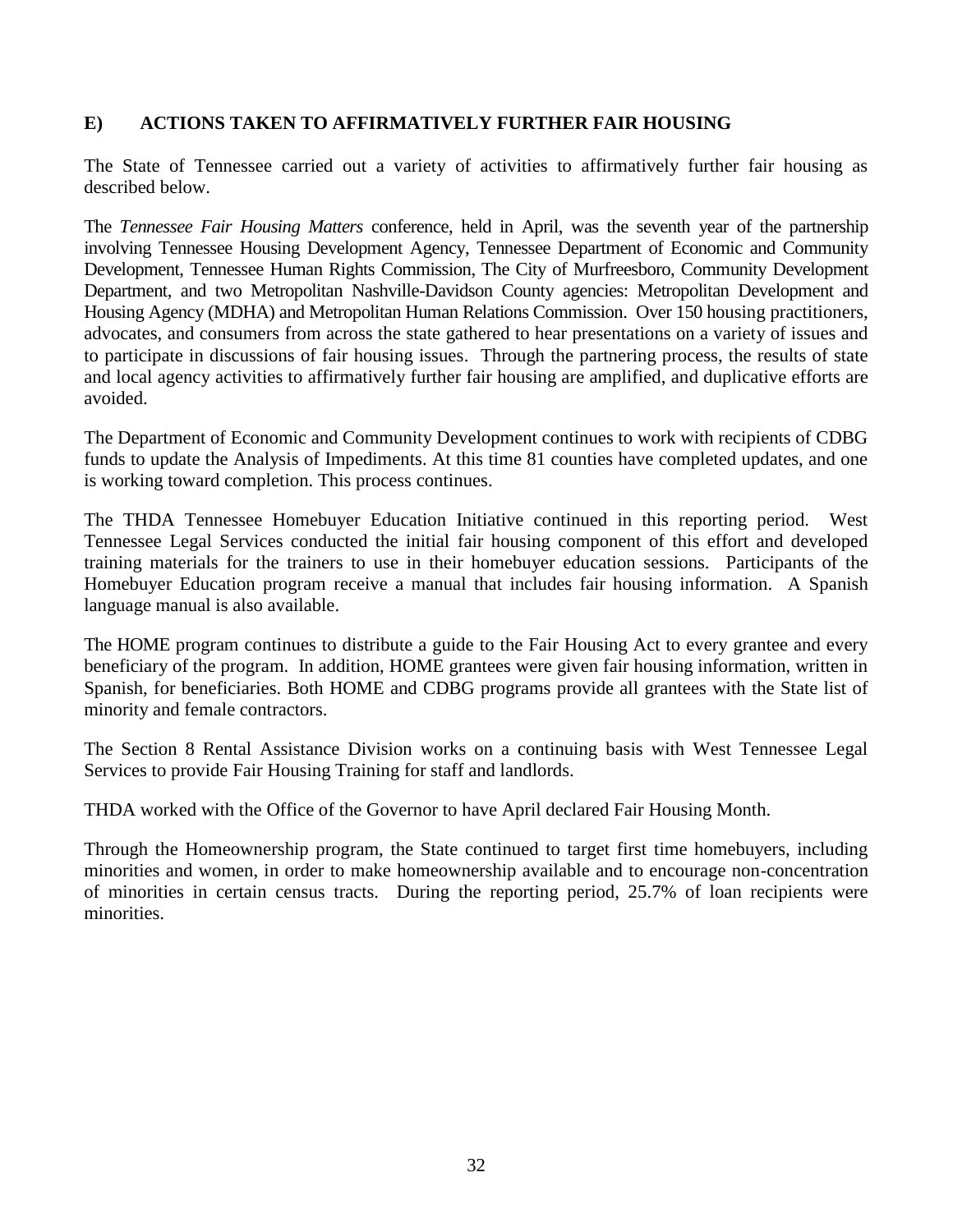### **F) OTHER ACTIONS INDICATED IN THE STRATEGIC PLAN AND ACTION PLAN**

### **Section 8 Family Self Sufficiency Program**

Family Self Sufficiency (FSS) is a requirement of the HUD Section 8 Housing Choice Voucher Program which began in 1990 as an effort to enable Section 8 participants to become self sufficient or independent of welfare assistance. The program is administered by the Rental Assistance Division of THDA with additional federal funds to support FSS staff.

Participants sign a five-year contract in which they agree to find employment and identify goals which they must reach for achieving financial independence. Staff assists participants in identifying goals and provides referrals for resources in the community. Participants are eligible for the establishment of an escrow account which is based on increased income as a result of employment. The funds in the escrow account may be accessed by the participant once the contract is fulfilled or the family is paying all their rent.

There are currently 200 families participating in the program across the state. Already 191 families have completed the program. Of the 191 who completed the program, 163 received escrow funds. At least 36 families used the escrow fund toward the purchase of a home.

#### **Homeownership Voucher Program**

The THDA Homeownership Voucher Program offers a mortgage subsidy to low-income families who are not able to afford to purchase a home through traditional financing. In the Homeownership Voucher program, families typically pay 30% of their monthly-adjusted income (or the family's Total Tenant Payment) toward homeownership expenses, and THDA pays the difference between the family's Total Tenant Payment and the actual monthly mortgage payment. The mortgage assistance payment must be paid directly to the lender or loan servicing company, and not to the family. At the end of the reporting period, June 30, 2010, 51 home closings has occurred using this program.

### **Lead-Based Paint**

Title X of the Federal Lead-Based Paint regulation became effective on September 15, 2000, and, on September 26, 2000, the Tennessee Department of Environment and Conservation (TDEC) developed a certification program and compiled a registry of certified lead inspectors, testing laboratories, contractors and training facilitators.

In April 2001, HUD and EPA issued a joint memorandum to clarify Title X requirements for rehabilitation of housing to clarify the definition of abatement under regulations issued by EPA and HUD and to assert that HUD and EPA regulations are complementary. On May 2, 2001, THDA and TDEC issued a joint memorandum that allows for the use of HUD regulations in rehabilitation projects. TDEC certified lead-based paint professionals must be used. These joint efforts have enabled rehabilitation efforts to resume.

THDA distributes to all grantees the Lead Chapter of the HOME operations manual, providing further guidance for compliance with HUD regulations.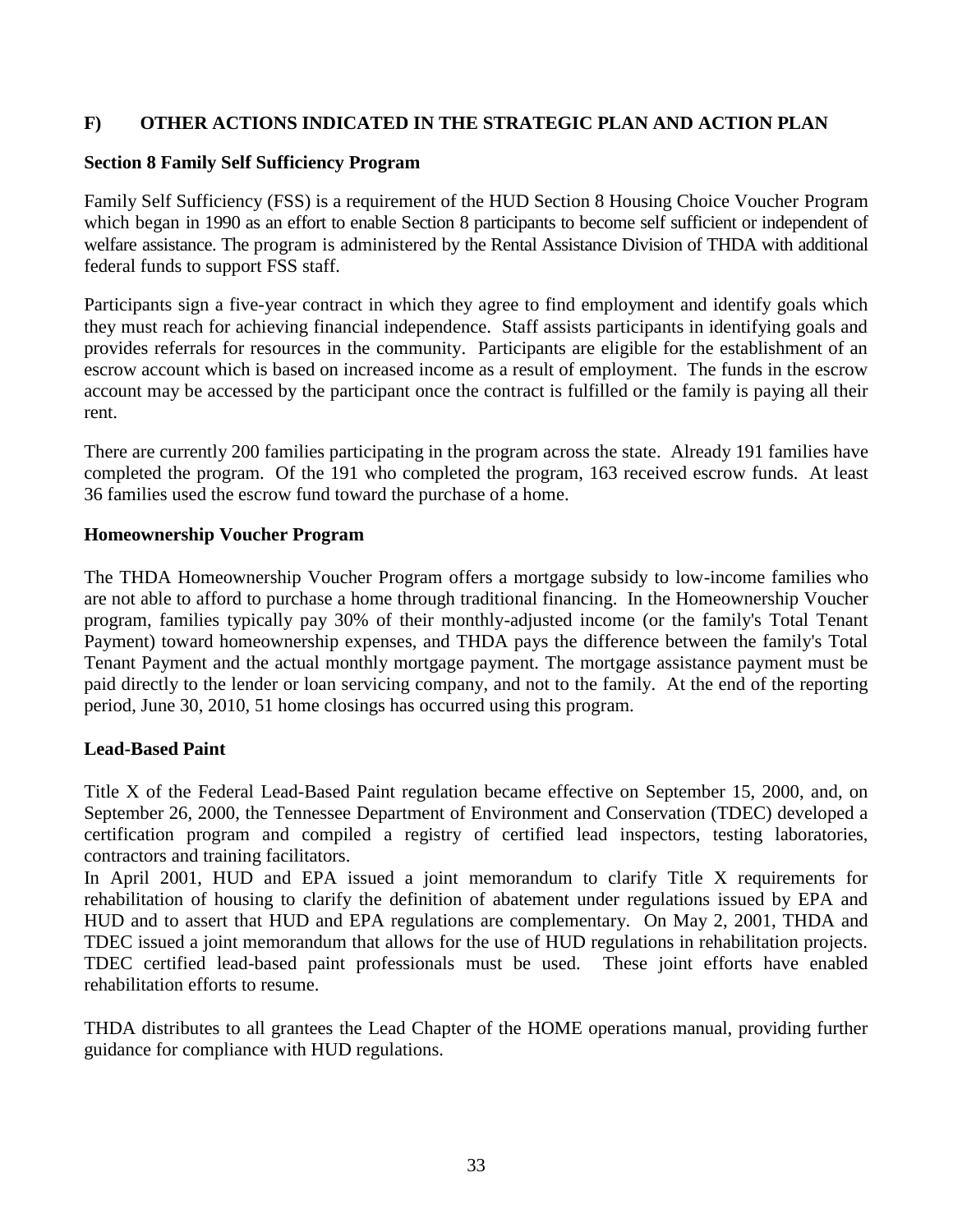### **Part II Assessment of Annual Performance**

The Consolidated Plan established two priorities:

1. Housing Priority: Low-and Moderate-Income Households

Tennessee will encourage that funding priority be given for housing that serves low- and moderate-income households. These are households whose income is 80 percent or less of the median family income for the particular area.

2. Community Development Priority: Serious and Resolvable Community Development Problems

Tennessee will encourage that funding priority be given to programs and projects that address serious and resolvable community development problems.

To address these priorities, the Consolidated Plan established four foundational goals and eleven policy initiatives, all of which are broad in scope and not easily measured. For purposes of discussion and assessment of annual performance, the focus will be on the four foundational goals. The foundation goals and policy initiatives are as follows:

#### **Foundation Goals:**

- 1) Provide Decent Housing
- 2) Provide a Suitable Living Environment
- 3) Provide Expanded Economic Opportunities
- 4) Improve the Effectiveness of Programs

#### **Policy Initiatives:**

- 1) Increase the availability of affordable housing and preserve the affordable housing stock.
- 2) Help homeless persons and persons at risk of becoming homeless to obtain appropriate housing.
- 3) Increase the supply of supportive housing for persons with special needs.
- 4) Revitalize deteriorating or deteriorated neighborhoods and improve the safety and livability of neighborhoods and communities.
- 5) Reduce the isolation of persons by income or race within a community or area and increase the fair access to quality public and private facilities and services.
- 6) Restore and preserve properties of an historic, aesthetic, or architectural value and conserve energy resources.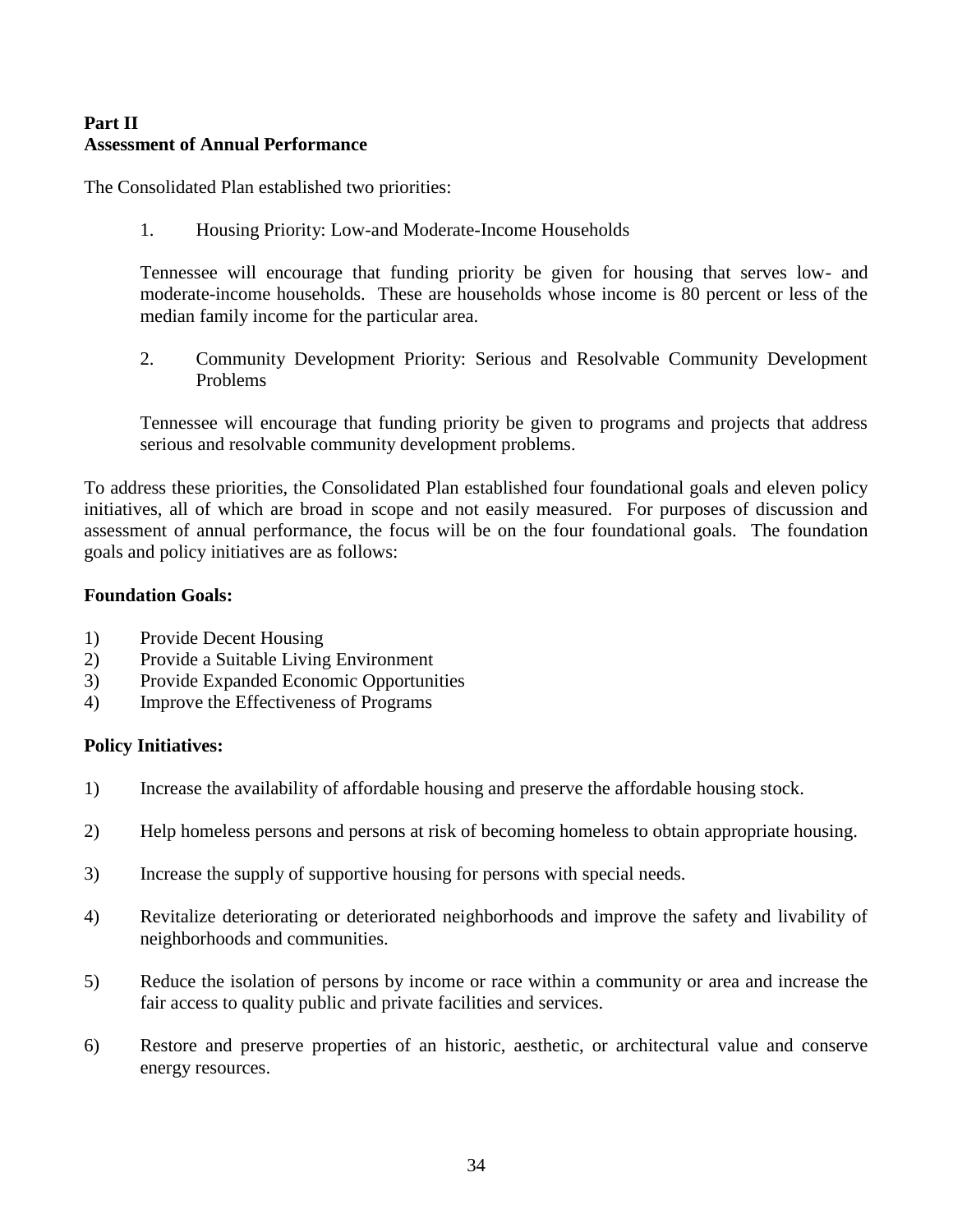- 7) Make mortgage financing available to low and moderate income persons at reasonable rates using nondiscriminatory lending practices.
- 8) Increase the access to capital and credit for community, economic, small business, and entrepreneurial development.
- 9) Increase the accessibility of jobs in relation to housing that is affordable to low-income persons.
- 10) Increase job training, skill development, education, empowerment, and self-sufficiency opportunities for low-income persons to reduce generational poverty.
- 11) Strengthen and extend the effectiveness of programs and public/private partnerships.

#### **Assessment of Annual Performance**

1. Provide Decent Housing

The State of Tennessee showed significant performance in this area. The State increased the availability of affordable housing by making below market-rate mortgage loans to 3,448 low- to moderate-income first-time homebuyers. This was accomplished through the THDA homeownership programs.

An increase in the availability of affordable rental housing was accomplished through the rehabilitation or new construction of rental housing utilizing the HOME and LIHTC funded programs. Grant awards and tax credit allocations were made in these programs that are expected to create 2,051 new or improved rental units, which include those units created through the Multi-Family Bond Authority program. No data was available on the number of new units actually completed during the reporting period. The HOME Special Needs set aside funded 12 units of housing.

The State preserved the affordable housing stock by utilizing the CDBG and HOME programs for owner-occupied rehabilitation projects. Information was available for HOME on the number of units funded, of which there were 303. Through the CDBG housing rehabilitation program, 54 low and moderate income homeowners now live in safe, decent housing. Through the THDA Rural Repair Program 180 households received housing rehabilitation assistance.

This foundational goal also encompasses assisting homeless persons and persons at risk of becoming homeless. Through the State-administered ESG and HOPWA programs, 83,884 persons and 393 family members were assisted. This number includes all persons reported as being served under the ESG program and those persons receiving assistance under HOPWA.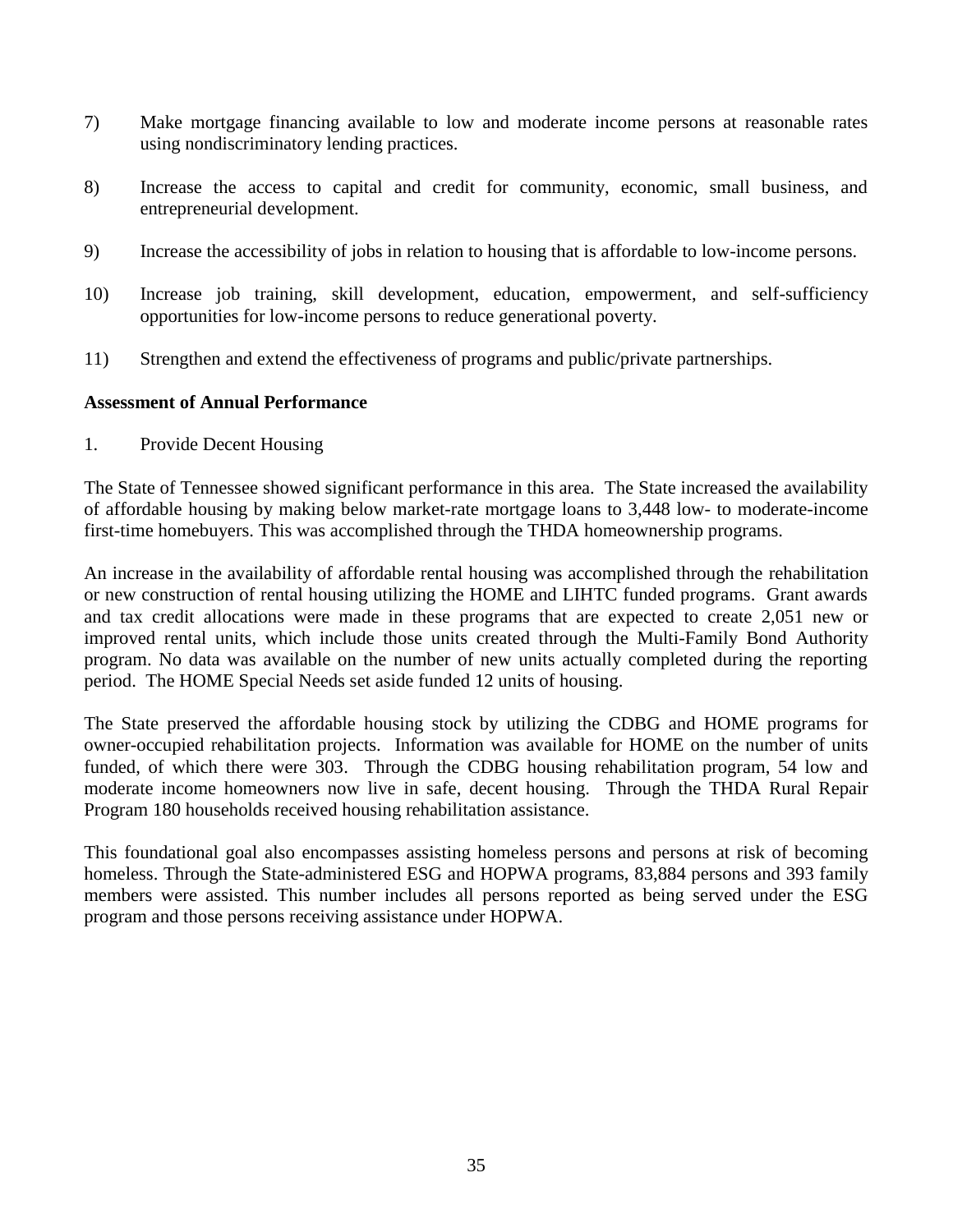2. Provide a Suitable Living Environment

The HOME program provides funds for single family construction and rehabilitation which, when coupled with local neighborhood community programs, contribute to sustaining and building quality neighborhoods and communities. Home Buyer Education, Rental Assistance Section 8 to Homeownership, and Family Self Sufficiency (FSS) all help families and individuals invest in their personal futures and their communities.

The majority of CDBG program funding goes to public facility projects which improve or expand water, wastewater, and drainage and flood control systems, all of which contribute to the sustainability of a suitable living environment.

3. Provide Expanded Economic Opportunities

Under this foundational goal in the Consolidated Plan, it was mentioned that mortgages should be offered at below market rates in every area of the State. THDA's homeownership programs continue to do this.

Through ECD, the economic development component of the CDBG program resulted in new jobs for 6,275 who were determined to be low and moderate income persons prior to hiring.

Relative to increased accessibility to jobs, job training, etc., the THDA Rental Assistance Division continues to administer the Family Self Sufficiency Program.

Having a safe, affordable, decent place to call home is the foundation of economic well being for a family and is essential for community sustainability.

4. Improve the Effectiveness of Programs

This year the representatives of the Consolidated Plan programs continued discussions and meetings in which the common visions and goals are established. The effectiveness of the programs should continue to improve.

This fiscal year represents the completion of the 2005-2010 Consolidated Plan. We continue to work towards achieving implementation of performance measure systems.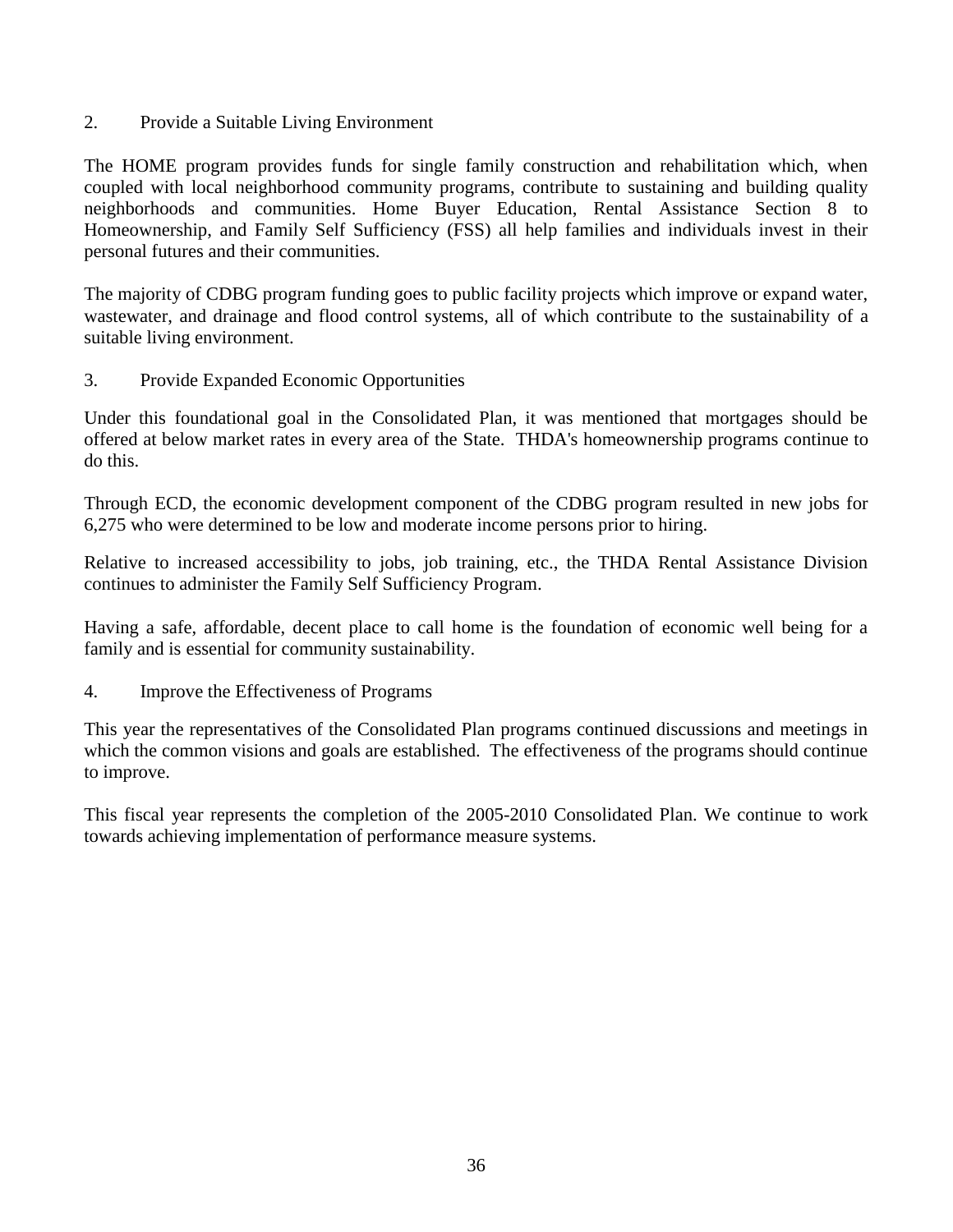#### **Future Actions**

The State of Tennessee will continue its efforts to implement the Consolidated Plan. We will continue working on implementing our new five-year plan; continue to work with public housing authorities as they adopt their long-term plans, and work to improve reporting in uniform ways. We will continue to work toward a truly consolidated program by exploring ways to make it easier for eligible entities to access federal and state funds to meet the housing needs of low- and moderate-income citizens throughout Tennessee. We will continue to report on the amount of dollars awarded, and activities funded in the CDBG, HOME, ESG, HOPWA, and NSP programs. We also report on the ways in which the programs provide decent housing, a suitable living environment, and expanded economic opportunity. The state does not carry out these programs nor provide direct services, rather we make funds available to local governments as well as non-profit agencies who deliver services to local communities and individuals in need. We will continue our efforts toward utilization of performance measurement systems.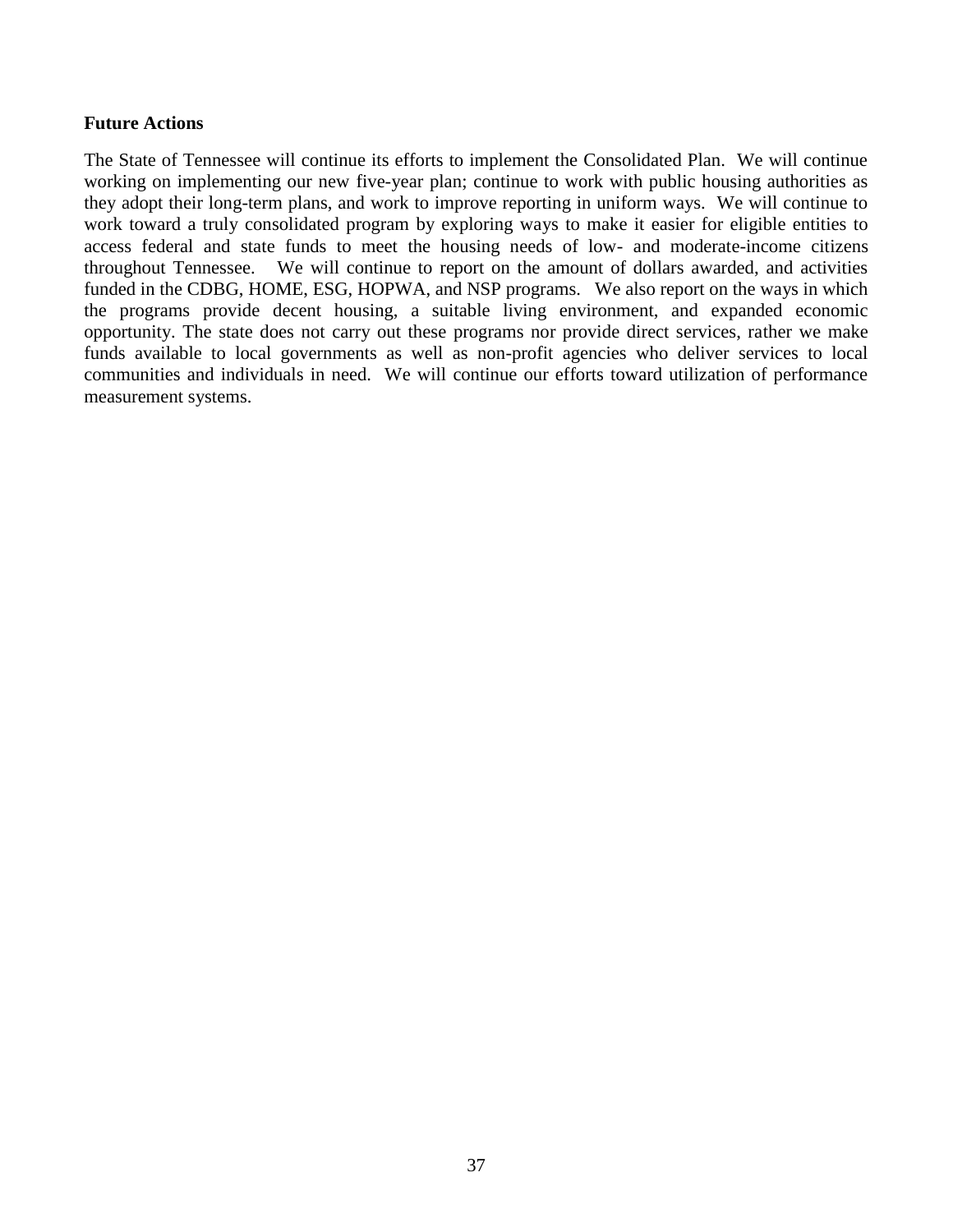### **A) EVALUATION OF THE JURISDICTION'S PROGRESS IN MEETING ITS SPECIFIC OBJECTIVE OF PROVIDING AFFORDABLE HOUSING**

### **Affordable Housing**

The State of Tennessee made considerable progress in providing affordable housing during this reporting period. Several policy initiatives stated in the Consolidated Plan were addressed through the housing activities discussed in this document. A brief evaluation of each program and the particular objective addressed appears below. A full evaluation of the State's progress in providing affordable housing is in Exhibit E, the CHAS Annual Performance Report.

### **1. Community Development Block Grant (CDBG) Small Cities Program**

Information provided in the PER showed the CDBG program assisting 54 low- and moderate-income homeowners with housing rehabilitation. This activity specifically addressed Policy Initiatives 1 and 4.

### **2. HOME Investments Partnership (HOME)**

The HOME program addressed affordable housing units through homeowner rehabilitation, rental rehabilitation, homeownership, and new construction, assisting 303 low-income households. The percentage of benefit to low-and moderate-income households is 100%. This activity specifically addressed Policy Initiatives 1, 3, and 4.

### **3. Housing Opportunities for Persons with AIDS (HOPWA)**

The HOPWA program provided housing assistance to 517 individuals plus 393 family members. This activity specifically addressed Policy Initiatives 2 and 3.

### **4. Emergency Shelter Grants (ESG)**

The ESG program contributed to the continuation of 841 shelter beds. This activity is specifically addressed in the Policy Initiatives 2, 3, and 5.

### **5. Neighborhood Stabilization Program (NSP)**

The NSP program provided \$34,552,292 to fund 77 applicants through the end of FY 2009-2010. This activity specifically addressed Policy Initiatives 1 and 4.

### **5. HUD Section 8 Tenant-Based and Project-Based Rental Assistance Program**

At the end of the reporting period, the Section 8 Tenant Based program provided rental assistance to 5,513 households and the Section 8 Project-Based program provided 29,072 rental units. In addition, the Family Self-Sufficiency Program continued. These activities specifically addressed Policy Initiatives 1, 2, 3, 9, and 10.

### **6. THDA Homeownership Programs**

THDA Homeownership program assisted 3,448 low- and moderate-income households in the purchase of their first home. This activity is specifically addressed Policy Initiatives 1 and 7.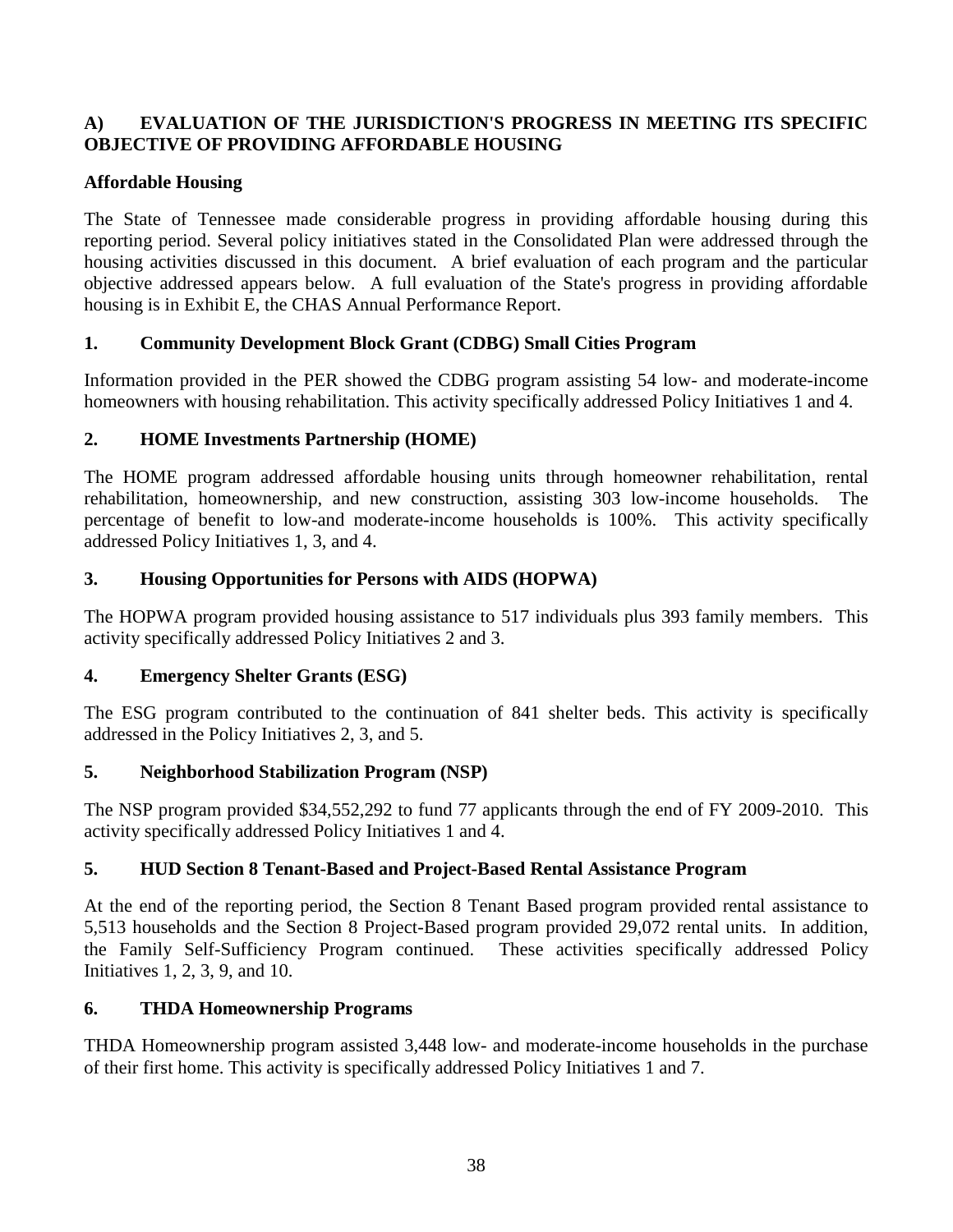### **7. THDA Rural Repair**

The Rural Repair program provided a total of 180 units of affordable housing; of these, 26% will assist minority households. These activities specifically addressed Policy Initiatives 1 and 4.

### **8. Low Income Housing Tax Credit Program (LIHTC)**

During calendar year 2009, LIHTCs were allocated in 17 counties to be used to develop 2,051 units of affordable housing. This activity specifically addressed Policy Initiatives 1, 4, 9, and 11.

### **9. Multi-Family Bond Authority Program**

In CY 2009, the Multi-Family Bond Authority program allocation to local issuers will be used for the development of 1,054 units of multi-family rental housing, with units also receiving LIHTC allocations. This activity specifically addressed Policy Initiatives 1, 4, 9, and 11.

### **Summary - All Programs**

The numbers, demographics, and types of families assisted can be seen in various tables contained in Section D. Families and Persons Assisted Including Racial and Ethnic Status.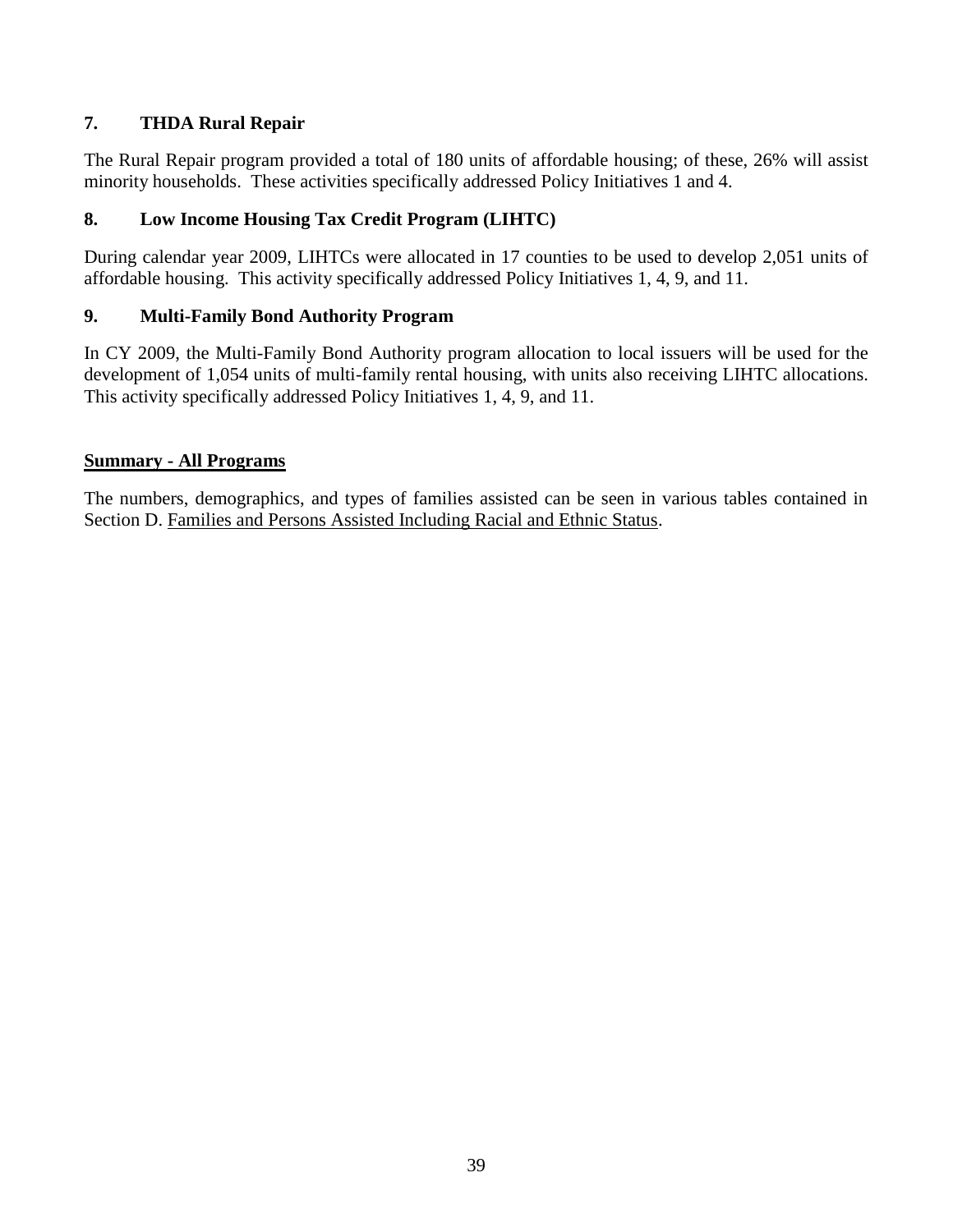### **B) ADDITIONAL INFORMATION**

### **1. Community Development Block Grant (CDBG) Small Cities Program**

Table 2 shows that under the CDBG program, the majority of funds, or 78.6%, were awarded for public facility activities. Installation and/or rehabilitation of water sewer systems were the primary use of funds in the public facilities category. Other activities included economic development, residential rehabilitation, acquisition/demolition, and relocation. These activities specifically addressed Policy Initiatives 1, 4, 5, 8, and 9.

### **2. HOME Investments Partnership (HOME)**

The HOME program awarded 47 grants assisting 423 housing units for low-income households. Results from on-site inspections and an assessment of jurisdiction's affirmative marketing actions and outreach to minority-owned and women-owned businesses are explained in Exhibit B. Owner and tenant characteristics are provided in Tables 20 through 24.

### **Public Comments**

The State of Tennessee published a notice in seven newspapers in the State inviting public comments on the Summary Annual Performance Report. The notice was published on September 8, 2010, allowing a 15-day comment period and instructing interested citizens on locations where they could review the Annual Performance Report as well as make comments. The notice appeared in the following publications:

Memphis Commercial Appeal Jackson Sun Nashville Tennessean Clarksville Leaf-Chronicle Chattanooga Free Press Knoxville News-Sentinel Johnson City Press

Copies of the Summary Annual Performance Report were distributed to the nine Development District offices throughout the State and posted to the THDA website. At the end of the public comment period, September 24, 2010, no public comments were received.